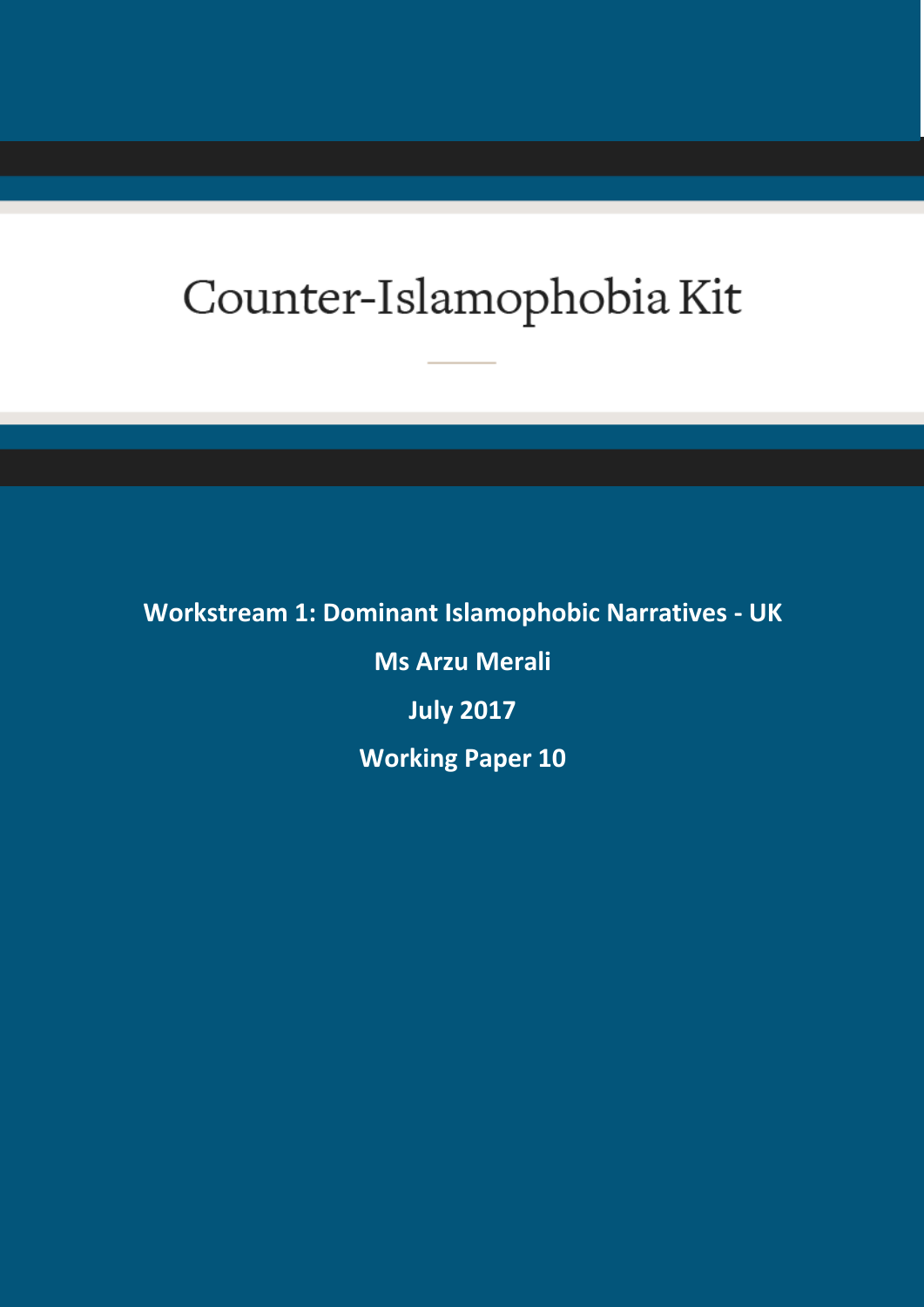Countering Islamophobia through the Development of Best Practice in the use of Counter-Narratives in EU Member States.

# **CIK Project (Counter Islamophobia Kit)**

Ms Arzu Merali Workstream 1: Dominant Islamophobic Narratives - UK

CERS, 2017

*This publication has been produced with the financial support of the Rights, Equality and Citizenship (REC) Programme of the European Union. The contents of this publication are the sole responsibility of Ms Arzu Merali and can in no way be taken to reflect the views of the European Commission*



Co-funded by the Rights, Equality and Citizenship (REC) Programme of the European Union

Counter-Islamophobia Kit



**Centre for Ethnicity & Racism Studies**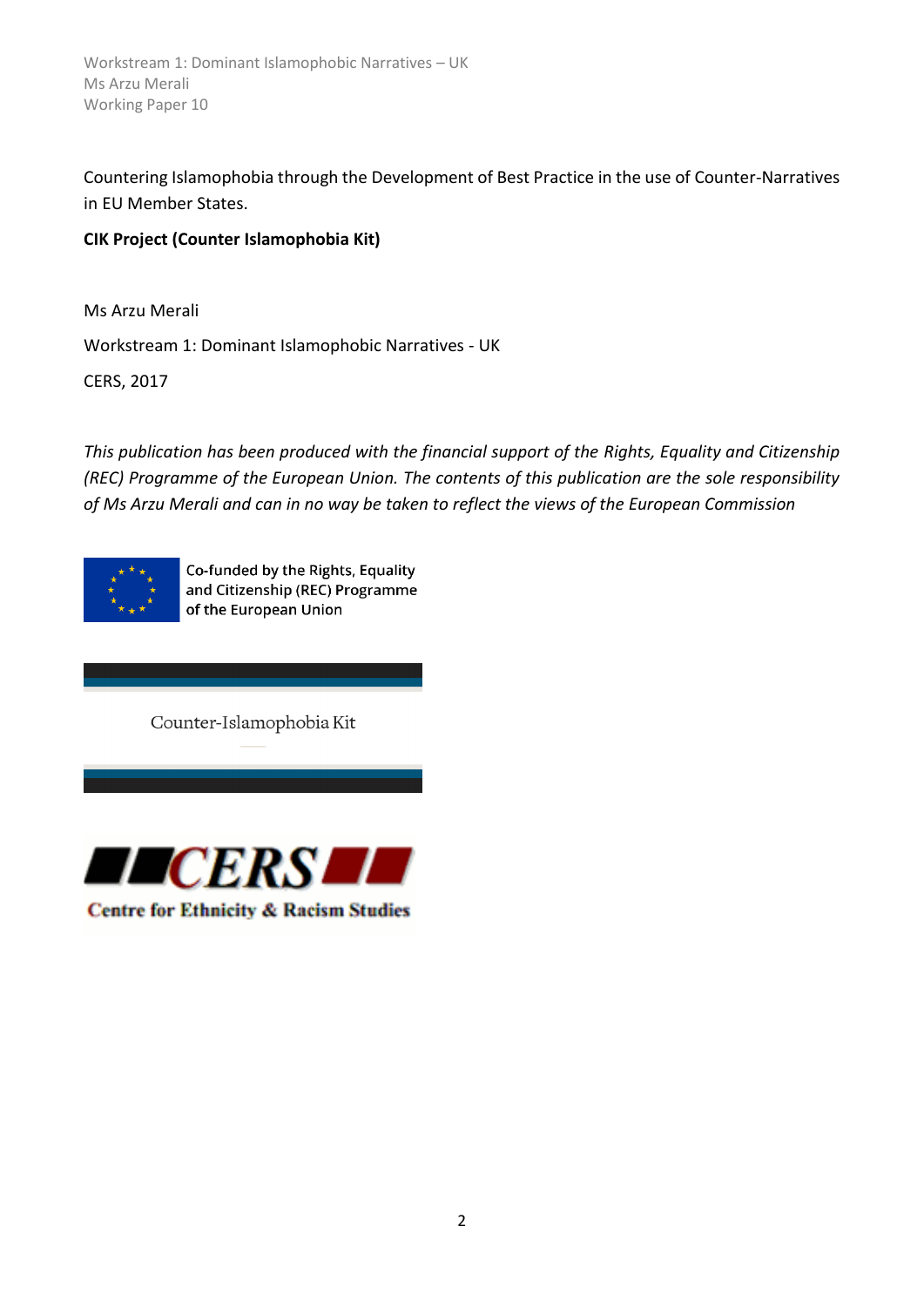#### **About the CIK Project**

The *Countering Islamophobia through the Development of Best Practice in the use of Counter-Narratives in EU Member States* (Counter Islamophobia Kit, CIK) project addresses the need for a deeper understanding and awareness of the range and operation of counter-narratives to anti-Muslim hatred across the EU, and the extent to which these counter-narratives impact and engage with those hostile narratives. It is led by Professor Ian Law and a research team based at the Centre for Ethnicity and Racism Studies, School of Sociology and Social Policy, University of Leeds, UK. This international project also includes research teams from the Islamic Human Rights Commission, based in London, and universities in Leeds, Athens, Liège, Budapest, Prague and Lisbon/Coimbra. This project runs from January 2017 - December 2018.

#### **About the Paper**

This paper is an output from the first workstream of the project which was concerned to describe and explain the discursive contents and forms that Muslim hatred takes in the eight states considered in the framework of this project: Belgium, Czech Republic, France, Germany, Greece, Hungary, Portugal and United Kingdom. This output comprises eight papers on conditions in individual member states and a comparative overview paper containing Key Messages. In addition this phase also includes assessment of various legal and policy interventions through which the European human rights law apparatus has attempted to conceptually analyse and legally address the multi-faceted phenomenon of Islamophobia. The second workstream examines the operation of identified counter-narratives in a selected range of discursive environments and their impact and influence on public opinion and specific audiences including media and local decision-makers. The third workstream will be producing a transferable EU toolkit of best practice in the use of counternarratives to anti-Muslim hatred. Finally, the key messages, findings and toolkits will be disseminated to policy makers, professionals and practitioners both across the EU and to member/regional audiences using a range of mediums and activities.

#### ©CIK

The CIK consortium holds copyright for the papers published under the auspices of this project. Reproduction in whole or in part of this text is allowed for research and educational purposes with appropriate citation and acknowledgement

Centre for Ethnicity and Racism Studies, 2017. University of Leeds, Woodhouse Lane, Leeds, LS2 9JT, UK. cik@leeds.ac.uk [www.cik.leeds.ac.uk](http://www.cik.leeds.ac.uk/)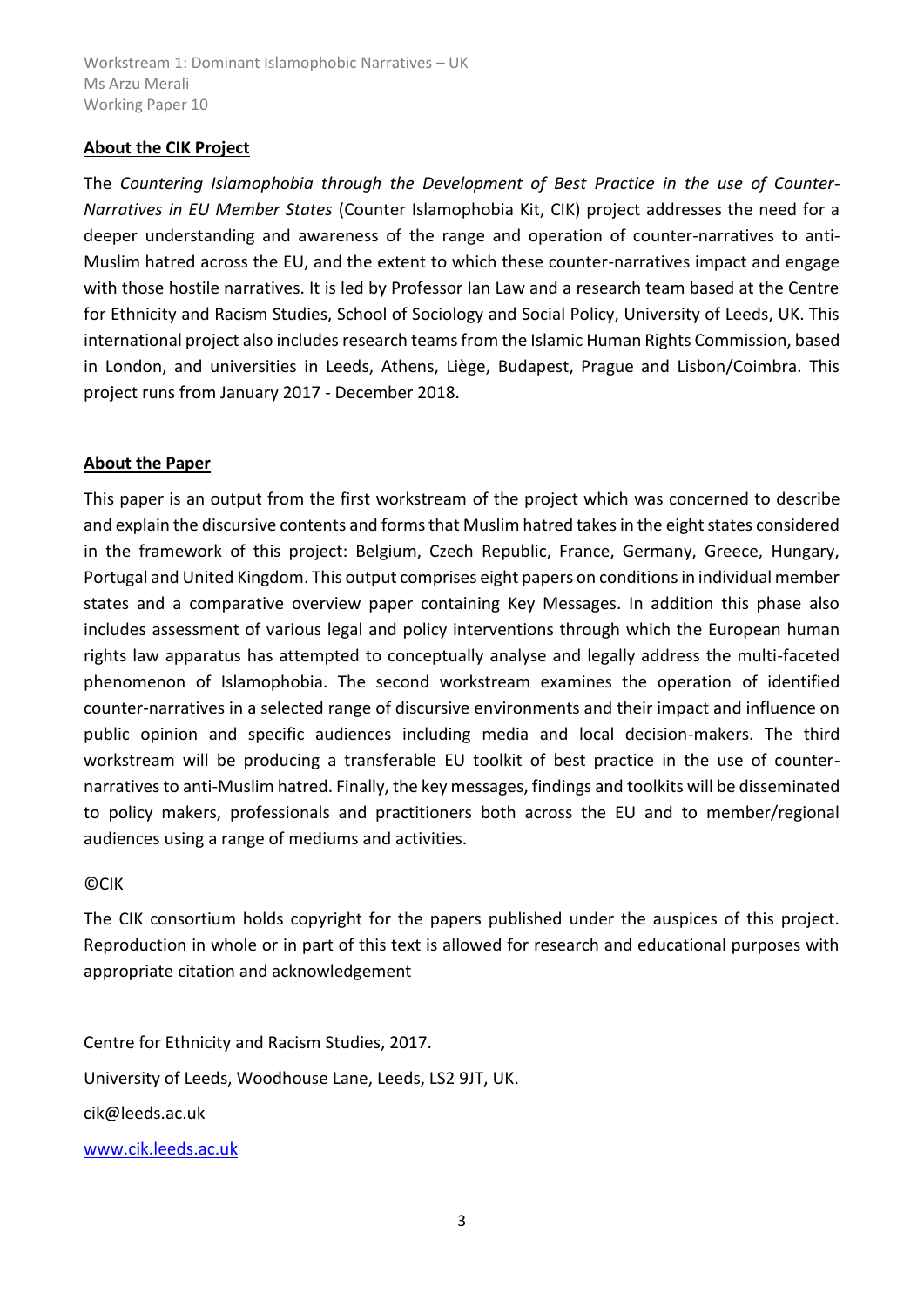# Contents

# <span id="page-3-0"></span>**1. Introduction**

This report overviews narratives of Islamophobia in the United Kingdom using the Domination Hate Model of Intercultural Relations (DHMIR) (Ameli, 2010) to map the overlapping and interlocking prevalence and impact of such narratives on social and political discourse. This report will overview existing work in the field that measures and narrates the impact of Islamophobia, a background to the Muslim community/ies in the UK, he discussion around definitions of Islamophobia, historical and current events that impact the relationship between the understanding of Muslims in society and their experiences, before outlining the key anti-Muslim narratives operating in British political, media and other discourses. The praxis that reproduces and sometimes undergirds such narratives is pivotal in understanding what Islamophobia is and provides a key tool for policy makers and academics to assess what and how impactful a narrative of Islamophjobia is, and Sayyid's (2012) argument regarding the performative functions of Islamophobia provides ta key frame for this report in its presentation of the relationship between the environment created by hate discourses (Ameli and Merali, 2015) and its impact.

Quantitative survey results conducted by Ameli and Merali in 2014 survey results on experiences of Islamophobia found that in comparison to four years earlier, all bar one of the 17 experiences measured in terms of experience of had worsened, and in some cases catastrophically so. In the cases of discrimination at work or school, the experiencing of Islamophobia almost doubled (Ameli and Merali, 2015). In terms of the recurrence of seeing Islamophobia in the media, in 2010 60% of the sample stated they had seen Islamophobia in the media. In 2014 this had risen to 90%, with 40% of those surveyed saying they saw it all the time. Significantly between the survey work of Ameli et al. in 2004 (2004a, b, 2005, 2006a and b, 2007)) and 2014, there appeared to be a collapse in faith in the political process amongst Muslims. The results of quantitative surveys used in previous studies (Ameli et al.. 2004a,b, 2007 and 2011) the findings were that Muslims sought to seek redress to the many ills they faced including demonized media representation, through engagement in politics, whether as activists, members of political parties or through lobbying. In 2014, this was replaced by a feeling that politicians were also prime producers of Islamophobia and that taking part in political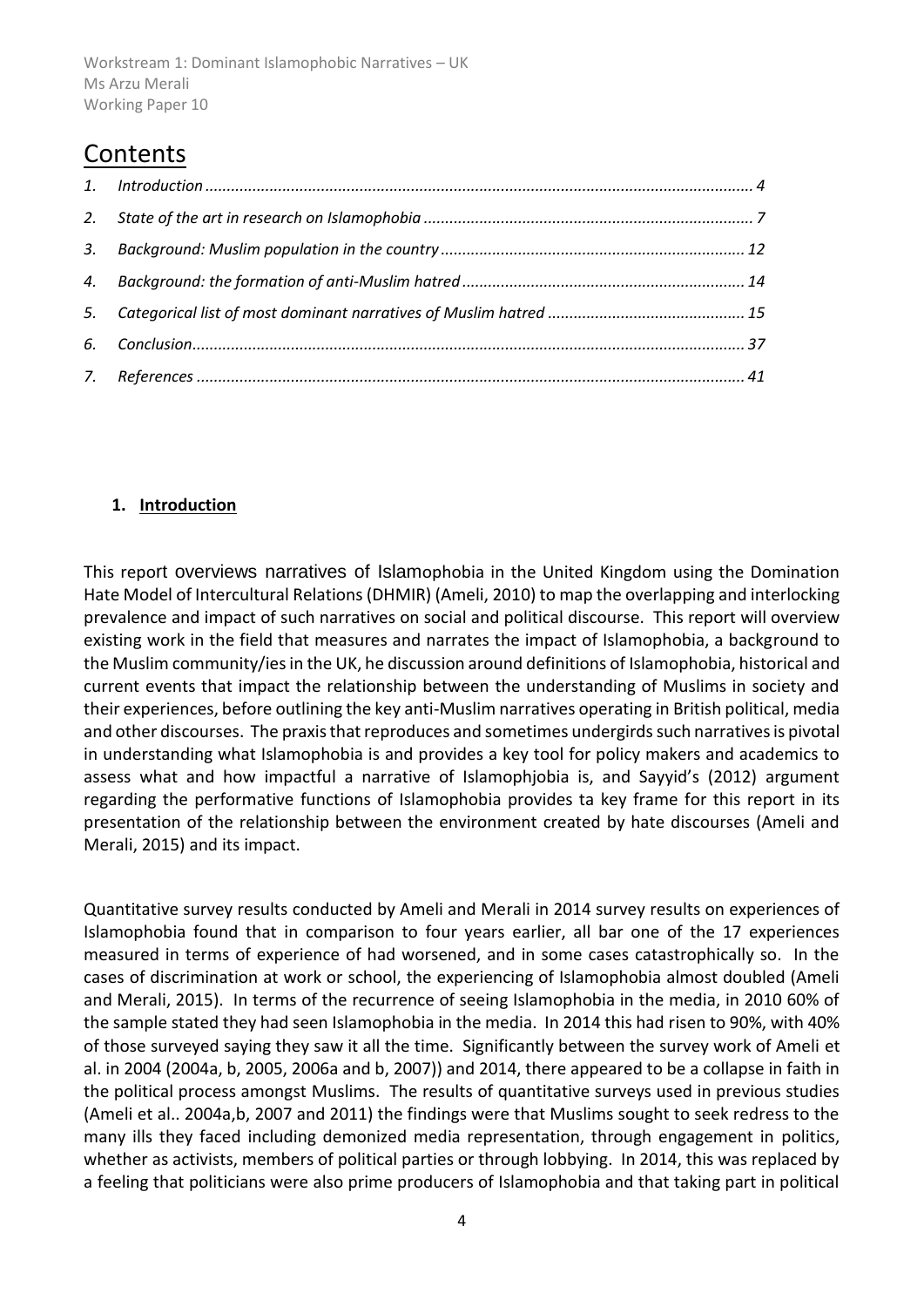processes brought no benefits and if anything brought more chagrin onto Muslims. In quantitative terms, in 2010, 56.7% disagreed with the proposition that they had seen political policies negatively affecting Muslims, in 2014 only 14.7% gave the same answer. Where before the media (Ameli et al.., 2011) was blamed as the main culprit in creating an Islamophobic climate, the government and political class now seems to be much more at the forefront of Muslim attention. In 2010, 34.2% agreed or strongly agreed that they had seen such policies but in 2014 this had increased to 59.2%.

Ameli and Merali argue that the experience of Islamophobia as understood by Muslims provided within the context of the McPherson Inquiry (1999) and subsequently the Mubarek Inquiry (2006) that the perception by Muslims (or those perceived to be Muslim) that they had experienced anti-Muslim racism is enough for the matter to be actionable by whichever appropriate authority. Coming as it does from the perspective of law enforcement that starts with the premise of how to tackle in practical terms the rise of hate crime and discrimination, it acknowledges the existence of the sociological phenomenon of Islamophobia without (as the law also arguably does) requiring a precise definition of what Islamophobia is. Additionally in developing the Domination Hate Model of Intercultural Relations (DHMIR), Ameli (2010) argues that minoritized groups suffer racism as a form of overlapping structural phenomenon (ideology, policy and law, media representation and political discourse) which culminate in its more extreme manifestations, a hate environment. Again, the importance of experience as the effect of narratives employed in the various discourses of culture and praxis provide here the crux of understanding what Islamophobia means to Muslims. The discussion as to what Islamophobia means has been prominent in the United Kingdom since the launch of the Runnymede Trust report Islamophobia: A Challenge for US All in 1997. This discussion runs parallel to the approach of Ameli and Merali (2005) and civil society activism in combating Islamophobia. The necessity for both civil society and law and law enforcement to adopt such a route lies in part in the various attempts to define Islamophobia since the launch of the Runnymede Trust report.

The Runnymede Trust report, as critiqued by Sayyid (2014), gives no history to the term 'Islamophobia', 'giving the impression that it is a neologism without any historical depth and completely inspired by the contingencies of "race relations" in Britain.' Its conceptualization of Islamophobia is to break the idea of it as a bias or prejudice based upon closed ideas of Islam (of which six are cited) and Muslims (of which two are cited). These closed views seek to assign to Muslims immutability of character, and as Sayyid argues, this implicitly recognizes the racialization of Muslims. However the report contextualizes itself upon a recognition of the idea of Muslims as 'political subject' post The Rushdie Affair of 1988-9, and as such both the history and impact of long running cultural tropes, colonial praxis and post-colonial domestic contingencies of the British state with regard to 'race relations' of such racialization, were lost to the formulation of what anti-Muslim hostility or prejudice looked and felt like. Situating itself in an essentially communitarian framework, the report left itself open to critique from all quarters but primarily from a state and institutions claiming a liberal ideological position. Thus in defining Islamophobia in terms of a hatred of the ideological aspects of Muslim life that are immutable, they raise the following problems for Muslims as political subjects and areas of attack by an establishment claiming to be basing its critique on liberal values: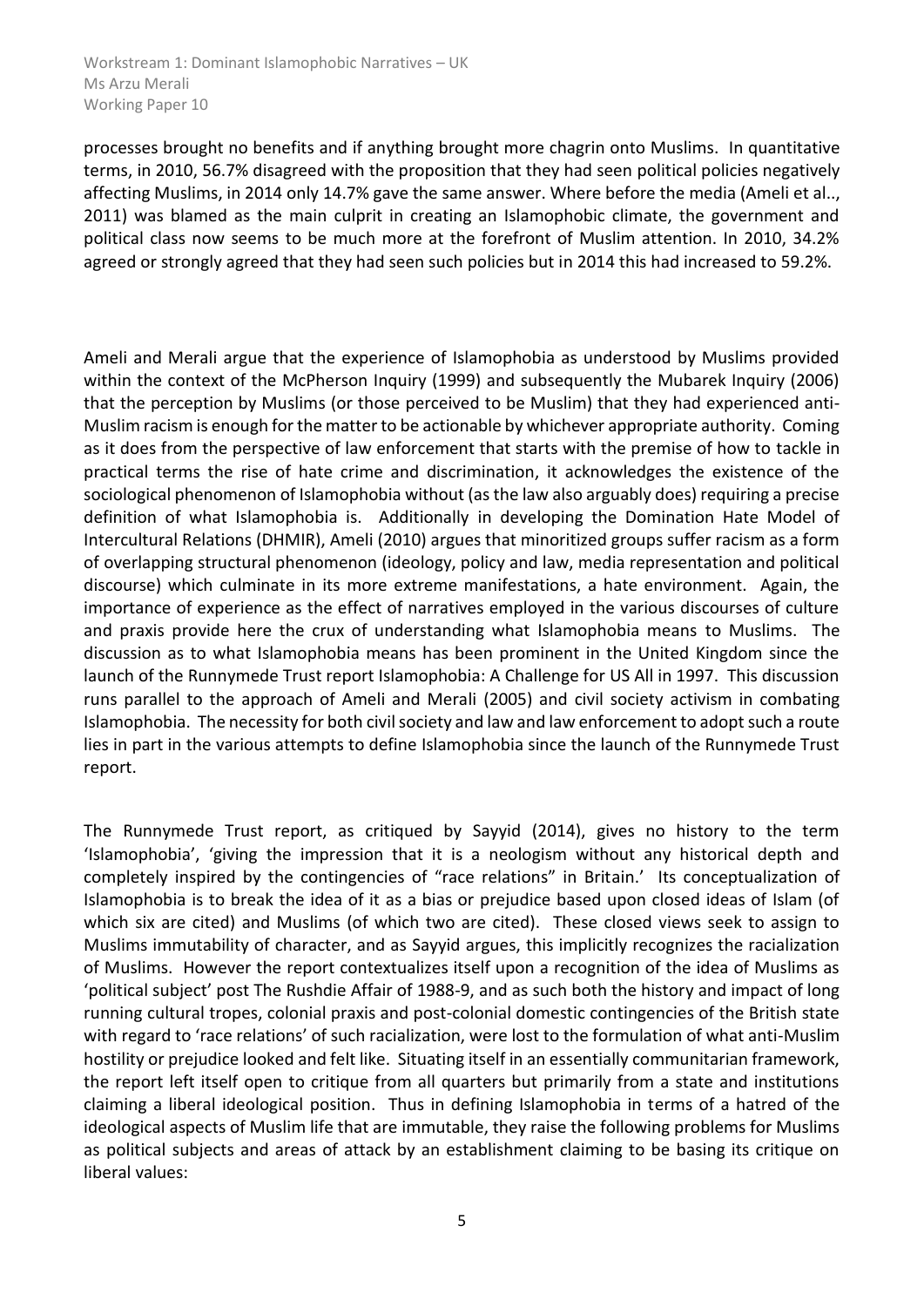"(i) it confirms the racists' perceptions that Muslims can't help their inferiority. They are innately stupid, immoral or even amoral;

"(ii) it posits Muslims as an ethical problem for liberal society to come to terms with (we disagree with their internal ethics therefore should we intervene or respect their boundaries?)

"(iii) it problematises Muslims at the point of their interaction with society at large i.e. Muslims come to our attention when they try to interact with wider society and this interaction is inevitably problematic as they can never adjust to the morally accepted norm;

"(iv) it requires Muslims to make concessions if they are to be recognised as participants in mainstream society (we shall discuss this in greater detail later)

"(v) it confines Muslim participation in wider society to their identity as Muslims. Therefore it is difficult to find a practising or obvious Muslim holding senior positions in the legal professions, political parties, the media etc. These people are confined to being 'professional Muslims' in society, and as such they cannot participate in the present structures let alone participate in changing those structures." (Shadjareh and Merali, 2002).

As Shadjareh and Merali (2002) further argue, this definition and its focus on immutability leaves out the Islamophobia of those who challenge Muslims upon the basis of their choice to be Muslim, and leaves Muslims facing anti-Muslim racism with the charge that to better their lot they must distance themselves from Muslim belief and practice. A key example of this was the article published in The Independent newspaper the day after the launch of the Runnymede Trust report by Polly Toynbee in which she declared, "I am an Islamophobe and proud of it." (Toynbee, 1997 cited in Meer, 2010)

Vakil (2009) argues that problem of Islamophobia required an act of naming the function of which was fulfilled by the Runnymede report. He contends that rather than discussing the history of the term, it is more productive to discuss its genealogy, as the process of naming has less to do with historical developments but more to do with the political language and landscape that caused the phenomenon to be named i.e.:

"…to ask not when the term Islamophobia was coined but what political language was required for the concept of Islamophobia to be meaningful. If Islamophobia, a la Runnymede, "(was) coined because there (was) a new reality that need(ed) naming", and, more crucially, "so that it (could) be identified and acted against", contra Runnymede, what is significant is not what it names, which is also not a centuries old fear and dread of Islam and Muslims (much less the "unfounded(ness)" of such hostility), but rather that it names; and in naming, the namer it bespeaks rather than the named. Quite the opposite of victimhood, then, Islamophobia is about contestation and the power to set the political vocabulary and legal ground of recognition and redress. It is about the subjectification of Muslim political subject(ivitie)s."

Accordingly, Grosfoguel and Mielants (2006) argue that Islamophobia as a form of racism is not exclusively a social phenomenon but also an epistemic question. Epistemic racism allows the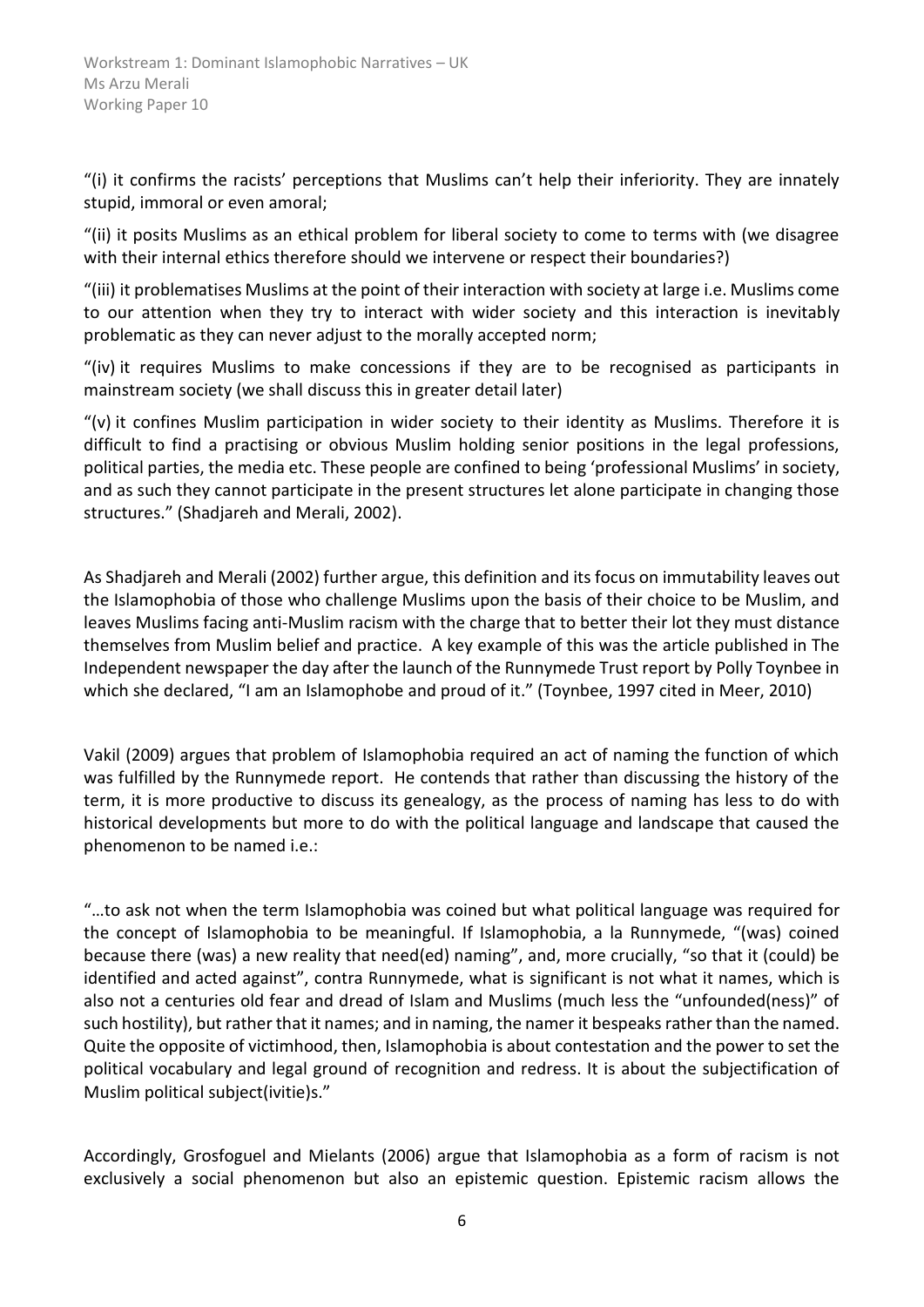Westernized state not to have to listen to the critical thinking of Muslims, whether on domestic or international issues. While the authors argue this particularly in the context of the negation of Islamic thinkers, this can be extended to the idea that Muslims per se, functioning even in the mold of model 'Western' citizen, are negated as legitimate actors with legitimate concerns, let alone: 'The thinking that comes from non-Western locations [that] is not considered worthy of attention except to represent it as "uncivilised," "primitive," "barbarian," and "backward".' (Grosfoguel and Mileants, 2006)

This type of epistemic racism allows the state to unilaterally decide what is best for Muslim people today and obstruct any possibility of serious inter-cultural dialogue. Thus Islamophobia as a form of racism against Muslim people is not only manifested in the labour market, education, public sphere, global war against terrorism, or the global economy, but also in the epistemological battleground about the definition of the priorities of the state and the world today (Grosfoguel and Mileants, 2006)

Thus Islamophobia as understood as a form of racialization that not only discriminates against Muslims, but negates Muslim agency and aspiration forms the crux of an understanding of how Islamophobia functions in the UK context. Contextualizing the type of experiences Ameli et al. (2004a, 2004b, 2005, 2006a, 2006b, 2007, 2011 and 2015) outline, with anti-Muslim narratives highlights narratives outlined below provides a context wherein, the claims of subjectification can be understood.

# <span id="page-6-0"></span>**2. State of the art in research on Islamophobia**

Taking Klug's (2013argument that anti-Semitism curtails the ability of Jews to elaborate what their Jewishness means, Sayyid (2014) argues that Islamophobia can be understood as more than simply an expression of hatred or fear (as the Runnymede Trust report in summary does), Islamophobia needs to be understood as an undermining of the ability of Muslims as Muslims, to project themselves into the future. By using such an approach this reading of Islamophobia's focus is on the performative functions of Islamophobia that cause the curtailment of Muslims' ability to articulate themselves as Muslims / citizens and as Muslim citizens

Sayyid's focus on the performance of Islamophobia covers six practices: (i) attacks on persons perceived to be Muslim; (ii) attacks on properties considered to be Muslim in nature; (iii) acts of intimidation e.g. marches through Muslim areas, anti-Muslim advertising campaigns etc.; (iv) acts in an institutional setting be they forms of harassment, discrimination or another; (v) incidents in which there is a sustained and systematic elaboration of comments in the public domain that disparage Muslims and/or Islam e.g. publishing the Qur'an with Muhammad listed as the author or recycling medieval Christian polemics as the "truth" about Islam or reading specific crimes as being motivated by Islam or Muslim culture. These five clusters tend to be carried out by individuals or organizations (private or public). The state may facilitate them through benign neglect or refusal to provide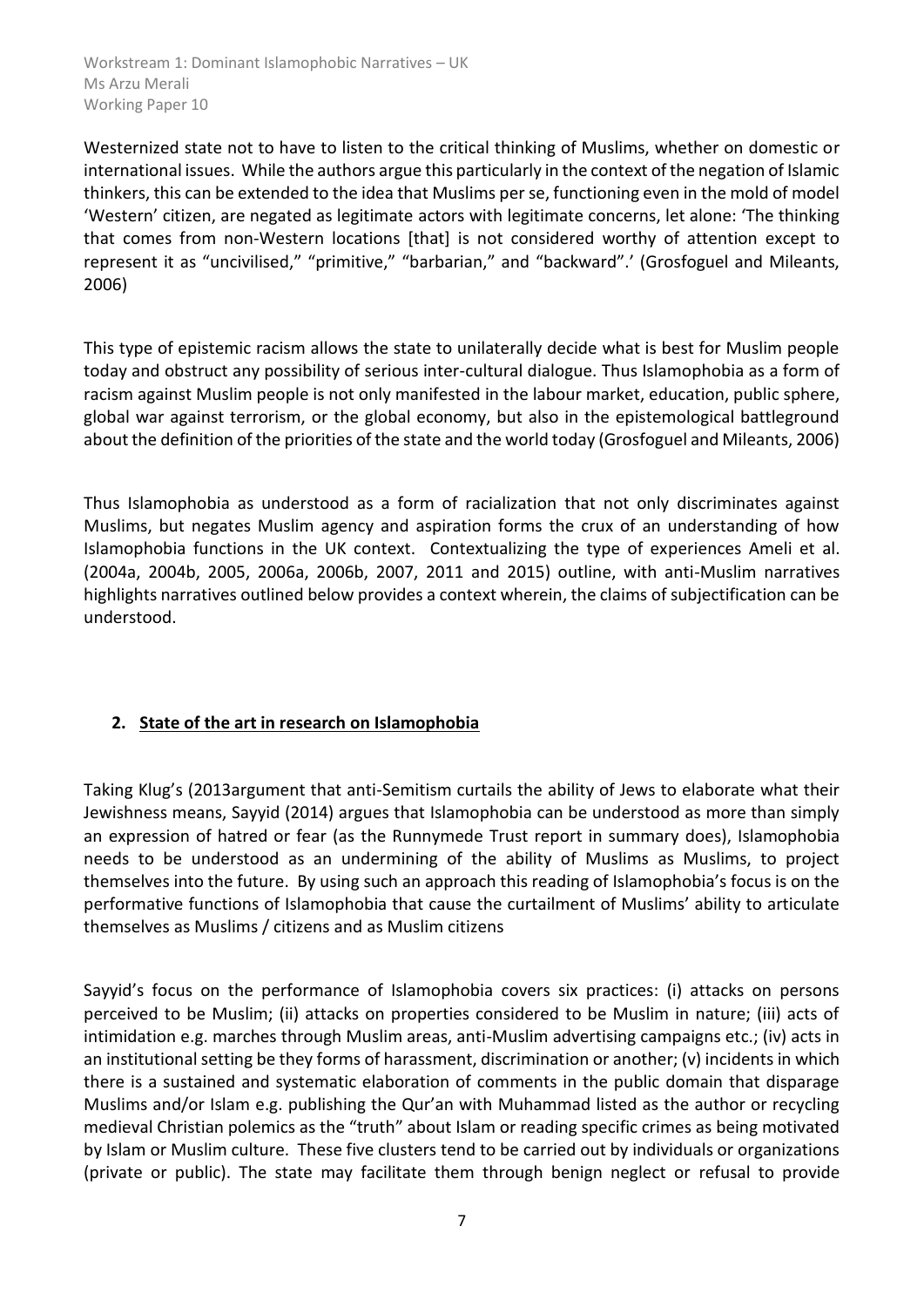adequate safeguards, or to challenge such actions, but it is not actively or openly involved in the perpetuation of these incidents. However Sayyid's other set of practices is actively tied to enactment by the State. This can include surveillance, differential treatment by the police, Islamophobia in the criminal justice system, and any act or policy that can be seen as targeting in sole or large part that part of the population which is identified as Muslim.

In looking at the acts as a means to define Islamophobia by its impact on curtailing Muslim agency, expression and forms of futurity, this approach need not be bogged down in the abovementioned disagreements over the term Islamophobia and what its precise definition is. This approach understands Muslims as victims of racialization and racialized discourse and thus victims of racism in the same manner (and often through the same performative functions) as Jews are victims of racism.

Current research into the impact of Islamophobia has focused largely but not solely on Islamophobia in the media in particular news media, and on issues relating to the impact of securitization measures. Poole's various work on Islamophobia in the media has been critical in bringing together the various narrative strands of Muslim demonization, many of which are outlined below. Poole's research stretches back to pre-9/11 and provides a link between the cultural tropes identified in English culture by Progler (2008) as inhering key anti-Muslim leitmotifs that undergird an English (and latterly North American) Orientalism and Islamophobia (Ameli and Merali, 2014 and 2015). Crucially, they also highlight that 9/11 is not a key marker in the trajectory of Islamophobic narrative in a way that even the sympathetic commentariat often considers it to be.

This can be elaborated in various forms including the charge of entryism. The denial of Muslim agency, and accusations leveled of 'entryism' and privilege by organizations like the Henry Jackson Society (Griffin et al.. 2014) serve to curtail Muslims' elaboration of themselves and exclude them from acceptable social practice. This is highly impactful on the way Muslim civil society operates with many major organizations from the Muslim Council of Britian (MCB), Cage, IHRC and MEND all targeted as somehow inimical to British values, or acceptable political and civil society norms from the commentariat, the closing down of civil society spaces wherein Muslims can function as Muslims for whichever cause is greatly narrowed in a manner that serves the interest of governmental institutions that simultaneously eschew charges of institutional bias e.g. the refusal to include critical expertise on, and the subsequent failure by government to defend its own Cross-Government Anti-Muslim Hatred Working Group when it was attacked by parts of the media for promoting entryism (see below).

Thus forms of Muslim deviance such as sexual perversion and criminality, misogyny and violence as inherent Muslim traits pre-exist in reportage (Poole, 2011 and 2002). Ameli et al (2007) also look at news media but widen the discussion on Muslim representation to literature and film, in an attempt to contextualize the cultural underpinnings of Islamophobic representation. They argue that: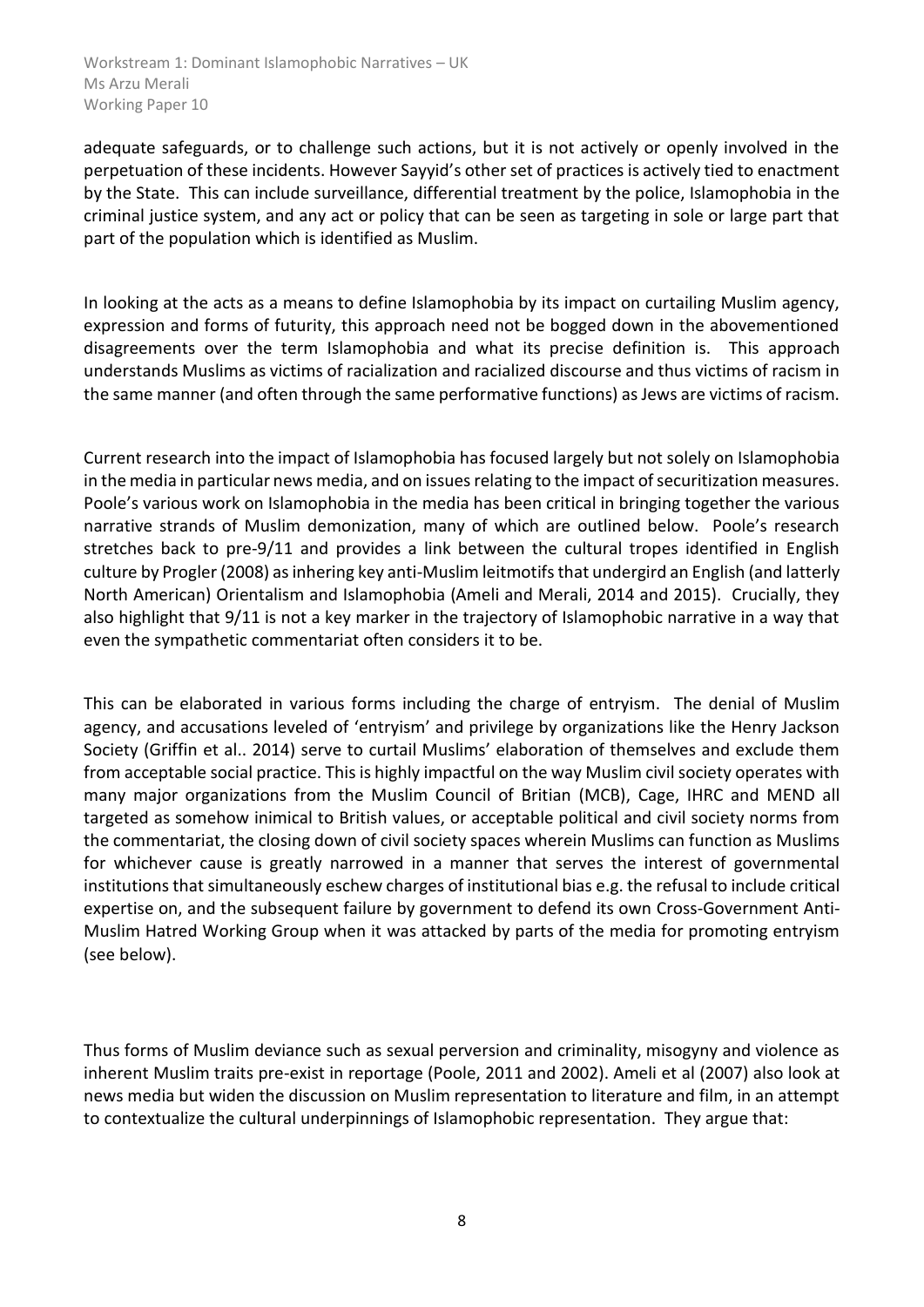-

"What brings 'Western' texts from separate intellectual disciplines as well as different historical eras together in a single discourse… is the common culture and ideology intrinsic to the discursive practices through which they produce knowledge… These powerful discursive practices make it difficult for individuals to think beyond them. A demonised oriental / Muslim 'other' is understood as the normal(ised) oriental/ Muslim 'other' and the question of critically examining such representation is a non-starter in the minds of an audience which understands such representation to be given upon which to better base their understanding…"

This function of Islamophobia across different forms of representation forms part of what Ameli (2010) develops in the dominant hate model of intercultural relations as hate representation, part of an overlapping and mutually reinforcing set of state and social behaviors that constitute in extreme manifestation a hate environment against a minority group. The other overlapping functions are political discourse, law and policy, and undergirding all three, ideology.

The ideological underpinnings of state actions in particular regard to securitization lends research in this field to conform to the DHMIR model. Thus works such as Kundnani's (2012 and 2015) are both indicative of state performances of Islamophobia as per Sayyid and the ideology behind and praxis of Islamophobia that creates an environment of hate against Muslims (as per Ameli, 2012). The outcome of the hate environment in Ameli et al's thesis is that street level Islamophobia, and such acts as fall under the initial five sets of Islamophobia in Sayyid's contention arise as a result of state praxis and ideology rather than independently of it. In this context even the rise of a far-right polity and activism is an outcome rather than a case of Islamophobia.

Such work has moved beyond Runnymede definitions of Islamophobia as sets of beliefs and prejudices held largely about Islam and sometimes about Muslims amongst individuals, whether lay people of those working in institutions. Nevertheless the idea of Islamophobia as functioning on the level of individual prejudice of those holding closed views about Muslims and Islam is one that has traction amongst certain advocacy groups and campaigns that seek to change e.g. media perceptions on a case by case basis.<sup>1</sup>

Whilst such initiatives have doubtless seen resolution for individual cases of Islamophobia perpetuated by the media, they also serve to perpetuate (without a wider critique) the idea of post-

<sup>1</sup> Enterprises like that of Miqdaad Versi (2017) brought successful challenges to media misrepresentation using existing complaints mechanisms, they undergirded the fact that structural racism as a point of mobilization for oppressed communities has not registered as a need for social transformation. The Stop Funding Hate campaign took a more strategic view, recognizing both the role and responsibility of media as institution(s) and arguing that advocacy related to their corporate interests would be the best way to bring about change, thus acknowledging that the campaign to get large companies to remove advertising would effect change due to damage to business interests rather than a cultural shift or acknowledgement of moral culpability (Merali, 2017b). Advocacy organization MEND looks to: "tackle Islamophobia via advocacy in Westminster and media engagement coupled with empowerment of grass roots British Muslims with media and political literacy "(MEND, undated). Again, the focus is implicitly on the idea of Islamophobia as misperception or prejudice by powerful individuals which can be remedied by participation of Muslims in these institutions, rather than a call for a 'sea-change' in the way that institutions think about Muslims and Islam (Ameli et al.. 2007).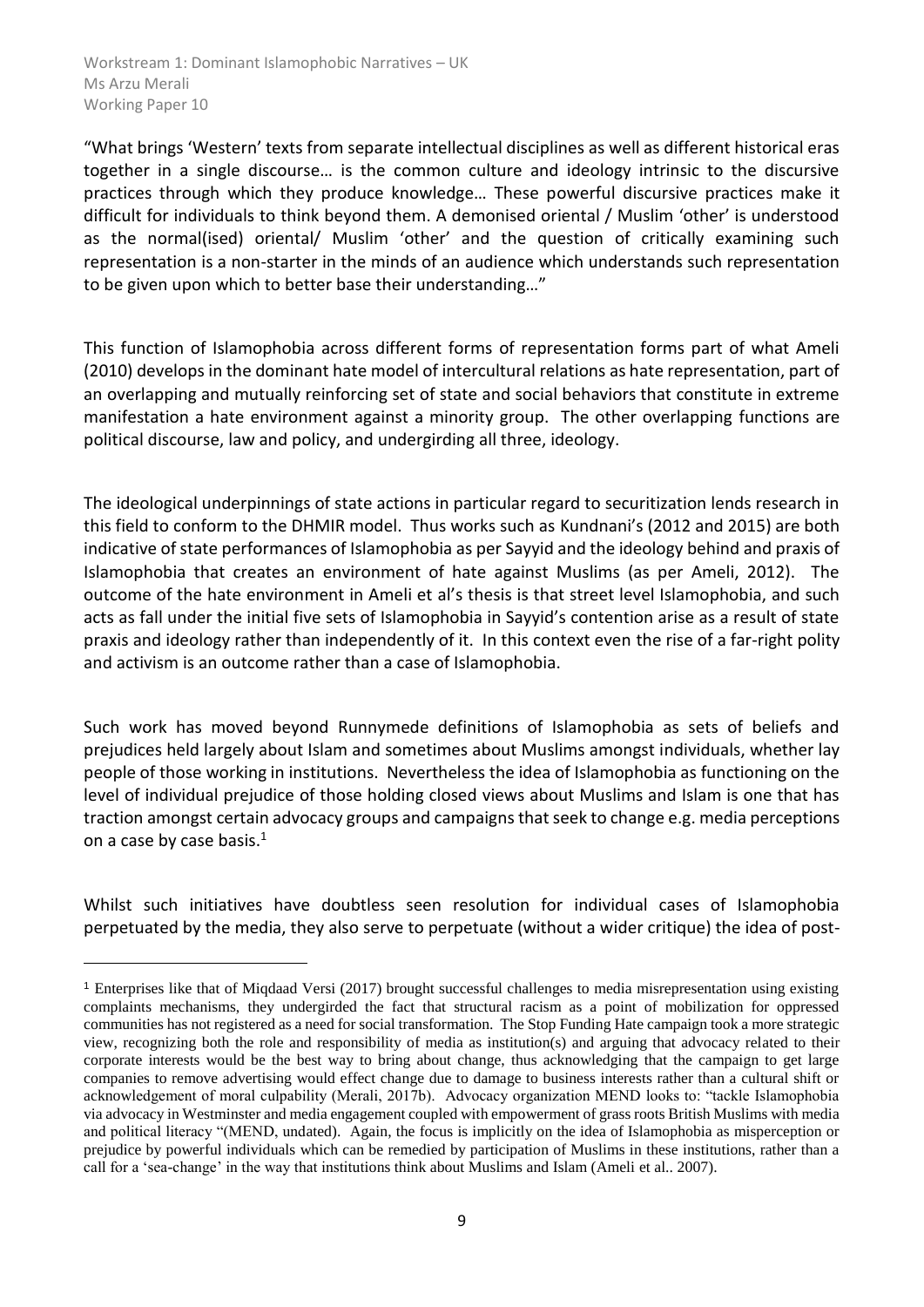racial state (Sian, 2010) which in turn strengthens those opposed to tackling Islamophobia as a form of institutionalized racism.

Civil society mobilization against Prevent measures varies from attempts to have the policy moderated or reformed, to calls to scrap it in its entirety (Jones, et al.., 2015).

NGO concerns with the rise in hate crimes against Muslims do not need to be informed by a particular definition of what Islamophobia is. Insofar as British law enforcement bodies, notably the various police services across the UK have acknowledged that Islamophobia exists and the law states that Islamophobic motivation can be an aggravating factor in the prosecution of a crime, the recognition of Islamophobia as a performative function operates. Whilst that understanding in both law and at a police policy level exists, a range of critiques of the implementation of the law by the police exists at the civil society level, notably that there is no consistent recording practice, and that there is either no or very poor training of officers and front line staff thus undermining attempts to record and prosecute crimes where motivation may be Islamophobic (Ameli and Merali, 2015, see also MEND, 2014 and 2016). In a comparative study of Muslim experiences in the UK, Ameli and Merali found that there was a 4% rise in the experience of violent attacks by Muslims from their previous research in 2010 and their follow-up in 2014 (Ameli and Merali, 2015). Various reports from NGOs and other civil sosicety organisations across the period defined by the launch of the Runnymede Trust report have employed third party reporting methods to present data on anti-Muslim experiences (see e.g. Citizens Advice Bureau, 2005, IHRC, 2000, Githens-Mazer and Lambert, 2010 and TellMAMA, 2016, as examples). However issues such as persistent underreporting, lack of a national reporting and monitoring infrastructure, and resources issues have meant that such initiatives have been confronted with unsustainability issues as well as presenting statistics based on organizational reach rather than representative samples. This leads to the situation critiqued by Bourne (2010) where the basis of claims regarding the undoubted prevalence of anti-Muslim hatred is hard to gauge. The problems raised by third party reporting have been addressed variously through the use of representative sampling in local areas and nationally (e.g. Sheridan, 2002 and Ameli et.al, 2004b, Ameli et al. 2011 and 2015), and by discrete monitoring and analysis exercises e.g. Institute of Race Relations reports on UK Deaths with a (known or suspected) racial element (see the wider Fatalities and Racism project, IRR et al.. undated).

The experience of racial profiling under anti-terrorism stop and search powers has been critiqued by various NGOs as a given praxis, within a shared understanding between NGOs and institutions, specifically law enforcement related, as to what racial profiling means and how this concept has been and can be extended to cover the profiling of Muslims as a racialized group (see Rowlands, 2010 for Statewatch, IHRC, 2008, Ansari, 2005 and 2006 for IHRC and Kundnani, 2006 for Institute of Race Relations as examples).

Concerns raised in the work of Chakroborti and Zempi (2014) regarding the treatment of women in niqab at a street level, highlight the increasing concern at the grassroots level of the attacks on Muslim women. Whilst organizations claiming there is a preponderance of attacks on Muslim women usually operate a third-party reporting system upon which they base their claims (thus arguably it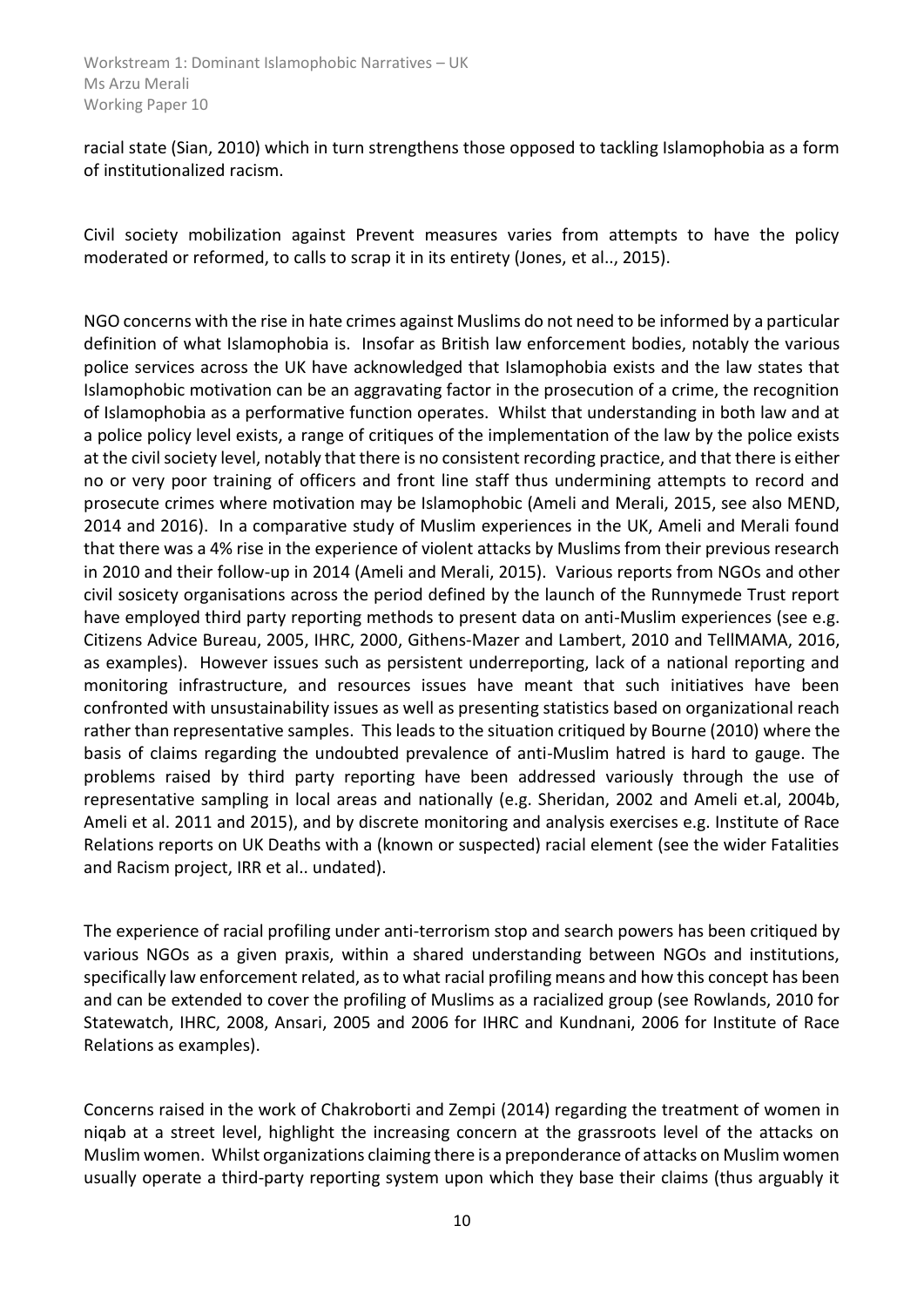appears Muslim women are less reluctant to report Islamophobia than Muslim men), Ameli and Merali (2015, 2011, 2004 and 2000) use survey work which indicates that since their 2004 findings this is not the case. However they do note that the type of attacks faced by Muslim women are fixated on their identity as Muslim women, rather than simply as Muslim. The nature of attacks examined in an overview of cases available for analysis showed an overwhelming fixation on either pulling off pieces of clothing (usually face veils or headscarves) and touching. Both types of attacks stem from the sexualization of the female Muslim subject and the idea that she is aberrant to British norms by not allowing herself to be viewed in the same way as other women in the UK, and not allowing herself to be touched (Ameli and Merali, 2015). There is clearly a gendered aspect to Islamophobic acts that can be traced back to the tropes around gender that will be discussed below. Various authors and NGOs have highlighted the prevalence of gender specific hate crime directed at Muslim women in various European settings including the UK. Many infer that visible Muslimness expressed in forms of dress is a marker of negative experience, with Šeta (2016 for ENAR) arguing that Muslim women experience greater frequency of hate crimes than Muslim men based on thirdparty reporting and monitoring projects in various countries including the UK.

Other scholars, NGOs and authors refer to the differential treatment of Muslim protestors at pro-Gaza / Palestine demonstrations by police and subsequently prosecutions of protestors as a result, highlight that there can be argued to be such a thing as one law for Muslims and one for everyone else (Majeed, 2010, Gilmore, 2013). The basis upon which police profiling took place (IHRC, 2002) and upon which sentences were based (Majeed, 2010 and Gilmore, 2013) took as their basis Muslim delinquency as a starting point.

Accusations against state institutions such as the Charity Commission promoting an Islamophobic agenda, in particular after a former Henry Jackson Society member became its chair in 2012, have been made, by inter alia the head of charity leaders group Acevo, and Cage, with other third sector figures also raising concerns from within and without the Muslim charitable sector (Burne James, 2014). In particular the focus on Muslim charities under the new regime as possible incubators or supporters of 'extremism' (Belaon, 2014 for Claystone) has added to pre-existing charges from Muslim civil society that their charities were always under more intense scrutiny than similar charities from different faith and non-faith backgrounds (Kroessin, 2007).

Nevertheless there have been changes and shifts in institutional cultures regarding Islamophobia. Post the 7-7 attacks in the UK, IHRC noted (2006b) that both the Metropolitan Police Service and national media had made a concerted effort not to repeat mistakes made in the aftermath of the 9- 11 attacks, including unfounded speculation on the religion and alleged religious motivations of the perpetrators. Despite the aforesaid failings, police services have recognized the need to record Islamophobic incidents. However, such shifts have been countered by the continued and in some cases new forms of Islamophobic behaviors from institutions. The perpetration of Islamophobia by police services has shifted from racialized profiling for delinquency e.g. in the prelude to the riots of the summer of 2001, to racialized policing that focuses on Muslims as potential terrorists, a form of delinquency that is set out by the raft of anti-terrorism laws and policies as an entirely different regime from existing criminal codes. The impact then of laws to record and potentially prosecute individual acts of Islamophobia pale into insignificance when the service charged with doing so is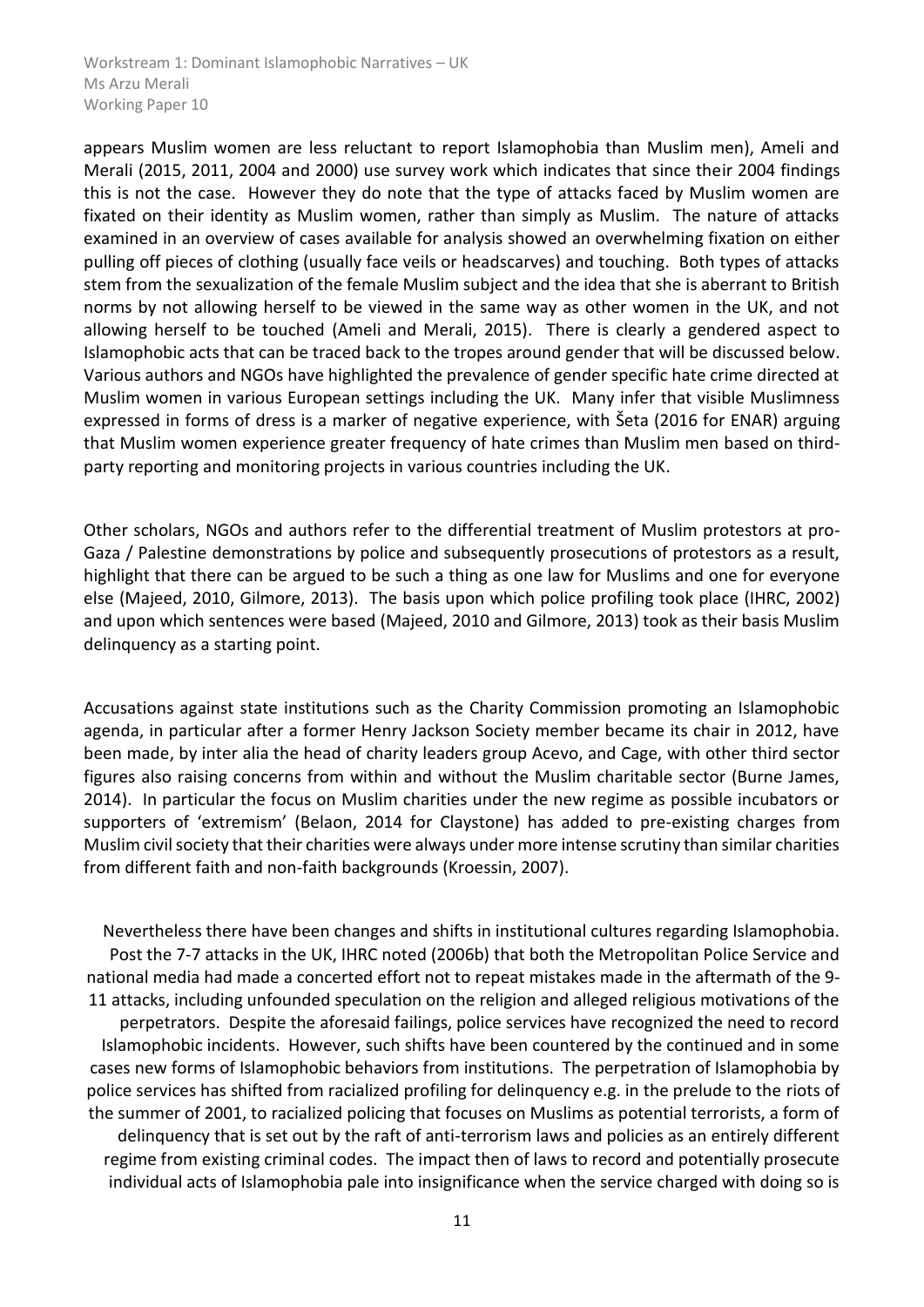perpetrating Islamophobia on a mass scale. The findings of Ameli et al. (2004b) that gender was no longer a variable in the experience of Islamophobia was explained in large part by the huge number of arrests under anti-terrorism laws of Muslim men. This meant that in 2004, 80% of the sample, whether male or female had experienced Islamophobia, a jump from 45% in 2000 (IHRC, 2000) where gender was an impactful variable.<sup>2</sup>

# <span id="page-11-0"></span>**3. Background: Muslim population in the country**

According to the 2011 census, the most comprehensive and recent data available, the Muslim population of England and Wales numbered 2,706,066 comprising 4.8% of the total population<sup>3</sup>. In Northern Ireland the respective figures stood at 3832 and 0.2% (Northern Ireland). Of these 52% were men and 48% women. Both the other territories of the United Kingdom contain proportionately smaller Muslim minorities. The same census recorded Scotland as having 76,737 Muslims or 1.4% of the total population (Statistics and Research Agency)<sup>4</sup>.

Muslims in England and Wales are ethnically diverse. Two-thirds (68 per cent) were from an 'Asian' background, including 'Pakistani' (38 per cent), 'Bangladeshi' (14.9 per cent) and 'Indian' (7.3 per cent). The proportion of Muslims reporting as 'Black/African/Caribbean/Black British' was 10 per cent while those identifying themselves as 'White' stood at 7.8 per cent. Those reporting as 'Arab' totaled 6.6 per cent, 'Mixed/Multiple Ethnic Group' 3.8 per cent and 'Any Other Ethnic Group' 4.1 per cent. Just over half of all Muslims (53 per cent) in 2011 were born outside the UK.

The Muslim population in England and Wales has a younger age profile than the rest of the population. Approximately 33% are aged 15 years or under compared to 19% of the overall population. At the other end of the age spectrum only four per cent of Muslims were aged 65 or over against 16 per cent for the overall population. The median age of the Muslim population is 25 years, compared to 40 years for the overall population<sup>5</sup>.

The distribution profile of Muslims in England and Wales is one of urban concentration. 76% of Muslims live in four regions: London, West Midlands, the North West and Yorkshire and The Humber reflecting post-war patterns of immigration and settlement in industrial conurbations. Of the 348 local authority districts in England and Wales, 35 contain a Muslim population of 10% or more (MCB, 2015).

-

<sup>&</sup>lt;sup>2</sup> The 2000 and 1999 figures showed that if you were a woman your experience of Islamophobia was much higher than if you were a man.

<sup>3</sup>https://www.ons.gov.uk/peoplepopulationandcommunity/culturalidentity/religion/articles/fullstorywhatdoesthecensustell usaboutreligionin2011/2013-05-16

<sup>4</sup> http://www.gov.scot/Topics/People/Equality/Equalities/DataGrid/Religion/RelPopMig

<sup>5</sup> [https://www.mcb.org.uk/wp-content/uploads/2015/02/MCBCensusReport\\_2015.pdf](https://www.mcb.org.uk/wp-content/uploads/2015/02/MCBCensusReport_2015.pdf)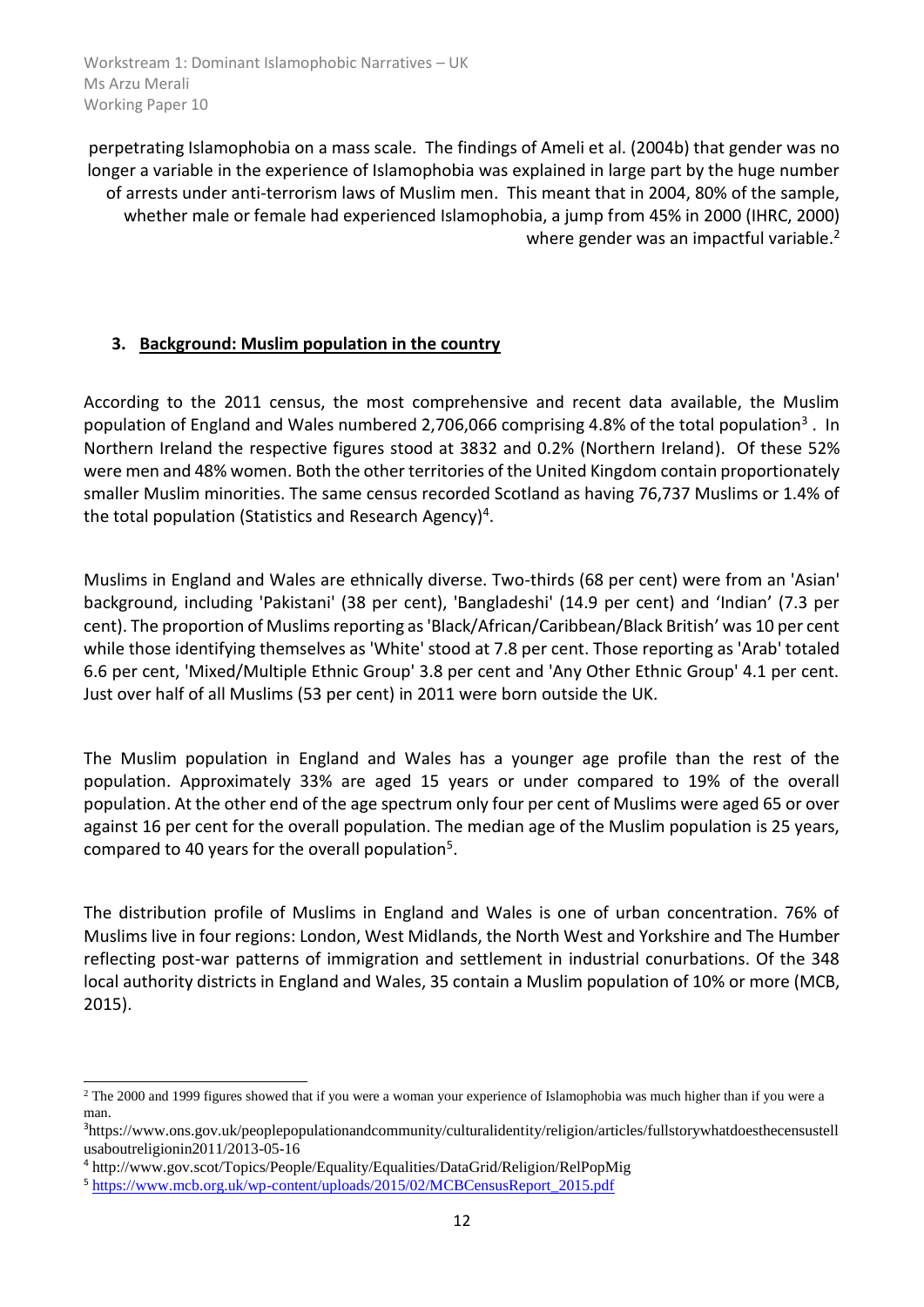Unlike Christianity, Islam, in common with other non-Anglican religions, enjoys no official recognition in the British political system. As the established religion, the Church of England is the state church and is presided over by the reigning monarch who is at once the head of state and its Supreme Governor. The practical product of this historic relationship is that the Church of England is allocated 26 permanent seats in the Upper House of Parliament.

The first major attempt at association-forming by Muslims on the basis of faith came in 1970 with the formation of the Union of Muslim Organisations. While it presented itself as an umbrella group representing the Muslims of the UK and Eire, the UMO's affiliation with the Islamic Cultural Centre in London and by extension the representatives of foreign governments who form the Centre's trustees, prevented it from making any significant traction.

The Satanic Verses controversy in 1988 provided the impetus for Muslims to organize politically in response to domestic concerns. Characterized by fragmentation along ethnic, nationalistic, sectarian lines and even according to political affiliations in their countries of origin, attempts were made by the Muslim Parliament and the UK Action Committee on Islamic Affairs (UKACIA) to form bodies geared to representing Muslims in Britain.

The Muslim Parliament pitched itself as an independent body fighting Muslims' corner against an antagonistic state. At the time British government policy on the Satanic Verses affair and the conflict in majority-Muslim Bosnia was the subject of vigorous opposition from the Muslim community. In its structure the Muslim Parliament sought to replicate the British parliament by having it members popularly elected by UK Muslims. However, from the outset it lacked popular support because it was seen as a creation of Iran owing to its inception under the aegis of the Iranian sponsored Muslim Institute and its charismatic director Dr. Kalim Siddiqui who was a vocal supporter of the Iranian revolution. It eventually fell apart after the death of its founder Dr. Kalim Siddiqui in 1996.

The British government shunned the Muslim Parliament preferring the more conciliatory UKACIA as a negotiating partner. UKACIA itself used the opening provided by the government's eschewal of the Muslim Parliament to secure access to ministers. At its inception UKACIA saw itself as an interlocutor for Muslim concerns but in 1997 morphed into the Muslim Council of Britain (MCB). An umbrella group for several hundred UK Muslim organizations, the MCB saw itself as the major representative body for the Muslim community in its dealings with the state. Initially supported by the government as a potentially reliable partner the MCB found itself shunned when it began to oppose government policy most notably with the invasion of Iraq in 2003 and anti-terrorism legislation that flowed from the Sept 11, 2001 attacks on the US.

The result was that more Muslim organisations emerged to fill the "acceptable partner" void, none of which incidentally, can claim any meaningful level of support within the Muslim community.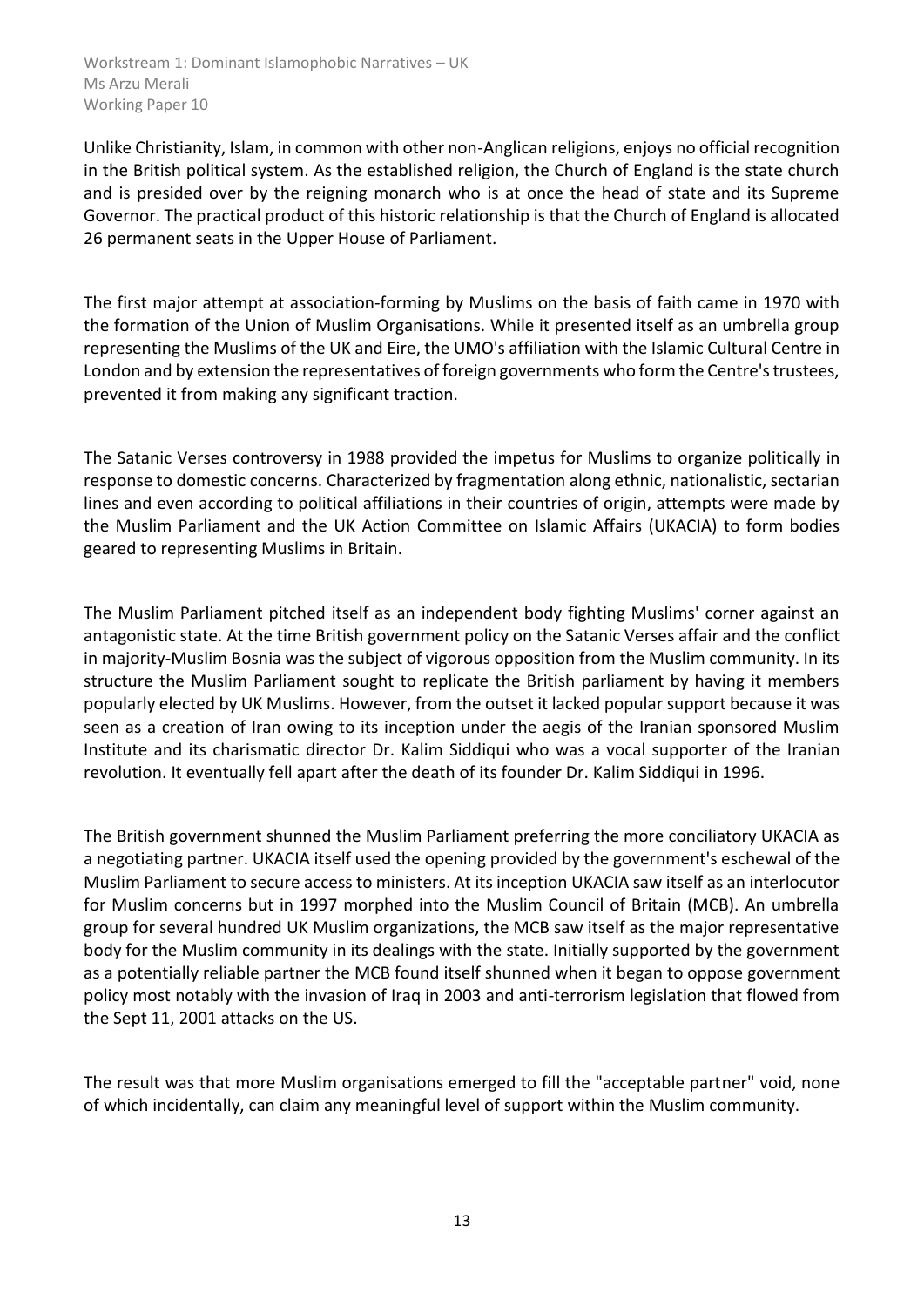Thus hitherto, the British state's relationship with the Muslim population can be said to be one of trying to co-opt it by encouraging the formation of and/or seeking out willing groups. Since the turn of the millennium this has been done against the background of a strategy that aims to engineer a Muslim community that is both less conservative in outlook and readily compliant with government policy. The main tool for this social engineering program has been anti-terrorism and anti-extremism legislation.

#### <span id="page-13-0"></span>**4. Background: the formation of anti-Muslim hatred**

The role of the British in the transatlantic slave trade brings the nascent imperial power into direct colonial contact with Muslim subjects, those perceived to Muslims subjects. The skepticism with respect to the humanity of the indigenous would be transposed and readapted to the African slave (Maldanao-Torres, 2014). This fundamental questioning of the humanity of those enslaved forms a basis for discourses of sub-alternization in the modern era (Grosfoguel and Mielants, 2006) that finds expression in British narratives of 'otherness'.

Whilst British involvement with the slave trade began in the reign of Elizabeth I, there was clearly interaction with and adaptation of established narratives that justify slavery. Best, for example, sought biblical justification for enslavement in a British narrative that claimed Africans to be the descendants of Ham (Noah's son) cursed to be dark skinned for his sin (Woodward, 1999). The collapse of the idea of Muslimness and Blackness, and Muslimness and barbarity (viewed through the European conceptualization of 'Saracen' in the context of the Crusades (historically) and the rise of the Ottoman caliphate (contemporaneously) provide a context for a sustained narrative of the Muslim as subaltern.

With the colonization of India by the British we see another set of interactions where political expediency demands another set of justifications for control and subjugation. Padamsee (undated) cites the term 'mussulmanophobic' (a phrase coined by one official to explain the Indian Civil Service mindset in 1857 at the time of the Mutiny), as an apt descriptive analysis of the perception amongst the service that there had been a co-ordinated Muslim conspiracy that led to the Mutiny. The facets of this conspiracy ascribed fanaticism, bloodthirstiness and the idea of wider Muslim complicity based on bonds of faith rather than evidence (which official enquiries refuted as existing). This narrative also ascribed the idea of Muslims as inherently inimical to the British and requiring mobilization of the Raj along sectarian lines to control the program. Thus a specific policy addressed to Muslims or sets of policies was born. Padamsee recalls that the persuasiveness of the narrative undergirded relations between the colonial authorities and Muslims for the rest of the century. The retaking of Delhi in 1857, notes Padamsee, was accompanied in this vein by a symbolic 'unofficial ceremony that took place in the palace of the deposed Mughal emperor in which English officers solemnly ate pork and drank wine. Cohn refers to this tableau as the 'desacralisation' of the Mughal palace, and therefore Mughal rule...'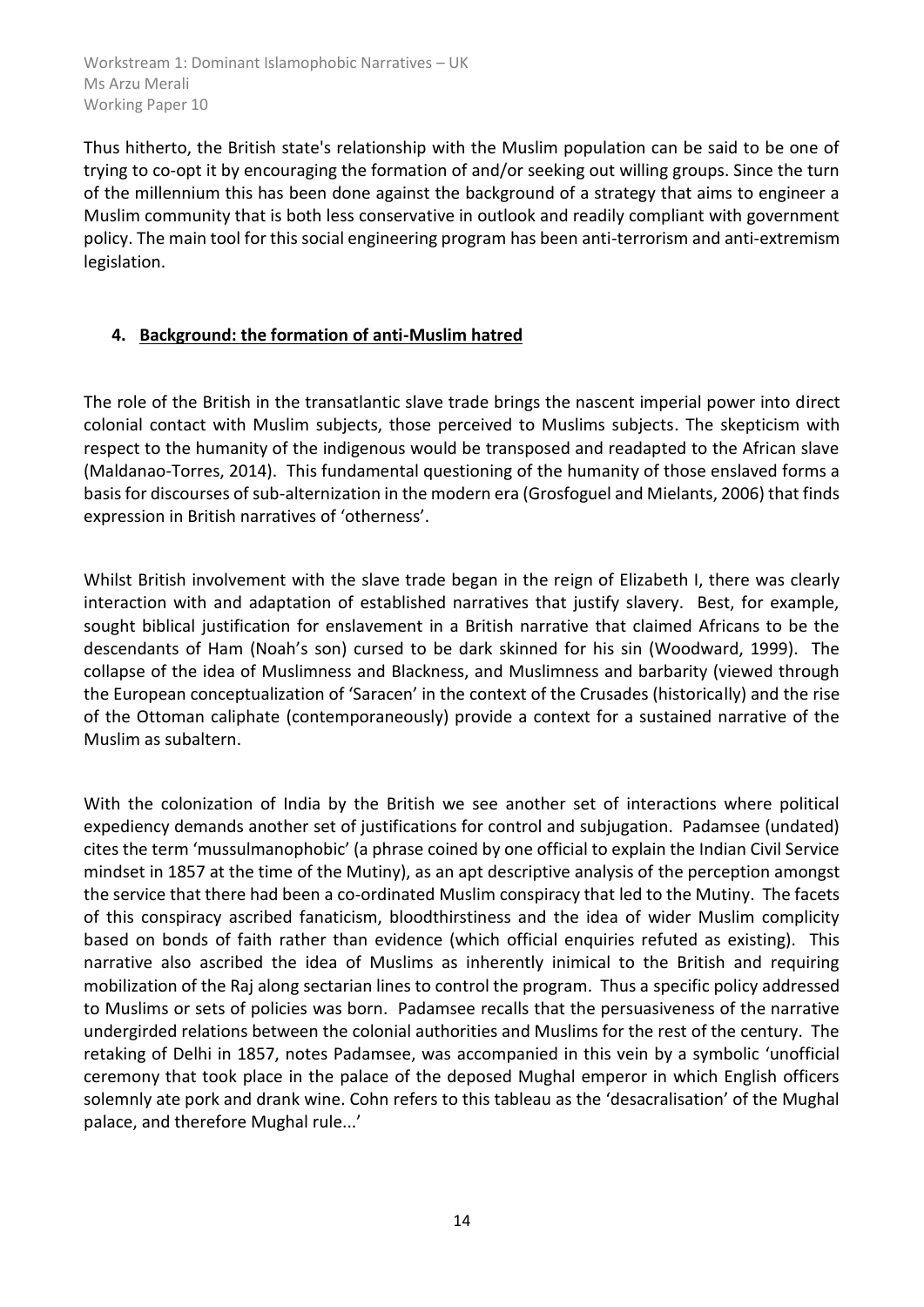1. The concept of despotism which provided a foil to internal European excesses, be they of the Republican or monarchical variety

- 2. The imposture of the Islamic Prophet, used by the likes of Voltaire to discredit all religions
- 3. The seraglio, which negated sexuality

These tropes can be found regurgitated in various ways. This can be seen in the idea of sexuality negated. Muslim male perversion – child groomers, predators against vulnerable white women etc. – has been the staple of much media and political representation. Likewise an idea of Muslim female perversion has developed (further) around 'veils', 'burqas' and 'headscarves'. This also inheres in headlines and stories relating to the undermining of British values by the so-called Trojan Horse affair, whereby the idea of single-sex schooling or gender segregation again infer perverse sexuality. Issues around the normative teaching of homosexuality are also invoked repeatedly, highlighting again an idea of Muslim moral failure (Ameli and Merali, 2015).

The issue of face-veiling however is not the full extent of demonization of Muslim female identity. It is a marker of it. Social and cultural mores regarding Muslims, seen through the prism of sexuality are, as with other tropes, prone to shifting symbols and narratives. During the course of colonization in Africa and Asia, where Islam was prevalent, the idea of Muslims as having a licentious sexual culture (in comparison to a modest, chaste Christian culture) abounded, hence the seraglio and the harem. However, over the last one hundred years this has reversed as the narrative for post-colonial domination has turned to 'freedom' and individual liberty. The harem - previously a sign of sexual license, is now seen as an arena of sexual subjugation. The only constant is the idea that whatever Muslims and Islam are, culturally they can only be seen through a homogenized and limited narrative lens.

From the foregoing it is clear that demonization of Muslims has been both latent in Anglophonic culture but also part of a cycle of policy and narrative over the course of centuries where such tropes have served politically expedient purposes. This conforms to Vakil's (2009) contention that the naming of 'Islamophobia' in the post-Rushdie context is a recognition not of a new and more apparent problem within the narrow confines of British race relations in the late 1980s through to the late 1990s, but the articulation of a term that can capture the experiences and dehumanization long felt by Muslims as a result of particular interaction with, in this case, British institutions and the British state, whether as citizen or colonial subject or slave.

# <span id="page-14-0"></span>**5. Categorical list of most dominant narratives of Muslim hatred**

It is significant that there has been a consistent feeling that political discourse has worsened with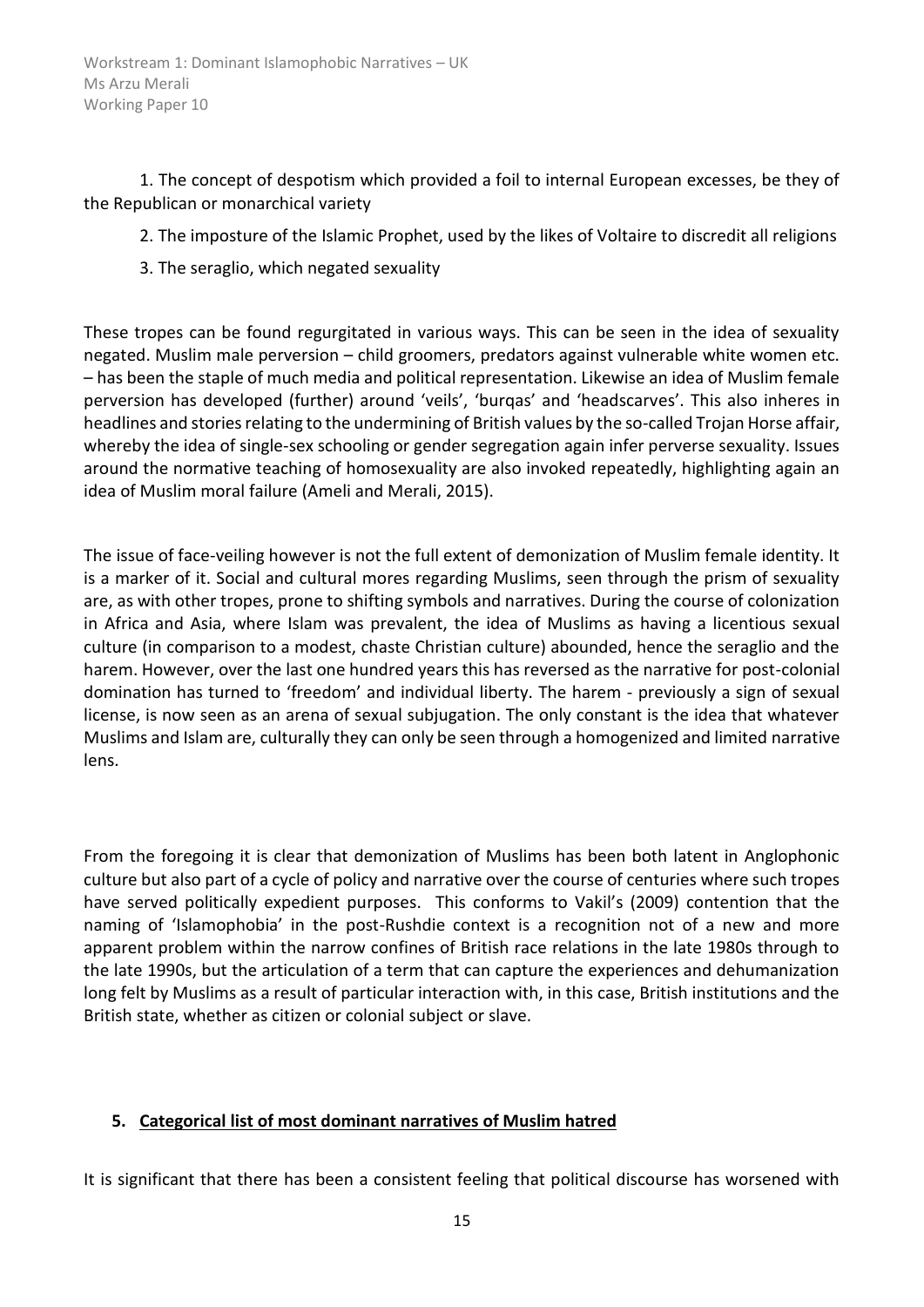regard to Islamophobia and racism, particularly after the 2016 murder of MP Jo Cox. It is alarming not least because the survey of Muslims in 2014 by the IHRC found that between the 2010 and 2014 results for the question, "How often have you heard Islamophobic comments by politicians?" had significantly worsened.

The ten narratives (not ranked as below) to be overviewed:

(i) Disloyalty and the Threat to Internal Democracy

The rise of the narrative of Muslims as disloyal (and therefore in need of social engineering and state intervention), and its development into a narrative of Muslims as ostracized and outliers who perfect strategies of entryism as a means to inveigle themselves into institutions and positions of power has picked up a pace in recent years. This has then been used to imply that there is a substantive threat to internal democracy from Muslim participation in civic life – even when the model of participation is based on established models of civic engagement. This then feeds further into the idea of Muslim deviance and threat, and undergirds policies that seek to curtail Muslim engagement in civil institutions as well as silence their protests regarding any number of issues.

The idea of the disloyal Muslim is not new, and the specter of the 'cricket test' was first raised vis a vis the perceived loyalties or lack thereof to the British state by Lord Tebbit, a former Conservative MP and minister in 1990 who claimed that British born South Asians failed to show patriotic allegiance to the country citing their perceived loyalty to the cricket teams of their ethnic heritage. This trope has resurfaced many times, with Tebbit himself claiming post the 7-7 attacks in London, that had action been taken when he first raised the idea, the attacks may have been prevented (Daily Mail, 2015). Despite much criticism the concept has not faded and resurfaces frequently with regard to Muslim disloyalty claims.

Tony Blair's undermining of the idea of Muslim grievance regarding British foreign policy is an example of how the ideas of legitimate political protest and expressing political ideas were demonized with regard to Muslims. In a TV interview recorded just prior to his departure from Downing Street in 2007, he reinforced his criticism of 'Islamists' within the context of national security, claiming that the battle against 'terrorists' would be lost if mainstream society didn't confront it, stating: "The reason we are finding it hard to win this battle is that we're not actually fighting it properly. We're not actually standing up to these people and saying, "It's not just your methods that are wrong, your ideas are absurd. Nobody is oppressing you. Your sense of grievance isn't justified."<sup>6</sup>" Additionally in the same interview he stated that:" 'The idea that as a Muslim in this country that you don't have the freedom to express your religion or your views, I mean you've got far more freedom in this country than you do in most Muslim countries." (Watt, 2007)

This intervention, as a continued extrapolation of Blair's thinking that arguably undergirds much of New Labour's policies since 1997, collapses the idea of Muslim domestic grievance vis a vis racism and Islamophobia, with political grievances regarding international affairs, with the idea of Muslim

<sup>-</sup><sup>6</sup> https://www.theguardian.com/politics/2007/jul/01/uk.terrorism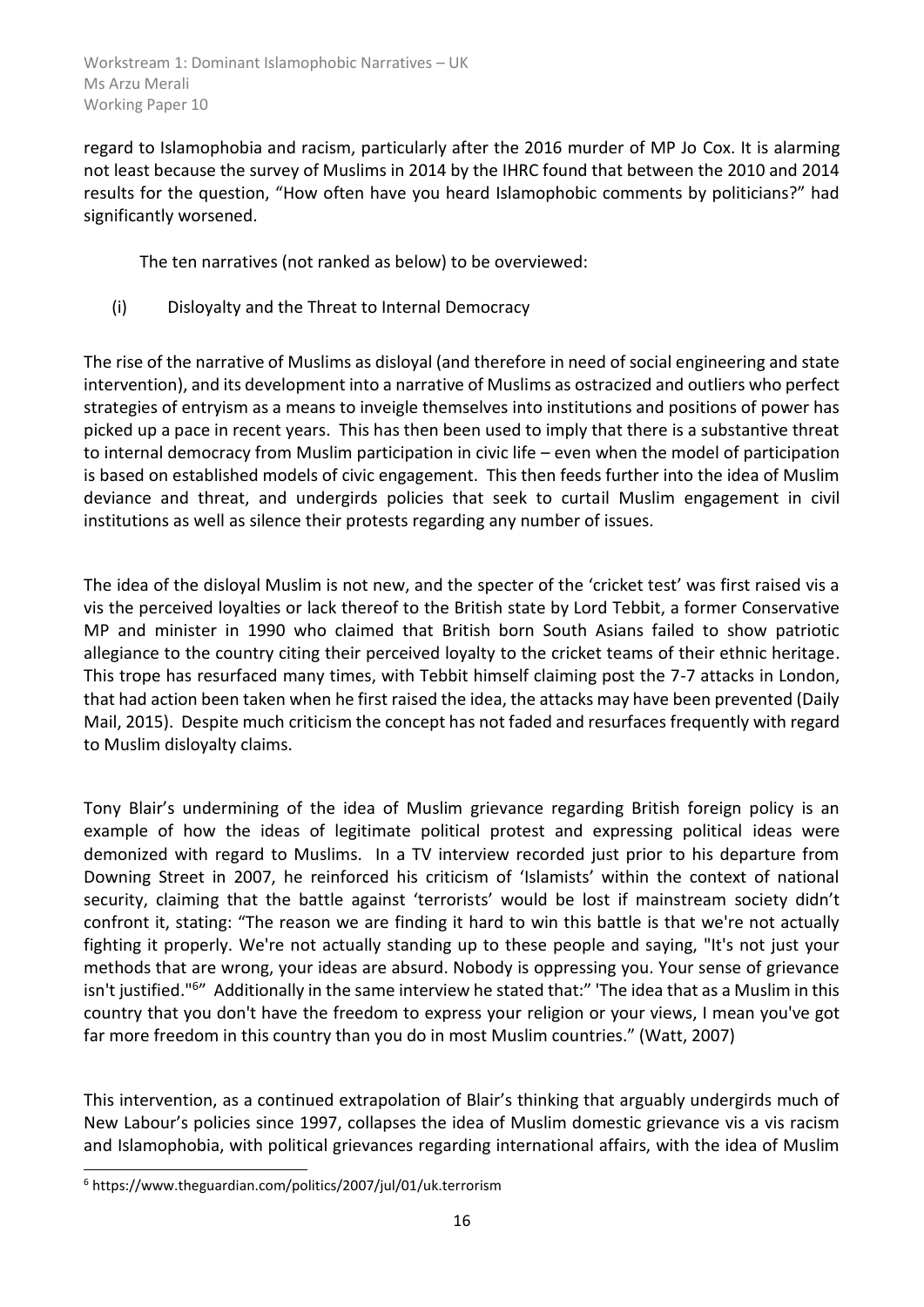disloyalty and threat. Additionally, in highlighting the idea of a British 'here' as opposed to a Muslim 'there', he emphasized the foreignness of Muslims to the idea of Britain – a type of reverse engineered 'cricket test'.

The idea then is that Muslim disloyalty is anti-democratic and inculcates the idea that they need disciplining 'here' and democratization 'there' by way of military adventures.

Repeated speeches and articles by Tony Blair and David Cameron, as well as other political figures and commentators, play on the idea of the UK as a tolerant country of equal opportunity, the only barriers to which are (a) a recalcitrant Muslim community unwilling to integrate; (b) the existence within state structures and institutions of Muslim community figures who are symbols of the failure of multicultural praxis. Thus the frequent 'outing' of Islamists by the media of the 2000s (e.g. the 'exposé' of Azad Ali<sup>7</sup>, a senior civil servant at the Treasury as a so-called Islamist that led to his removal from his post), has now changed in tone. Even participation by appointment by a minister (if that minister is Muslim) is seen as entryism, not legitimate political participation (Gilligan, 2015 cited in Ameli and Merali, 2015).

A number of the attacks on Ali were spearheaded by Andrew Gilligan, a neo-conservative leaning journalist who has held roles under the London Mayoral administration of Boris Johnson, as well as working on stories like the 'Trojan Horse' affair. His 2015 attack on Muslims sitting on the 'cross-Government working group on anti-Muslim hatred' and their appointment by erstwhile minister Baroness Sayeeda Warsi (also a Muslim), re-coined the term 'entryism'. As Bodi (2015) argued Gilligan had:

"...devised [as] a new term for Muslims exercising their right to compete for and hold political positions. It's called entryism. Apparently it's the process whereby extremists consciously seek to gain positions of influence to better enable them to promote their own values. Wait a minute, doesn't that look like the right wing of the Tory Party?"

Thus political participation by Muslims in conventional ways are rebranded and demonized. Polling in the run-up to the selection of party candidates to stand as Mayor London in 2016 found that 1 in 3 Londoners (a city where 65% of the population is not white British) are uncomfortable with the idea of a Muslim mayor (Yougov / LBC cited in 5Pillars.com, 13 August 2015). This is despite the fact that the two key Muslim mayoral candidate candidates (Sadiq Khan of the Labour Party and Syed Kamall of the Conservative party) have held high ranking political positions. Khan was an erstwhile government Minister and a member of the Shadow Cabinet, as well as Chair of the human rights organization Liberty. Kamall is an MEP and also leader of the Conservatives in the European Parliament.

-

<sup>7</sup> Azad Ali was a civil servant at the Treasury, as well as holding various civil society posts as a Muslim spokesperson and activist. A number of targeted media attacks in 2009 and 2010, labelled Ali an Islamist extremist and led to his resignation firstly from the Muslim Safety Forum (a body that at one stage was in consultation with the Metropolitan Police over anti-terror policing) and subsequently from his job at the Treasury.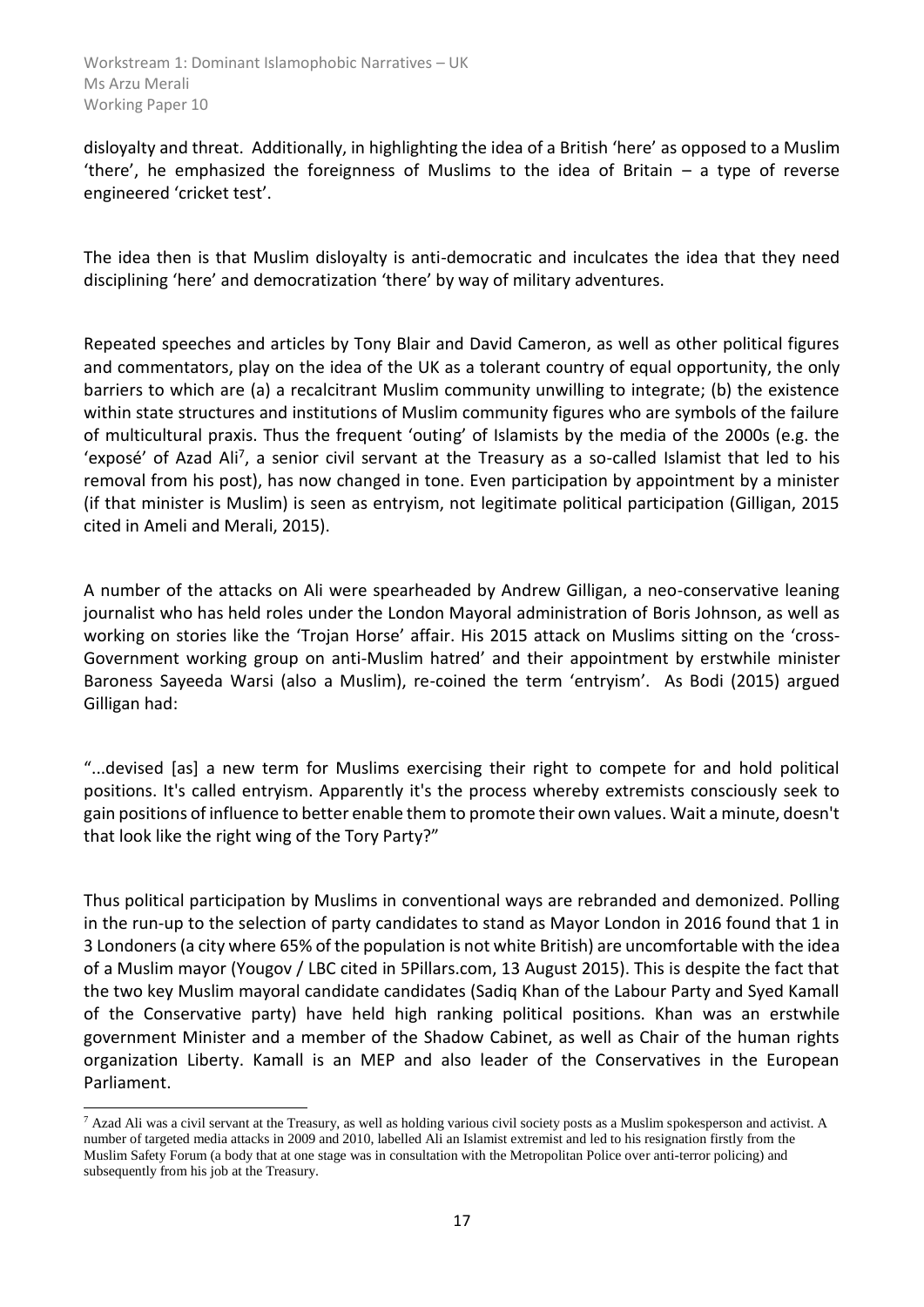The election campaign run by Conservative Mayoral candidate for London, Zac Goldsmith, was accused of using Islamophobia to target his Labour opponent and eventual winner Sadiq Khan. This included accusing Khan of supporting extremism and sharing a platform with an extremist. The accusation was then repeated in Parliament by the Prime Minister and subsequently out of Parliament by the Defense Minister Michael Fallon (Merali, 2017b).

The long-running idea that Muslims in the public space are problematic as expressed before 9-11 (Poole, 2011), has turned into arguments of entryism and takeover of public life. The practical impact and the injustice of this narrative are exemplified by the Fundamental British Values (FBV) policy and the Trojan Horse affair respectively, both discussed below.

(ii) Islam as a counter to 'Britishness' / 'Fundamental British Values'

Despite harshly criticizing the Trojan Horse investigations, the House of Commons Education Committee repeats supremacist notions of universalism. The Trojan Horse affair raised the specter of a concerted plan by 'Islamists' to take over several state schools. Reported thus in the media, it was picked up by government which launched the above litany of investigations at huge public expense, none of which found any wrong-doing on the pat of those involved (bar one example of inappropriate language being used in a private messaging group amongst some teachers). What was obscured in the reporting and even the investigations was that those involved were being judged on the basis of their actions and aspirations set within otherwise acceptable norms with regard to education in the United Kingdom. As Sir Tim Brighouse (7 June 2014), a former chief education officer of Birmingham and schools commissioner for London, described as the practices of many white parents trying to use existing opportunities created by the arrival of free schools and academies to the British education system as:

"an open season for lay people and professionals keen to pursue their own eccentric ideas about schooling: and when trust or governor vacancies occur, some perpetuate the very English tradition of inviting friends to join them. When the community is white it doesn't cause much comment. In mono-ethnic east Birmingham, however, it is seen as a Muslim plot to expose pupils to an undefined "extremism"."

The British values which are now to be promoted in all schools are universal and an important part of what children should learn. Grosfoguel (2013) highlights how values e.g. human rights, gender equality, democracy, are represented as already existing European norms (norms which are used in clash of civilization theories like Huntington's (Foreign Affairs, 1993) which are inherently European and mark our Eurocentric societies as superior to all others. This runs counter not just to decolonial theories but even minority rights regimes developed after the Second World War through international covenants and treatises. Whilst the right to educate your child in your faith is a right given to all parents, rights protecting various aspects of minority cultures form the basis of minority rights and were developed specifically as a result of the Holocaust and the lead up to it. Adams,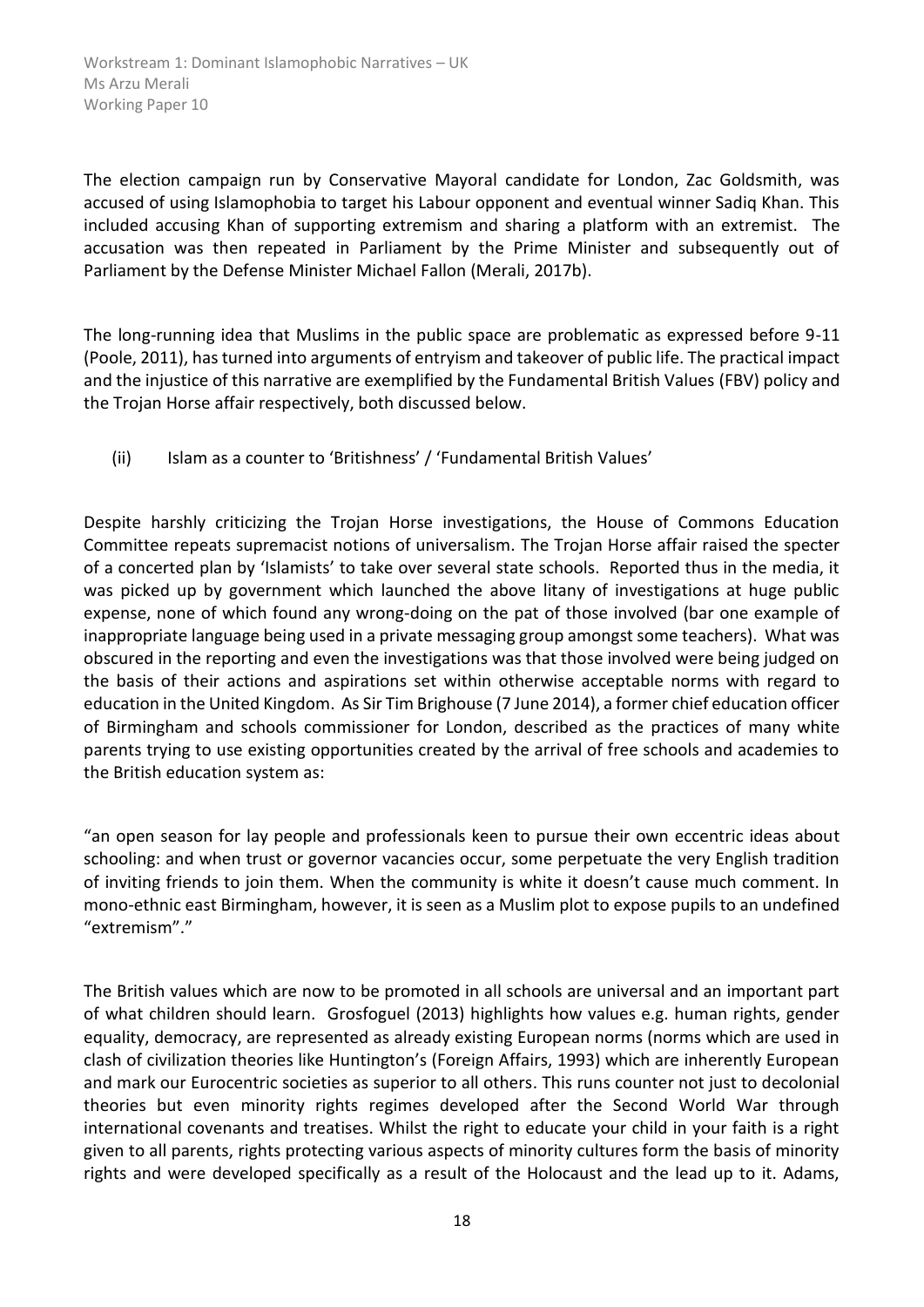quoting the assistant deputy head at one of the affected schools (Lee Donaghy) identifies how that runs counter (Adams, 14 May 2014) to the idea of raising achievement through cultural values, and actually marginalizes minorities:

"Part of us getting excellent results has been about reflecting the wishes and needs of the community in the school. We would not have got those results without doing those things that mean that parents trust us and that kids are comfortable here."

The Trojan Horse affair led to four separate inquiries: three ordered by the education secretary, Michael Gove, including the Ofsted inspections of 21 schools... There are also investigations by the Education Funding Agency and then a separate inquiry into extremism led by the former Met police anti-terrorism chief Peter Clarke." Another Birmingham wide enquiry was also undertaken by Birmingham City Council, (Adams, 2014).

Even though all five enquiries found no conspiracy, yet teachers and parent governors found themselves banned from holding positions in the educational profession or as governors, schools involved were downgraded by the educational inspectorate (Oftsed) from outstanding to failing, and their internal hierarchies entirely changed by official intervention. At the time of writing some teachers have had their bans overturned with their treatment being heavily criticized by those adjudicating their cases as 'serious procedural impropriety' (Adams, 2016).

Despite a House of Commons Education Committee also investigating the matter and being deeply critical of the whole affair, there have been no repercussions for any of those in power, whether ministers or local authorities who pursued the extraordinary investigations. Instead there has been major damage perpetrated on the schools involved. Other schools in areas such as Tower Hamlets became the victims of what was dubbed Trojan Horse 2, as well as actual Muslim schools. Additionally, the idea of dual educational space (Ameli et al., 2005), religious rights and basic recognition of students' identities, the rights already conferred on students by Department of Education guidelines, have all been undermined. Legitimate aspirations, such as those of Muslim educationalists, including teachers and governors, have been portrayed as sinister (Ameli and Merali, 2015).

# (iii) Muslims and 'extremism'

Political narratives of condemnation were almost universal with the erstwhile education secretary describing the Trojan Horse investigations as a process of 'draining the swamp', and his opposite number Tristram Hunt, criticizing Gove as being "soft" on extremism.

This idea of 'extremism' a more lay fascination with the idea of the Muslim 'despot' referred to above, has covered a variety of functions across the decades. At the time of the Rushdie Affair (1989), the term became synonymous with the idea of a British Muslim polity unwilling to adopt the value of 'free speech'. This has ironically come to mean in the last decade inter alia, Muslims who abuse free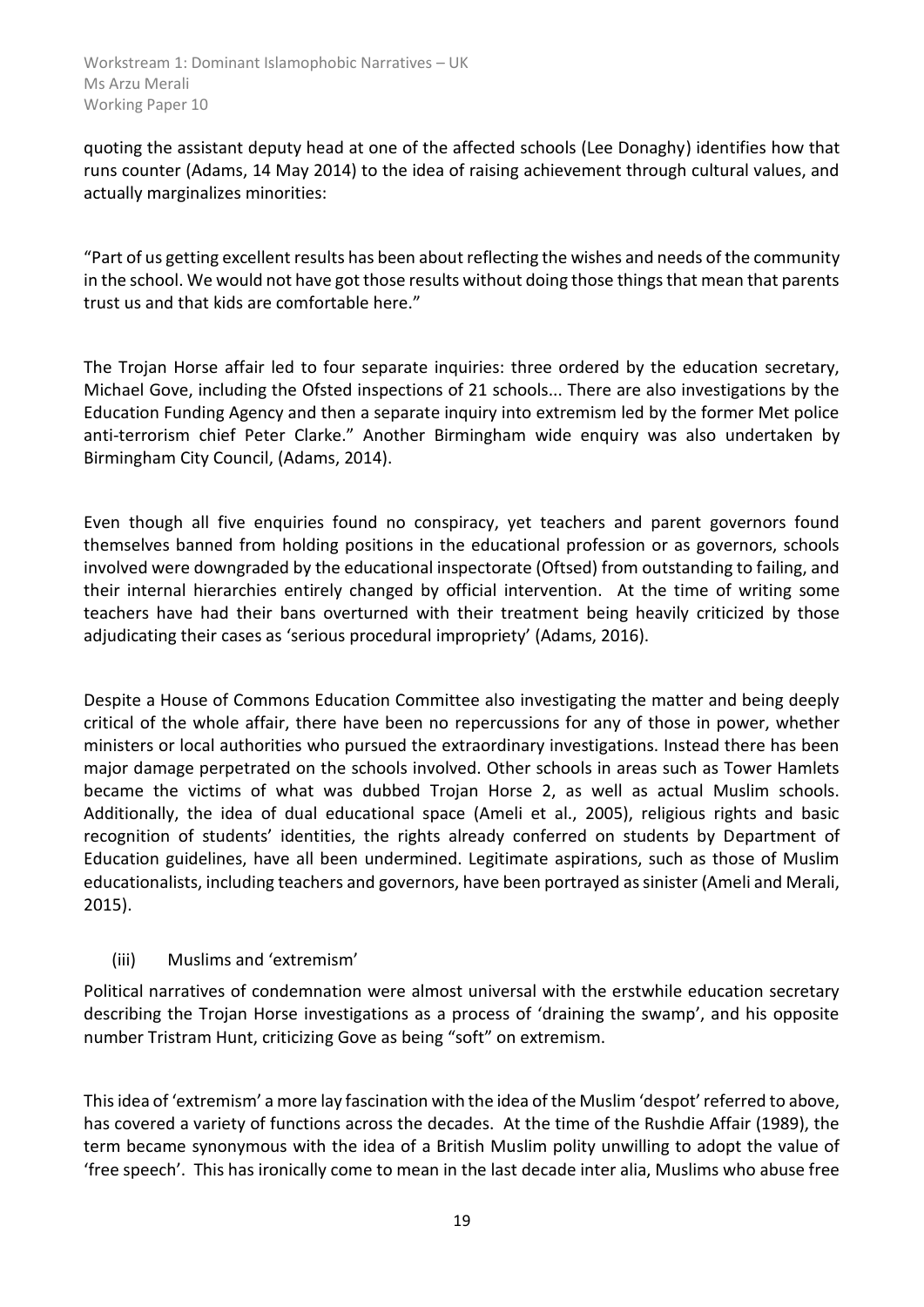speech in promoting grievances. This doublestandard regarding free speech (Muslims simultaneously denying the importance of this (Rushdie affair) and abusing it and needing to be censored and / or excluded from political space and debate (unjust grievances and promotion of 'extremism') is illustrated as crossing political and media spheres in many ways. In 2002 Boris Johnson, then editor of The Spectator, claimed Muslim extremists feared women (Merali, 2002). As Mayor of London, his remarks claim that statements made by Muslims, including those expressing concern over Islamophobic language, are somehow promoting an 'extremist' violent agenda (Ameli and Merali, 2015). He berated the national umbrella organization, the Muslim Council of Britain, for its complaints regarding Islamophobia thus:

"To any non-Muslim reader of the Koran, Islamophobia - fear of Islam -seems a natural reaction, and, indeed, exactly what that text is intended to provoke…It is time that we started to insist that the Muslim Council of Great Britain, and all the preachers in all the mosques, extremist or moderate, began to acculturate themselves more closely to what we think of as British values." (Hill, 8 September 2009).

In 2013, he called for parents who taught their children 'extremist views' to be treated as child abusers and their children taken into care (Johnson, 2 March 2014), claiming that the state had been woefully inadequate in intervening in minority affairs:

"We need to be less phobic of intrusion into the ways of minority groups and less nervous of passing judgment on other cultures. We can have a great, glorious, polychromatic society, but we must be firm to the point of ruthlessness in opposing behavior that undermines our values. Pedophilia, FGM, Islamic radicalization – to some extent, at some stage, we have tiptoed round them all for fear of offending this or that minority."

'Our values' in this piece by Johnson, are set against Islamic ones (earlier in the piece he refers to British values again). By associating pedophilia and FGM with Islamic radicalization he further catalyses the imagery of the Muslim as sexual predator (Ameli and Merali, 2015).

Just as extremism cannot be defined so too is the list of 'British Values', raised by the Blair government as a type of 'cricket test' for acceptable behaviors for Muslims and Muslim civil society, incapable of definition.

The use of criteria to define extremism through a securitized lens mirrors the implementation of FBV in educational settings. A 2009, a leaked document described:

"government and civil servants were planning to widen the definition of exactly what beliefs constituted extremist views and sought their incorporation into the revised anti-terror strategy. The leaked document mentioned specifically the following issues as of particular concern to those attempting to define extremist views: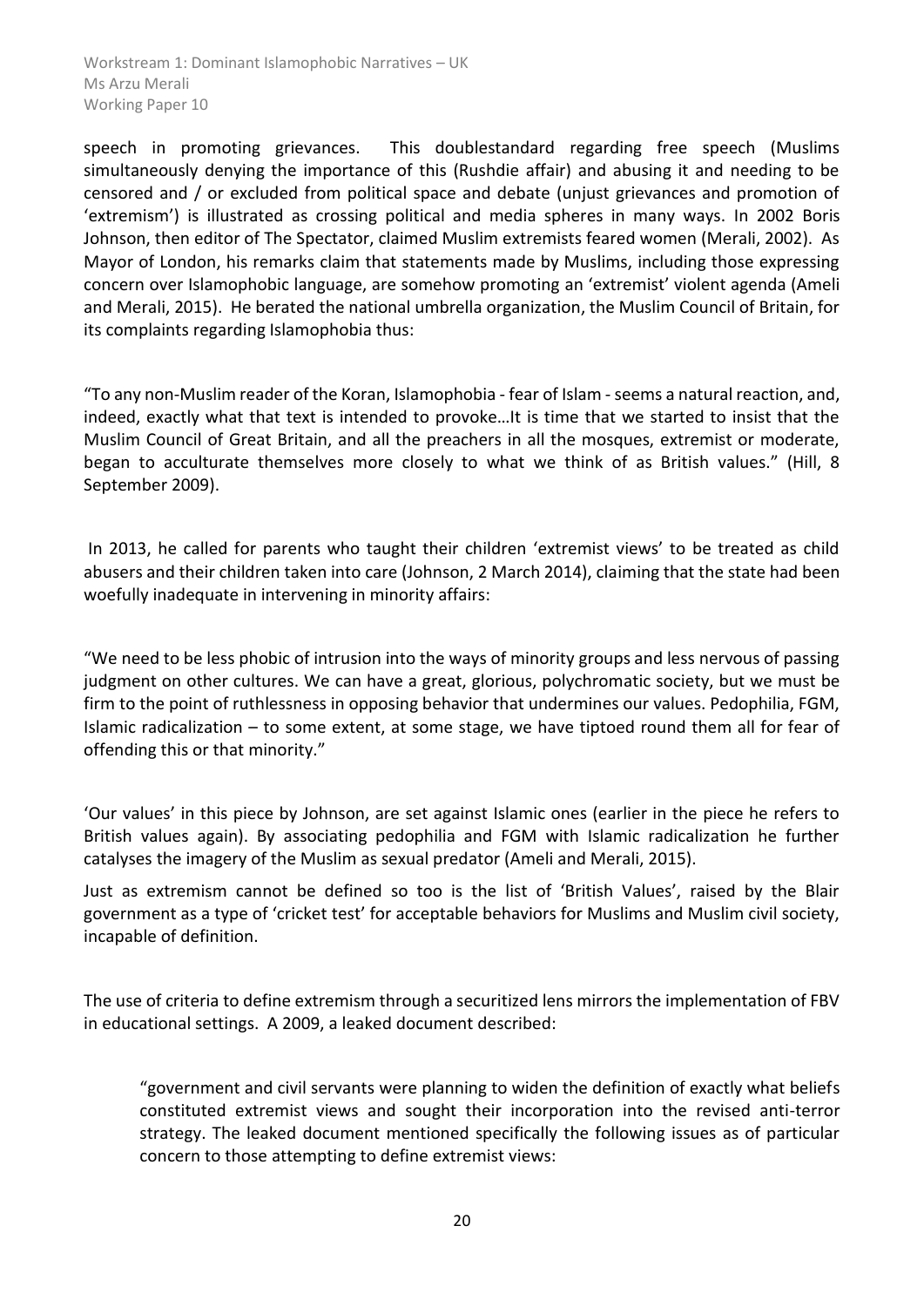"• They advocate a caliphate, a pan-Islamic state encompassing many countries.

"• They promote Sharia law.

"• They believe in jihad, or armed resistance, anywhere in the world. This would include armed resistance by Palestinians against the Israeli military.

"• They argue that Islam bans homosexuality and that it is a sin against Allah.

"• They fail to condemn the killing of British soldiers in Iraq or Afghanistan." (IHRC, 2009).

The teaching of British Values, named in policy documentation as FBV was a measure introduced in the wake of the Trojan Horse affair claiming to teach inter alia 'gender equality, democracy and rule of law' (Wintour, 2014). This list presumes itself to be a counter to the list of 'extremist' behaviors the Trojan Horse schools were investigated for and leaves a legacy in educational circles that posits Muslim behavior as deviant, despite such behavior being no different to that of other citizens, students or citizens' groups. In a court judgment in 2016, one of the tropes of the Trojan Horse Affair i.e. gender segregation at school, gender discrimination against women was held not to be the case<sup>8</sup>. Yet, one of FBV's premises was and continues to be based on the trope of Muslim misogyny.

(iv) Muslims as a security threat (and therefore in need of regulation by way of exceptional law, policy and social praxis)

The Preventing Violent Extremism policy (PREVENT) has been in operation since 2005 across the UK, and was made a statutory obligation on all public workers through the Counterterrorism and Security Act (2015). In essence the Act made it a duty for public sector workers (e.g. doctors, teachers, social workers) to report anyone they feared was an extremist or at risk of radicalization. Whilst referrals were already under criticism before the duty was imposed, the subsequent spike in referrals has shown that the operation of anti-Muslim narratives has had a huge impact on the type of cases referred. School children in particular have found themselves to be vulnerable to referral to deradicalization programs and / or the involvement of the police on the most spurious of reasons. This includes the referral of a child aged four, for drawing pictures of a cucumber clock (misheard to be a cooker bomb by a teacher) (PreventWatch 2016).

The Channel program is the process by which the government tries to 'de-radicalize' people at risk of being drawn into extremism. It is part of PREVENT, and was introduced by the government in 2006. The panel is made up of local police, social services, PREVENT officers, and their job is to create a deradicalization plan for those identified at risk of being drawn into extremism or terrorism. Little is known of how the program operates as most of those who have been put through the program have refused to speak (Mohamed., 2015).

-

<sup>8</sup> *The Interim Executive Board of X School v HM Chief Inspector of Education, Children's Services and Skills [2016] EWHC 2813* the Court decided that any detriment was suffered by both genders equally and therefore could not amount to sex discrimination against girls; there was no discernible detriment toward one gender over the other as both genders were denied the opportunity to interact with one another (Wilkins, 2016).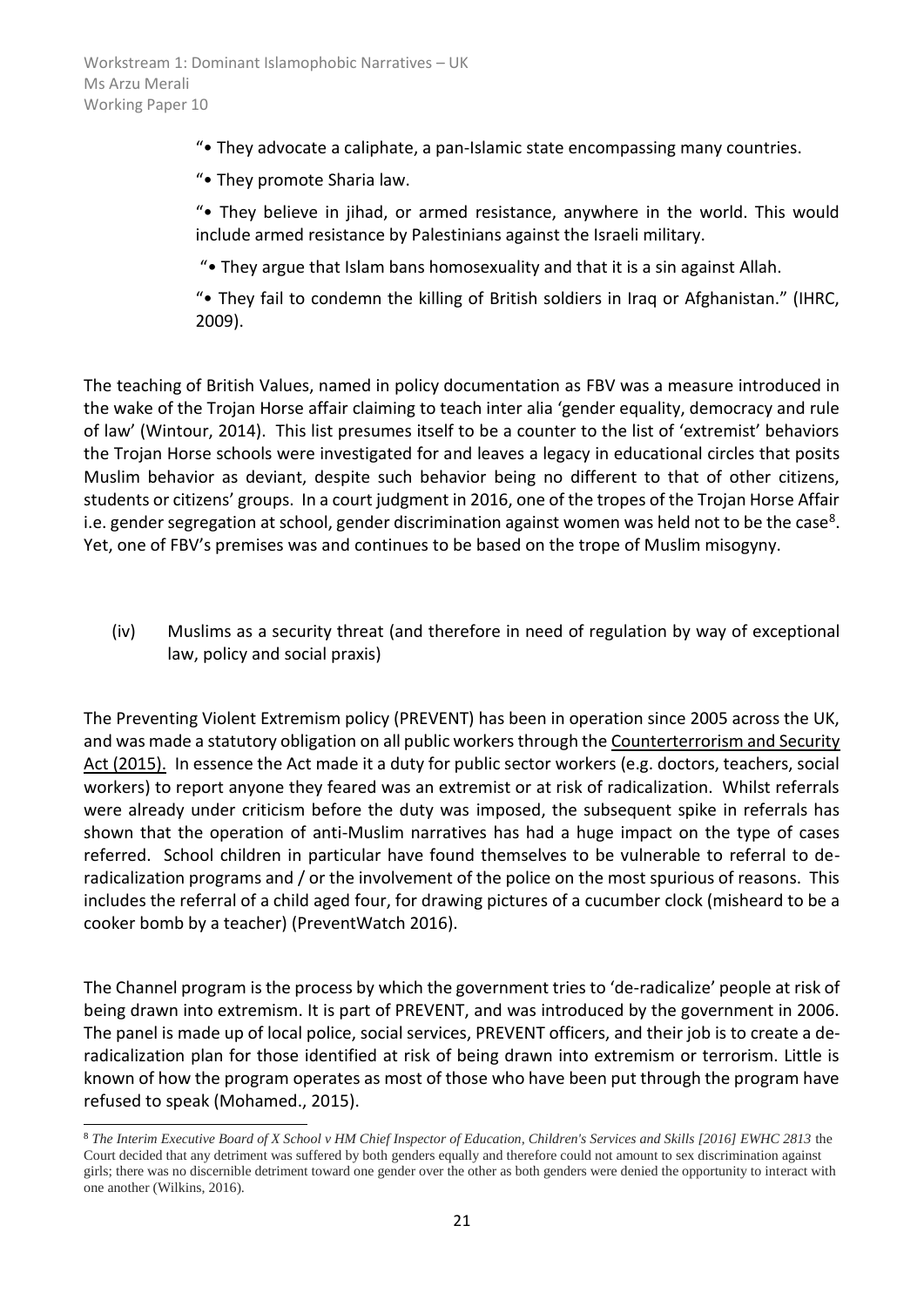While the Channel program conjures up images of Orwell's thought police, the PREVENT program goes further in seeking to control people's ideas and beliefs. As one commentator put it: PREVENT has created a category of 'thoughtcrime' for Muslims by which certain ideas and beliefs such as the right to armed resistance, wear religious attire or conscionably oppose homosexuality is referrable to the PREVENT police (Bodi, 2015). Recently David Cameron spoke about how some in the Muslim community were quietly condoning extremist ideology and that it was not sufficient to be law abiding citizens: "For too long, we have been a passively tolerant society, saying to our citizens 'as long as you obey the law, we will leave you alone'." Cameron's speech was reported perversely as "UK Muslims Helping Jihadis" by the Daily Mail. (Groves, 19 June 2015)

Sian (2013) critiques the existing Preventing Violent Extremism (PVE) measures being implemented in schools:

"The rehashing of such accounts including the 'culture clash,' religious hatred, alienation and so on (Alexander 2000, xiii), are never deployed to explain white activity, as such they remain locked into assumptions replete with elements from the immigrant imaginary (Sian 2011, 118), that is a series of discursive representations based around the ontological and temporal distinction between host and immigrant (Hesse and Sayyid 2006)... As David Tyrer (2003) points out the specific marking of Muslims reinforces and '...fixes the representation of Muslims as criminalised, and thus valorises the logics of racist pathology' (184)." (Sian, 2013:6)

This 'logic' extends into the narratives of Muslim entryism and ostracism and threat in the Trojan Horse scandal as Professor Gus John sums up:

"Michael Gove, under the pretext of responding to anonymous claims in an unsigned letter, appears to be seeking to establish grounds for extending the 'Prevent Terrorism' agenda to schools with a certain percentage of Muslim students. British-born school students, teachers and governors belonging to this particular faith group are therefore likely to be subject to surveillance in much the same way as they are in further and higher education.Mr Gove presumably makes no connection between this saga, the xenophobic support for UKIP that we witnessed in the latest elections and the British Social Attitudes survey results regarding the percentage of people in the population who describe themselves as 'racist'." (2014)

Sian (2013) identifies how managing of the term Islamophobia (pre-dating the current security focus on Muslims) fuels the ability of state organs to enact policies with a deeply ideological purpose. Following Sayyid's conceptualization of Islamophobia (2010) as 'the disciplining of Muslims by reference to an antagonistic western horizon' (Sayyid 2010a, 15 as argued by Sian, 2013) Sian believes this governing or 'disciplining' of Muslim bodies can clearly be seen at work in the PVE initiative."

This meta-narrative of discipline links the foregoing to the current praxis of PVE. As the prevailing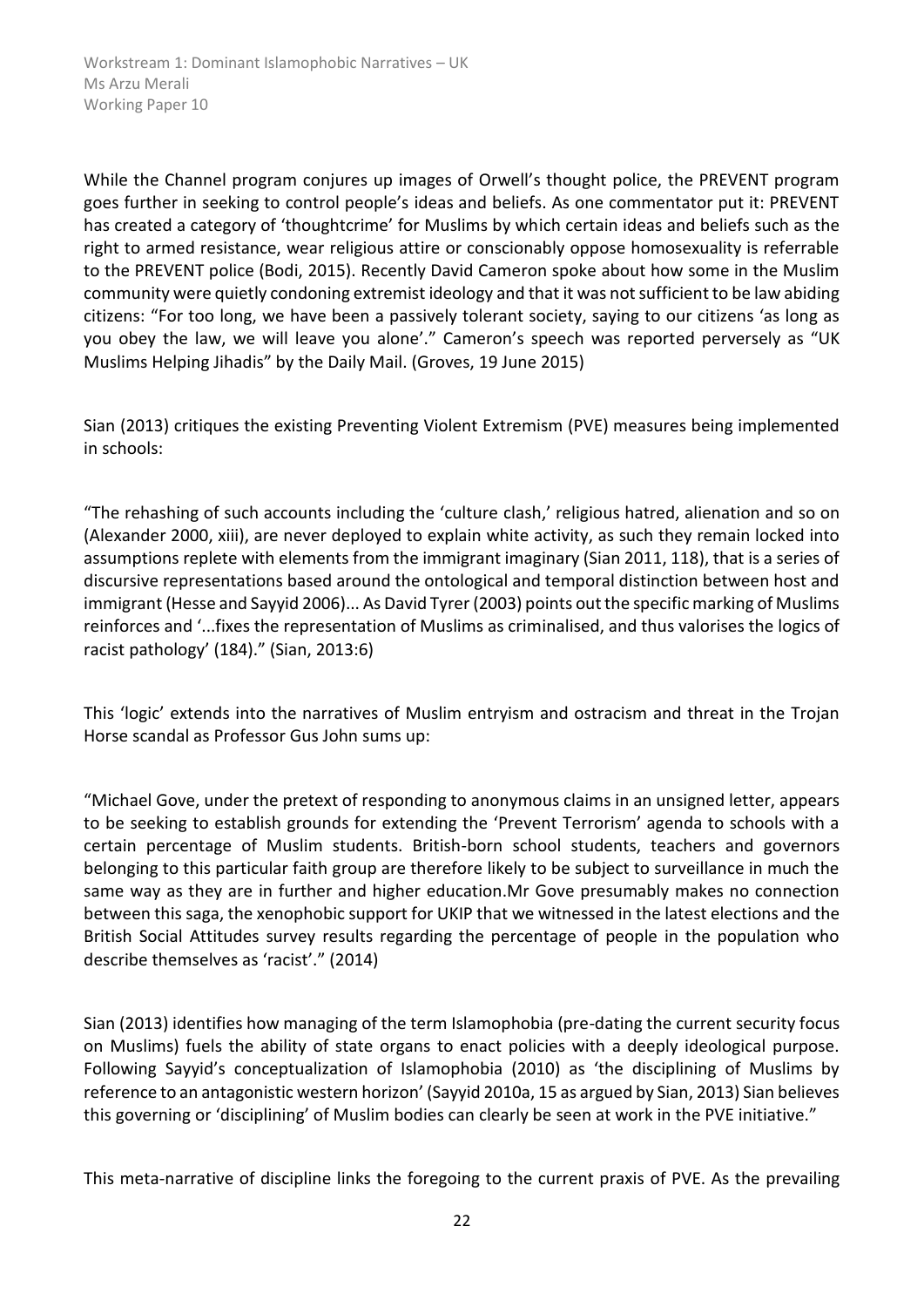discourse seeks to deter Muslims from speaking out against injustices either at home or abroad, any attempt not to conform to this containment or to have any sort of agency is seen as evidence of deviance (Ameli and Merali, 2015).

At the time of writing a mooted Extremism Bill appears to have been dropped from the government's legislative programme having featured in its proposed legislation for two years (Daily Record, 2017). Instead a Counter Extremism Commission has been proposed that would carry the same statutory weight as the Equalities and Human Rights Commission. The previously argued for Extremism Bill would most notably have allowed the banning of organizations deemed to be extremist. Despite leading lawyers arguing that the term 'extremism' would be difficult to define in law.It is unclear whether the Commission is a way of circumventing the problems of enactment, using the precedent of the foregoing narratives that have informed policy in a mutually constitutive way.

# (v) Muslim misogyny and perversion and the oppressed Muslim woman

Various tropes are subsumed in this narrative that harks back to the idea of the seraglio (Progler, 2008 referred to above) and the women of the *harem*. Whilst the idea of the sexuality of the Muslim woman has transformed from the harlot of the harem (Ameli and Merali, 2014) to that of sexually oppressed/submissive (with veil as a symbol of this), there continues to be a concurrent dissonant narrative of Muslim women as dangerous and criminal, as well as the cultural and physical vanguard of the supposed 'Islamisation' of society.

The 'Muslim woman' as pre-eminent symbol of Muslimness has a long pedigree. Part of this stems from a cultural obsession and the fetishization of the 'veil', construed broadly and practically as types of clothing that mark Muslim women out as Muslim. These range from head coverings, face coverings, long pieces of clothing, and at different times 'ethnically' marked clothing like *shalwar kameez* and even *saris*. Of these the head-covering or potential for head covering in dress has taken on a highly politicized significance dominating discussions about Islam and Muslim in the UK at various times. The tropes can be classified as the Muslim woman/ veil: oppressed / tool of oppression; danger or criminal or terrorist / instrument of disguise or security threat; sexually oppressed / tool of sexual oppression; submissive / tool of submission and symbol of silencing; and cultural and physical vanguard of looming Islamisation by virtue of forced conversions and high birth rates.

The 'veil' as a cypher for the oppression of Muslim women has a history in recent colonial discourses, substituting the idea of the harlot of the harem, whose sexuality was constructed in the Eurocentric/colonial psyche as outrageous and in need of containment and moral redemption. It was reconstructed in time as the "submissive" and "sexually repressed" that needs liberating (Merali, 2016a). Both themes are reflected in the production of pornographic imagery of Muslim women from the Victorian era to the current era, highlighting in extremis the sexualization of the discourse around Muslim women, which is impactful when reading attacks on Muslim women at the street and social level. In this reading attacks against Muslim women which can be characterized as motivated by gender, usually involve either an attack on the veil (throwing alcohol on it, trying to pull it off etc.) and/or an attempt to touch the victim by doing so. The acting of touching in this scenario may in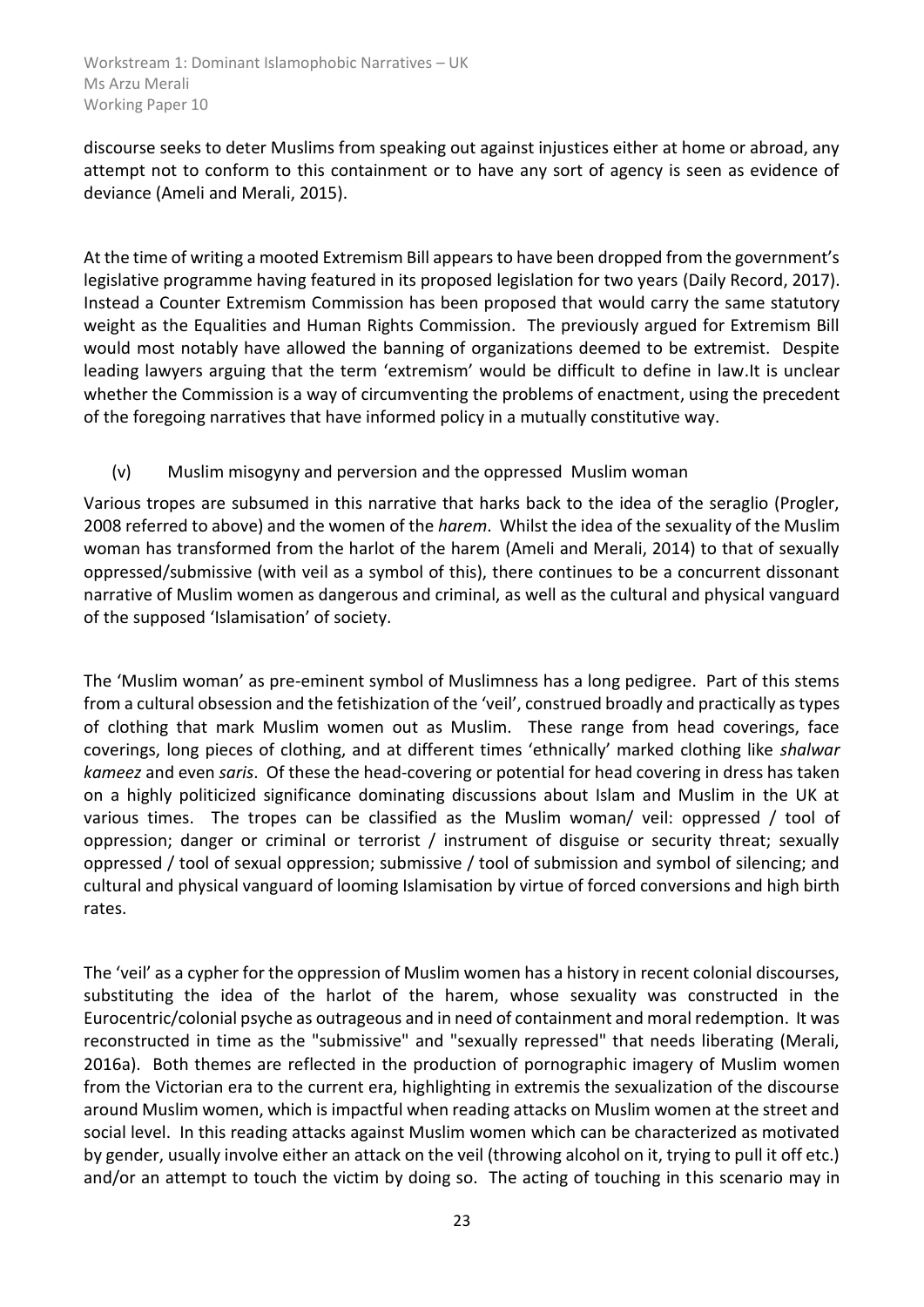other cases be also construed as sexual harassment as it invokes the idea that Muslim women in order to be regulated by that act require to be socialized to a 'British' norm of femininity that includes the ability of men to touch without censure, and the idea that 'British' women are uninhibited and allow this. Had such an act been committed within the context of a gender motivation, it would be considered at best misogynistic and at worst a sex crime and would undermine the 'logic' of the attack itself.

In January 2016, erstwhile Prime Minister David Cameron announced measures to tackle extremism and promote integration based on a focus on Muslim women whom he deemed to be 'traditionally submissive' and unable to speak English in large numbers (Hughes, 2016). This initiative collapses the idea of Muslim women as both submissive, sexually oppressed and repressed and a danger (including a terrorist threat) into one trope with the addition of 'ill-educated' and 'unintegrated' into the mix, claiming inter alia the fact that some women may not speak English adequately could be a precursor to their sons joining terrorist groups, as well as the reason why 60% of Bangladeshi and Pakistani women are economically inactive (ignoring reliable date on the levels and operation of anti-Muslim prejudice in employment). The idea of Muslim illiteracy in political discourse is not recent, and harks back several decades and will be discussed below (Muslims as subhuman).

Cameron's comments come out of an increased focus on Muslim women that finds a long history in the trope of the seraglio and the negation of sexuality that Progler (2008) argues is one of three key formulations of 'Islamic' identity in Western European culture, in particular English (speaking) cultures.

In its current incarnation Muslim male perversion – child groomers, predators against vulnerable white women etc. – has been the staple of much media and political representation, and will be discussed below. Likewise an idea of Muslim female perversion has developed around 'veils', 'burqas' and 'headscarves'. This also inheres in headlines and stories relating to the undermining of British values by the so-called Trojan Horse affair, whereby the idea of single-sex schooling or gender segregation again infer perverse sexuality.

The stigmatization of the face-veil is not new in the last five years but has gathered pace and found more succor from legislation in France and Belgium, thus providing space for the commentariat to make repeated accusations of the veil being a sign of separation (first propounded by a politician, the then Home Secretary Jack Straw in 2006) or a sign of misogynistic value and male control, or both. Bans on face veils in the UK (e.g. at some schools), however have often been made on the grounds of security (i.e. not being able to identify the wearer). Stories relating to a bombing suspect fleeing in a burqa have stoked this, but Williamson and Khiabany (2010) provide other examples where wearing a veil at school has been discussed as an extreme security threat collapsing<sup>9</sup>: "the issue of security into that of 'threats to our way of life'. This reported the comments of a judge to the effect that allowing veil wearing in schools could allow a recurrence of the primary school massacre which took place in Scotland in March 1996."

<sup>-</sup><sup>9</sup> 'School veils allow new Dunblane' Daily Mail, 8 February 2007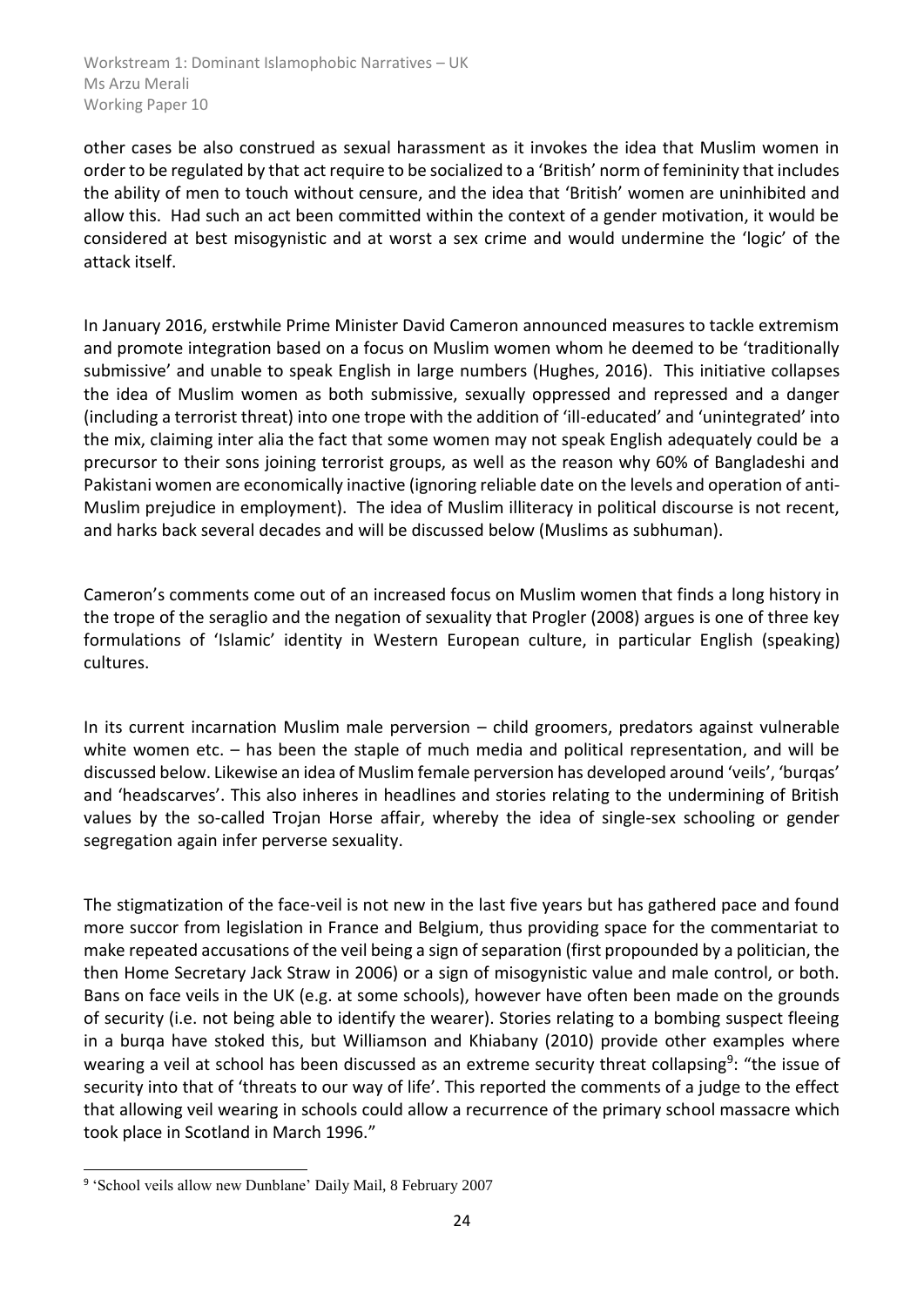Whilst this idea has fueled a securitization idea around face-veiling, the past year has seen this idea of threat extended to the idea that face-veiling is a form of or engine to radicalization. Janice Turner (5 July 2014) states in The Times:

"The veil is so much more than a garment or even a symbol of faith like the cross, yarmulke, turban or headscarf, whose British wearers live largely free from abuse. It is a Trojan horse for an extreme form of Wahhabi Islam that provokes western Muslims to rage against their non-Muslim compatriots rather than to co-exist in peace. The veil is both a means to banish women from public life and a tool for provoking social unrest."

The face-veil and the act of face-veiling are in fact seen as violent threats to British society. This piece comes in response to Dr. Irene Zempi's research into the experience of being face-veiled in the UK (Zempi and Chakraborti, 2014). Not only did Zempi and Chakraborti interview women who wore the niqab, Zempi dressed in a burqa for four weeks and presented her findings, which included being victimized and oppressed by non-Muslims. Zempi and Chakraborti outline in some detail the horrors of victimization, highlighting that part of this is the exclusion of the Muslim women who wear it from social spaces, thus fulfilling a concomitant function to the expulsion created by law that Razack discusses (2008) as allowing the Muslim subject, once expelled to be tortured and denied in ways that citizenship does not allow.

#### As Sayyid (2011) elaborates:

"The demand to erase the burqa is not an attempt to liberate oppressed women, but more likely an attempt to erase Muslim presence from public life. This erasure is perhaps couched in the language of public safety, combating cultural oppression of women and guaranteeing cultural integrity and civic peace, but what it is saying unambiguously is that Muslims should not be seen let alone heard. The irony of repressing something in the name of combating cultural oppression is too obvious."

In this regard, there are distinct emotional harms associated with this victimization. Throughout interviews and focus group discussions conducted by Zempi and Chakraborti (2014) participants highlighted that they had low confidence and low self-esteem because of experiencing Islamophobia in public. They also pointed out that they were made to feel 'worthless', 'unwanted' and that they 'didn't belong'. For converts in particular, experiences of Islamophobic victimization often left them feeling confused and hurt, compounding their sense of isolation. Seen in this light, Islamophobic victimization disrupts notions of belonging whilst maintaining the boundaries between 'us' and 'them'. This highlights the immediate effect of Islamophobic victimization which is to undermine victims' sense of security and belonging whilst the longer-term or cumulative impact is to create fear about living in a particular locality and to inspire a wish to move away (Bowling, 2009). In this way geographical spaces are created in which 'others' are made to feel unwelcome and vulnerable to attack, and from which they may eventually be excluded (Bowling, 2009 in Zempi and Chakraborti, 2014) Part of that exclusion comes from the exclusion of Muslim voices from the spaces of discourse.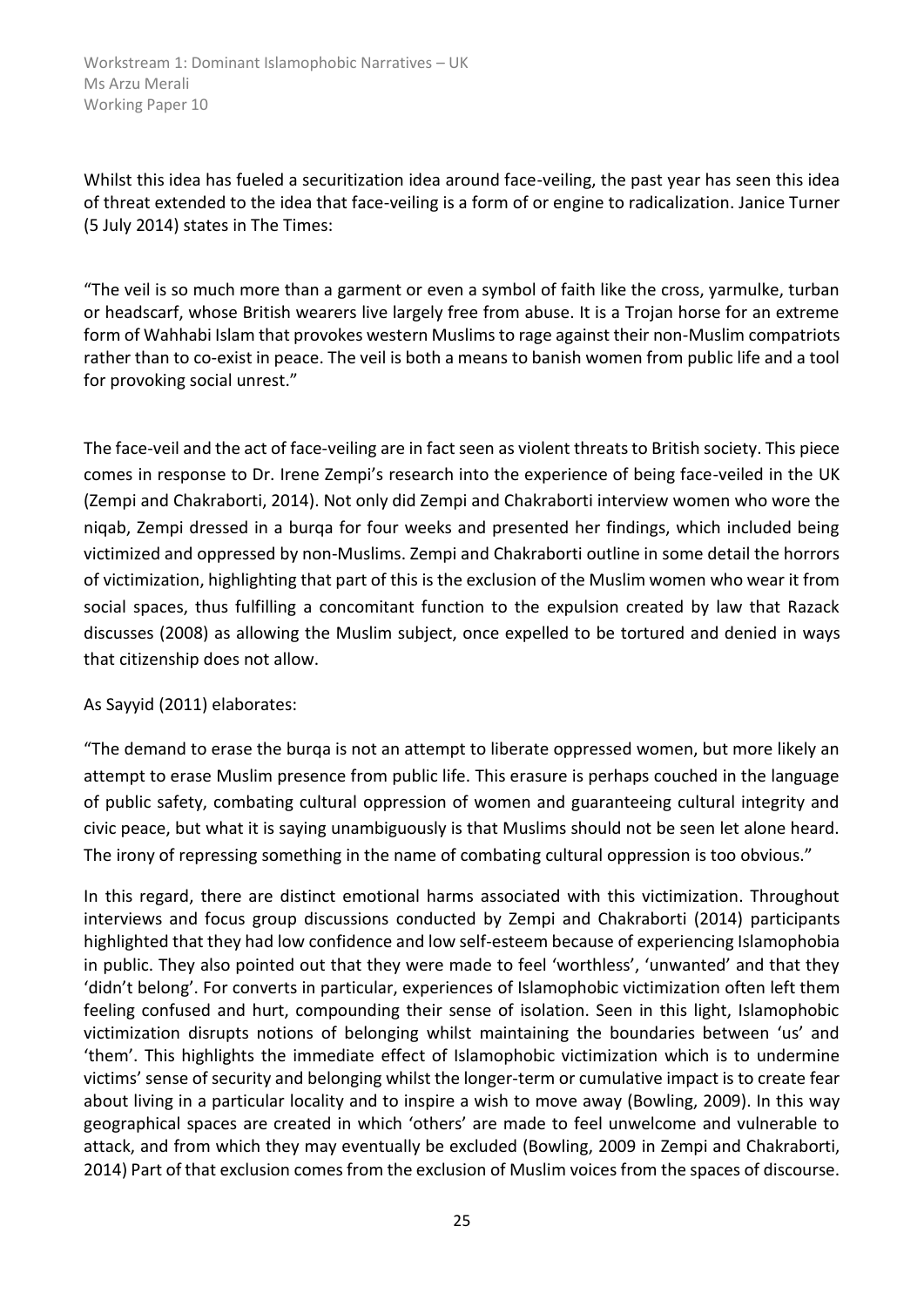Ameli et al (2004b) highlight how conversations around the face veil are considered to be part of a 'common sense' discussion that finds expression in newspaper columns whereby everyone can be an expert (even TV sports presenters) except Muslims. In the last few years, this narrative space has been extended to include Muslims who accept the extremes of the narrative.

Ameli and Merali (2006a) highlight how women who cover their hair are also made intensely vulnerable by the increasingly negative rhetoric. In the almost 10 years between this study and that of Chakraborty and Zempi (2014), it can be argued that the sense of vulnerability has turned into outright fearfulness, with major impacts on mental health and well-being, health and social mobility which need to be properly addressed.

Running parallel to this discourse is the idea of Muslim men as sexual predators and pedophiles and Muslim male perversion – child groomers, predators against vulnerable white women etc. – has been the staple of much media and political representation (Ameli and Merali, 2015). There have been repeated stories about Pakistani and Muslim men grooming children after a series of cases involving all or mainly Muslim and / or Pakistani men. It has been observed that no similar stories highlighting the ethnicity or religion of other perpetrators have been noted. Harker (22 July 2012) reflecting on the conviction of white male perpetrators of child abuse said:

"There was no commentary anywhere on how these crimes shine a light on British culture, or how middle aged white men have to confront the deep flaws in their religious and ethnic identity. Yet that's exactly what played out following the conviction in May of the "Asian sex gang" in Rochdale, which made the front page of every national newspaper. Though analysis of the case focused on how big a factor was race, religion and culture, the unreported story is of how politicians and the media have created a new racial scapegoat. In fact, if anyone wants to study how racism begins, and creeps into the consciousness of an entire nation, they need look no further."

Harker further laments:

"While our media continue to exclude minority voices in general, such lazy racial generalizations are likely to continue. Even the story of a single Asian man acting alone in a sex case made the headlines. As in Derby this month, countless similar cases involving white men go unreported."

"We have been here before, of course: in the 1950s, West Indian men were labelled pimps, luring innocent young white girls into prostitution. By the 1970s and 80s they were vilified as muggers and looters. And two years ago, Channel 4 ran stories, again based on a tiny set of data, claiming there was an endemic culture of gang rape in black communities. The victims weren't white, though, so media interest soon faded. It seems that these stories need to strike terror in the heart of white people for them to really take off."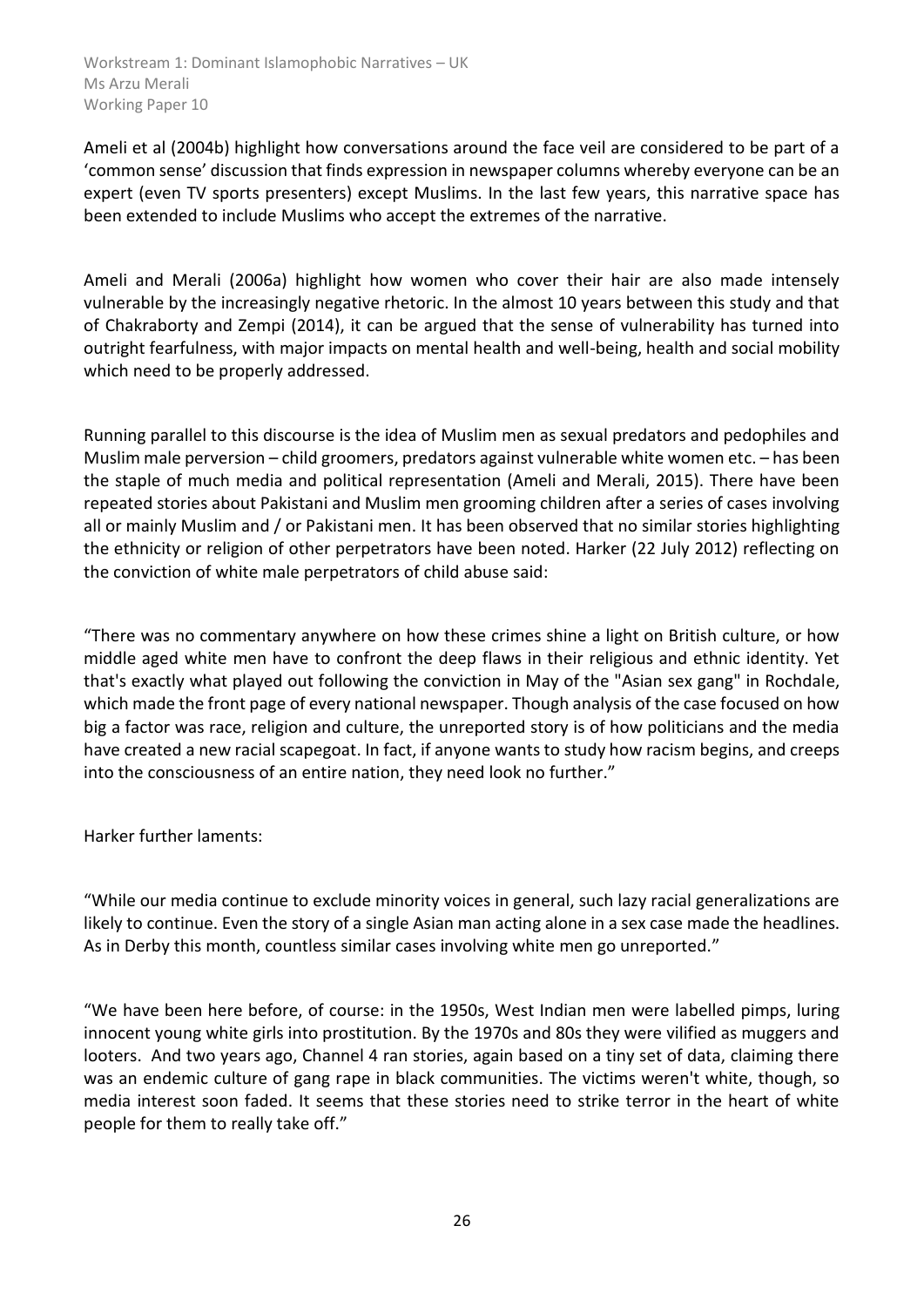Whether by striking terror into the hearts of white people or not, there is now some critical reflection on the British establishment after the revelations of widespread child abuse in the wake of the inquiry into the late Jimmy Savile, and at the time of writing, allegations into widespread child abuse by senior political figures including former Prime Minister Edward Heath and ministers and peers including the late Leon Brittan and Lord Greville Janner.

As Neale and Lindisfarne (March 2015) argue about the Oxford gang abuse case the "[G]reat majority of the men recently prosecuted for organised abuse of children and young people are nonwhite. These are a tiny minority of non-white men in the country.

Yet media headlines including those overtly connecting Muslim practitioners (Imams) with the promotion of grooming (inferred through religious praxis of sermons and instruction) like 'Imams Promote Grooming Rings, Muslim leader claims' (Dixon, 2013) have arguably been instrumental in the experiences of Asian taxi drivers in Rotherham who claim they are facing racist abuse from passengers on a daily basis. Cabbies in the town say they have been the target of bigots since the Jay Report into child sexual abuse by largely Pakistani men was published (Pitt, 22 October 2014), as well as a plethora of other experiences of Islamophobia, organized and intimidatory and spontaneous. This includes far-right mobilization e.g. hundreds of the far-right group 'Britain First' supporters marched through the center of Rotherham on two occasions after the publication of the Jay report. (Parry, 5 October, 2014 and Pitt, 5 October, 2014).

(vi) Muslims as subhuman and unable to socialize to 'human' norms

The markers of sub-humanity of Muslims are not particular to Muslims, and have been instrumentalized by negative policy discourse against various communities at different times. These include the ideas of Muslims as intrinsically violent, as lazy, as illiterate (either willfully or intrinsically), un-Enlightened (inherently so) and sexually deviant.

David Cameron's comments that Muslim women are traditionally submissive, that some cannot even speak English and that both these factors are tied to potential violence amongst their children is the culmination of a particular focus on Muslims as illiterate.

The idea of Muslim illiteracy as a self-inflicted cause of Muslim problems (that finds realization in the Casey Report) was raised by erstwhile Home Secretary Jack Straw at the time of the launch of the Runnymede Trust report on Islamophobia in 1997. Straw not only did not recognize the problem, saying that he was unconvinced by the report, but he stated that he had good news for the Muslim community that day. This news had been widely anticipated by many present as the long overdue announcement that Muslim schools would be receiving state funding. The Home Secretary announced that he would be helping Muslims by maintaining the level of s.11 funding i.e. funding for teaching English as a second language. Again this posits Muslims as illiterate and therefore unable to participate in society as opposed to victims of Muslim specific discrimination and exclusion from society (Shadjareh and Merali, 2000).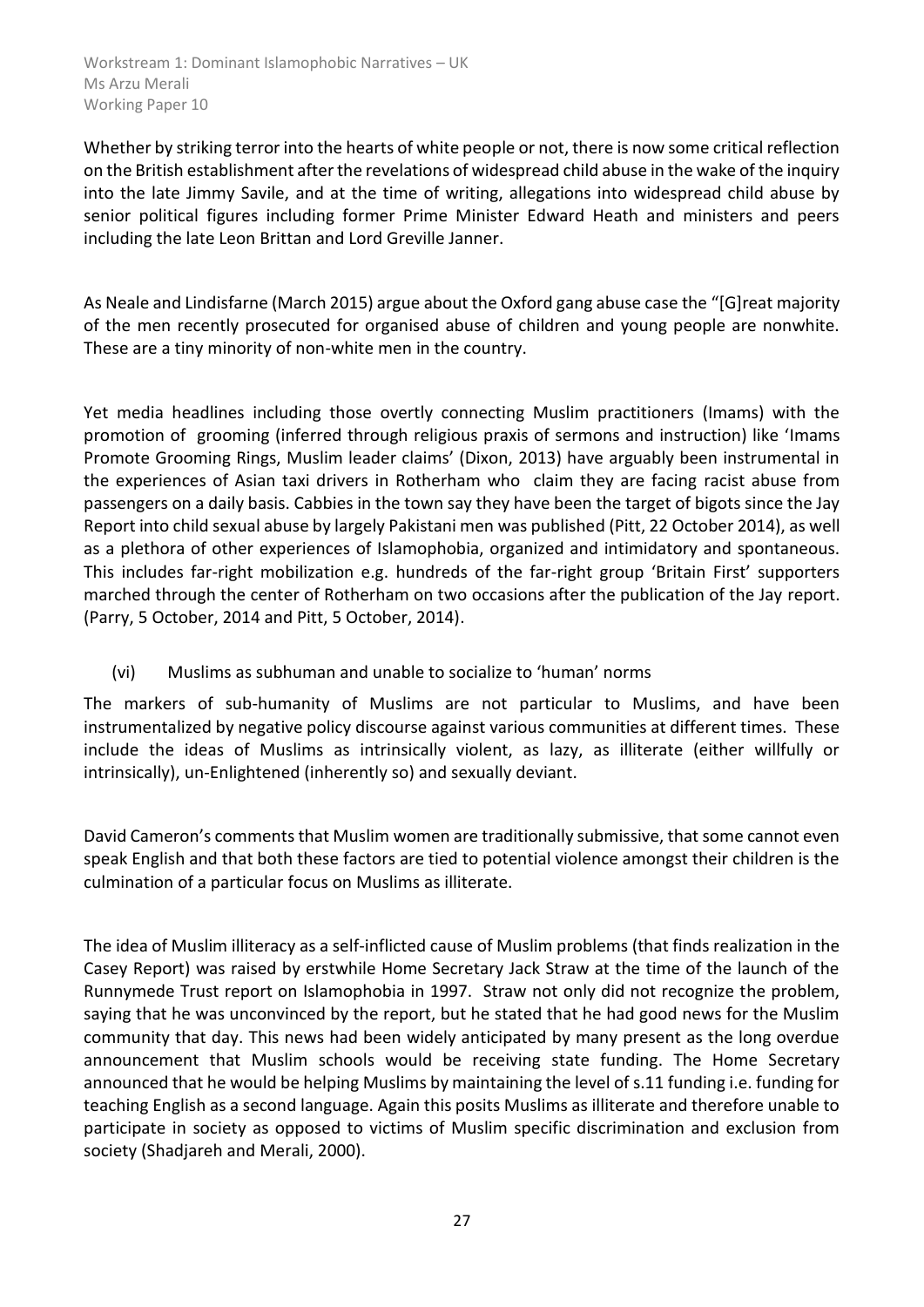Running alongside this policy narrative was the rise of the far-right in the political field, namely the revival of the British National Party (BNP) under the leadership of Nick Griffith. The party contested various elections and was able to secure some council seats in the late 1990s, an entirely new phenomenon in British politics whereby an avowedly far-right group, perceived to be racist, gained any type of electoral victory. In the late 1990s and early 2000s the BNP brought this idea to the fore in its campaigning material. It repeatedly announced that Muslims are a threat to British society. On the articles page of its website, it pasted an article called 'Understanding Islam is our birthright,' allegedly sent by an unnamed Sikh source.

It states:

"Most demonstrators, who set fire to the book at a public demonstration in Bradford a few years ago, shouting abuse at the author, were illiterate. They could not understand a word of English nor had seen a copy of the book before..."

"Compulsory Koran classes for Muslim children are a waste of time for most pupils at school who are forced to learn Arabic at the cost of learning Physics, English, Maths or Geography..."

It concludes:

"Islam, therefore, holds a world record in the number of VOLUNTARY killers and assassins on earth. Salman Rushdie is not the only one seeking safety from Islamic killers. The others have been killed promptly. None is living even to be protected!"

This section of articles on the BNP website reiterated its claim that it was "the only political party with the guts to tackle the Islamic question honestly and openly." Dated September 29, 2001, this is mirrored on May 12, 2002 by The Sunday Times, which lauds Peter Hain MP, then Minister for Europe, sounding an 'honest warning,' and "sound[ing] the alarm about Islamic asylum seekers who...refuse to adapt to Britain's way of life, sometimes even refusing to learn English."

Peter Hain's 'honest warning' references the problems of 'isolationist Muslims' who can be exploited by Bin-Laden' or other extremists. Once more the specter and stereotype of Muslims as illiterate is raised and associated with violence of an extreme nature. New citizenship tests in the early 2000s, added the obligation on new immigrants to learn English imposed by David Blunkett MP, the present Home Secretary, and we see an increasing association between Muslims and illiteracy, with a running sub-text of violence (Shadjareh and Merali, 2002).

The idea of Muslim 'illiteracy' as a long running cultural trope and the demonization of Muslim grievance at the time of the Rushdie Affair in 1988 – 89, continued to find reflection in these narratives. Thus Muslim illiteracy was not simply a matter of ingratitude or laziness or separatism on the part of Muslims with no desire to integrate but stems from a basic un-Enlightened nature. In this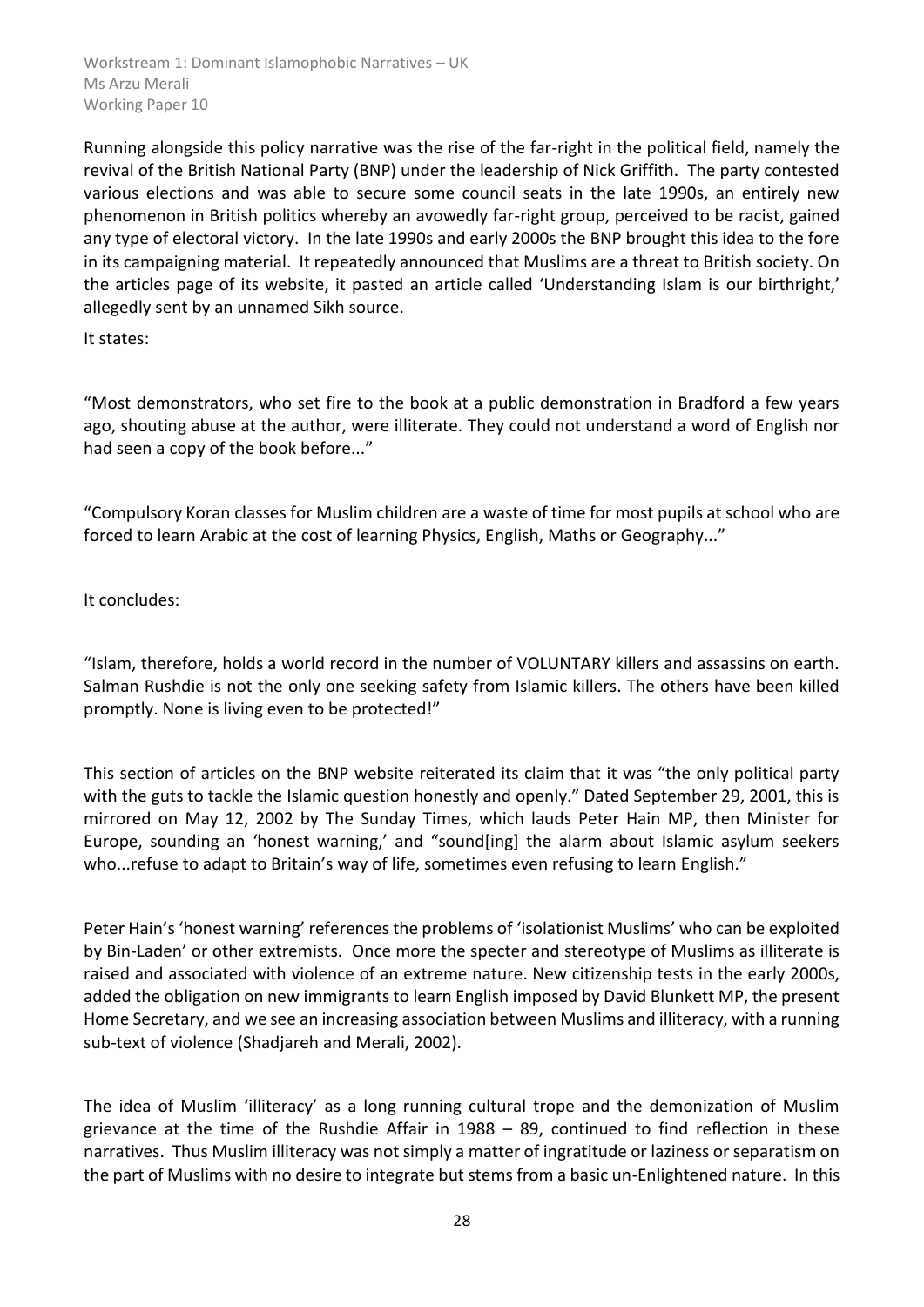discourse both Islam as an unreformed religion, and Muslims as essentially un-European (un-Enlightened) and un-European (ethnically) overlap. There is some tension between the idea that the Enlightenment values supposedly undergirding modern man are universal and the idea that Muslims are incapable of having them. In essence rather than undermining the idea of universality, in a discourse laden with this tension at the political and cultural level, it is the humanity of Muslims that is denied. The rise of the clash of civilizations theory espoused by Huntington (1996) only served to make this more explicit by locating Enlightenment values within Europe to be adopted by non-Europeans rather than being natural to them (Huntington, 1996 cited in Merali, 2000).

Whilst the BNP's imagery was crude in its violent depiction of the 'Islamic question' ultimately post-Rushdie it took the underlying narrative of Muslim illiteracy as a self-inflicted / inherent trait.

Its latest incarnation in the narrative of Cameron or the educational policies of Gove reinforces the idea that Muslims (even in the case of the Birmingham schools seek to advance educational attainment) are incapable of raising (an acceptable) literacy. Khan, as described elsewhere identifies this as the projection of the idea of the rebellious slave and the heretical outsider (the witch), who can never be fully constituted as human in a Eurocentric framework (2014).

# (vii) Muslims as segregationists

Muslims are posited as both gender segregationists internally, but crucially segregationist vis a vis issues of integration. This runs through ideas of Muslim no-go areas promulgated and platformed by both far-right groups but also figures such as Bishop Nazir Ali (Wynne-Jones, 2008 and Brown, 2009) and the Henry Jackson Society (Treptow and Stuart, 2015), despite regular debunking of the ideas that such areas exist.

The issue of dress, in particular but not solely the niqab has been a recurrent narrative that claims inter alia the idea of emotional separateness of Muslims. Raised in the mainstream by Jack Straw MP in 2006, the idea has recurred endlessly and been reinvented in many ways to indicate a desire for separateness. It has been reinvigorated in the snap General Election 2017 debate by the inclusion of a plan to ban it by the UK Independence Party. The party's leader was given mainstream airtime to explain that in order to integrate, Muslim women must show their faces.

Likewise the desire for Muslim faith schools has been historically pathologized, despite the existence of faiths schools across religious spectra.

The above mirrors Ameli et al's findings in 2005 and the idea amongst parents seeking faith education that a Muslim school environment helps create confident citizens. Yet the idea of Muslim educational space, both in terms of faith schools and as space within mainstream schooling has not only continued to be pilloried, it has also become a trope reproduced by law and policy makers as well as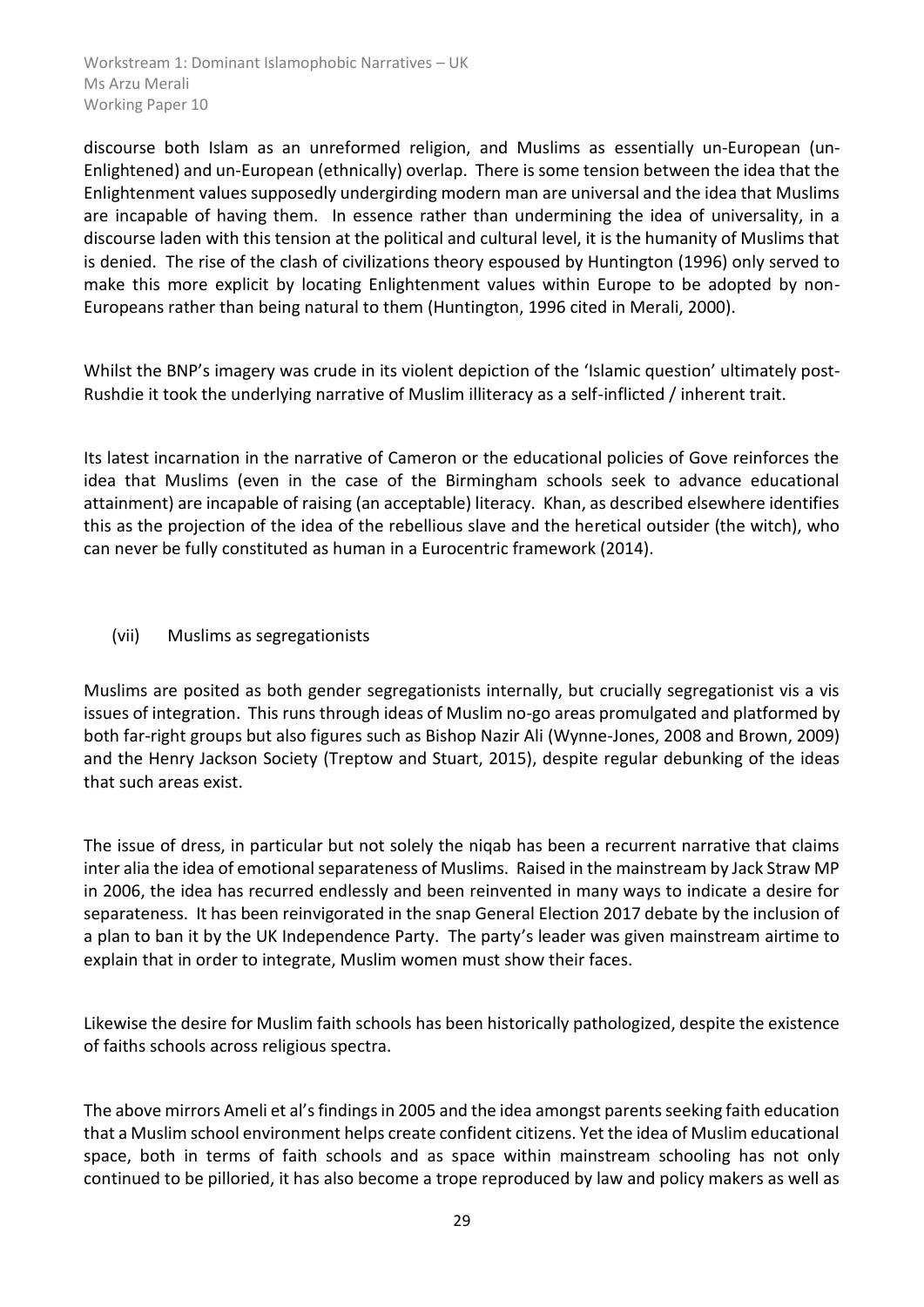in political and hostile media discourse. Repeated discussions around the idea of (self) segregation are usually unfounded, (see Billings and Holden, 2008 outlined below). Merali (2013), writing before Trojan Hoax, observes the continued obsession with the Muslim educational space nearly a decade after the research by Ameli et al (2005) was undertaken:

"... we find ourselves subsumed by a pernicious debate about Muslim schools (again), where government and opposition politicians jump over each other in attempts to placate an Islamophobic mob mentality over red herrings such as gender equality and discrimination, and the demonizing of the wearing of hijab as inimical to this. Whilst paying the same taxes as everyone else, it appears Muslims have no right to demand the type of schooling they want, and thus having to put up with whatever is on offer, often low on academic standards and institutionalised against diversity, or pay for private Muslim schools."

Just as Progler (2008) identified recurring post-Enlightenment tropes in the depiction of Muslims in Anglophonic culture, Khan (2014) sees specific tropes come to the fore in the Trojan Hoax affair, which the authors here see reflected in the general narrative used in the run up to the enactment and implementation of the CTS Act, i.e. the slave and the witch.

"... The slave or the subordinate - the dangerous street mugger who threatens the law and order of society, a figure reflecting fear of rebellion and insurrection. This is the fear of the ghetto and the street. A fear of a Muslim physicality expressed through the language of self- segregation or segregated communities, espoused by Ted Cantle and Herman Ouseley a decade ago in a language now embedded in public policy. A body of people depicted as a congealed unmovable mass, unable to integrate or penetrate into wider society; allegedly a space whose counter values have been fostered by a multicultural egalitarianism that has compromised the cohesiveness and safety of Britain."

"This is the Muslim imaginary space referred to by former New Labour Minister, Hazel Blears, as nongoverned spaces, where notions of jihad are born, take shape and take action. It is a fear that creates 'no go' areas in people's minds, a fear of Muslim ghettoes that challenge the aspirational 'Middle England' and you can hear it echoed in both the rhetoric of the EDL and that of mainstream UK politicians. It is the fear expressed in the charge of 'Muslimification' of state schools as selfsegregated institutions producing self-segregating young people and communities. A charge that interprets acts of demography as acts of ideology.

"... the Witch: a fear of the disguised, the hidden, and the stranger seeking vengeance or retribution. This fear exists in the breakdown of trust within a community or nation leading to it becoming divided against itself, neighbour suspecting neighbour, colleague suspecting colleague. One can see this here in state measures that place a duty on teachers, employers, colleagues, neighbours and families to look for signs of radicalisation in their colleagues, students or children. This form of Islamophobia conveys the fear of a hidden agenda, of an intelligence planning and designing,.."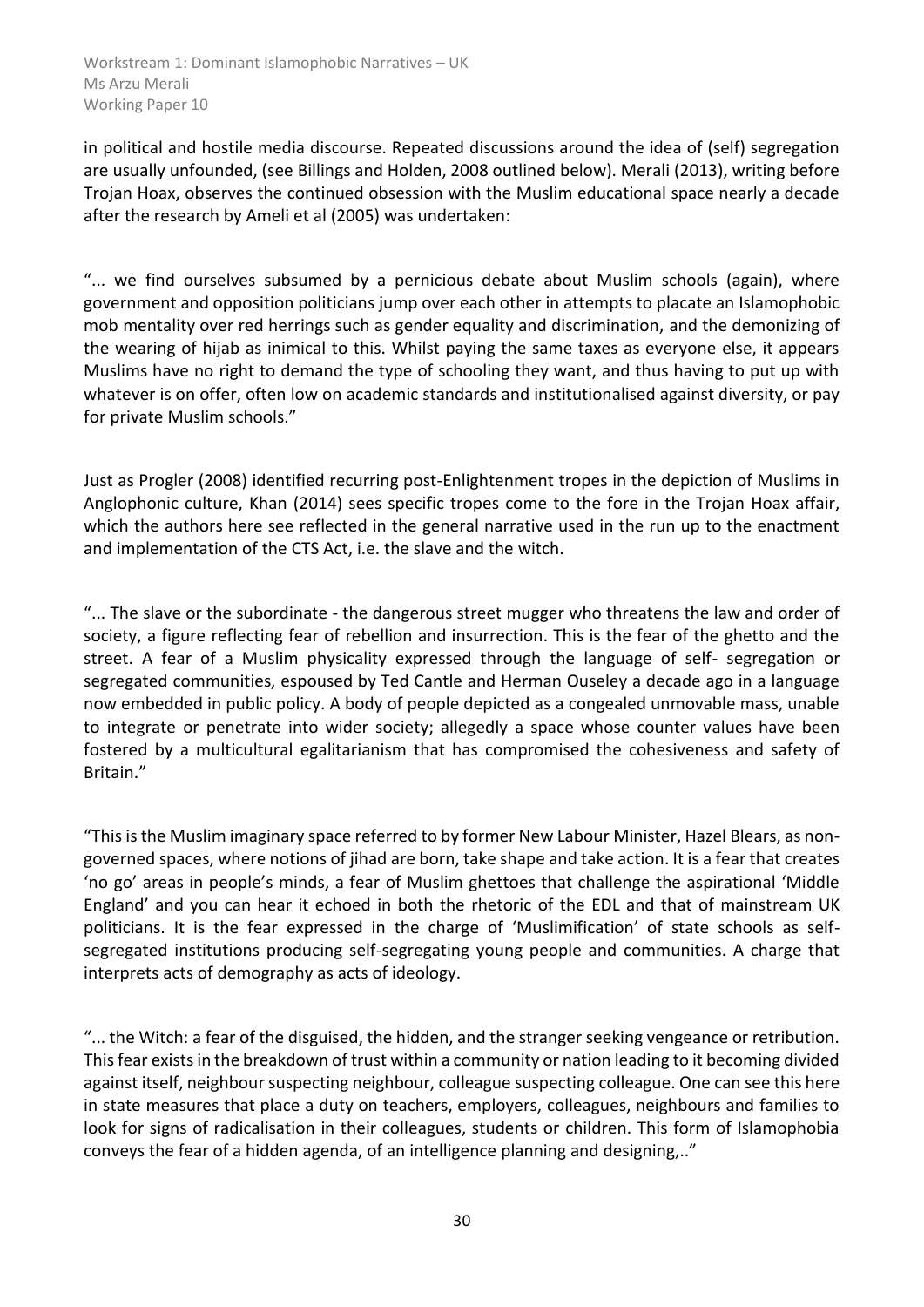A persistent trope expressed even in the thinking of former race relations pundits is 'sleepwalking into segregation' (Phillips cited in the Guardian, 19 September 2005). However research is counterintuitive and rather shows the locus of extremist White ideologies in enclaves of the 'host', as in the Burnley report (Billings and Holden, 2008). The report studied inter alia three schools (one mainly white, one mixed, one mainly Muslim) in the Burnley area with a view to looking at the negative impacts of enclavisation and how this may have contributed to the riots in Burnley in 2001. The authors however found that:

"The all-White school is unable by itself to overcome the entrenched White extremism that is mediated through the family, the peer group and the enclave. This strongly suggests that in towns with sizeable ethnic minorities, unless White young people are exposed during their school careers to fellow pupils of different ethnic and religious backgrounds, attitudes of White superiority and hostility towards those of other cultures are unlikely to be ameliorated and smouldering resentments will continue into adult life. Enclavisation, however, assists the development of liberal and integrative attitudes among young Asian/Muslim people by providing an oasis of liberality in a strong and cohesive sub-community." (Billings and Holden, 2008: 4).

Later in the year a judge found that the Schools Inspectorate Oftsed's claim that the schools targeted by its actions were discriminating against women by imposing gender segregation in school was incorrect and that no legal breach had taken place. The judge stated that there was no evidence that gender segregation disadvantages women, and that further as both sexes were denied interaction there was no disadvantage to one over the other. This did not however translate into a major revision of the narrative against either the Trojan Horse teachers and schools, or the trope in general that Muslims push gender segregation as a way to disadvantage Muslim women. Indeed the stigma of being a student from a Trojan Horse school surfaced in 2016 in an employment discrimination case. A Muslim teaching assistant sacked after objecting to children being shown a graphic video of the 9/11 horrors found that that staff had raised concerns about her background, mentioning her position of Head Girl at Saltley School - one of the schools implicated in the 'Trojan Horse' scandal.

(viii) Muslims in need of integration (assimilation)

Nevertheless, the trope of a segregationist anti-integration Muslim society within British society continued to find expression in media and political discourse, leading to policy interventions that fuel the cycle of negative discourse.

The launch of the Casey Review into Integration and Opportunity in December 2016 supposedly looked at the challenges faced by communities. It was widely lauded by UKIP, some government ministers and politicians, and various parts of the commentariat. However it was also deeply criticized for methodological failings, and an obsession with Islam and Muslims, with the word Muslim used 249 times in a 200 page report (with the Polish community mentioned only 12 times), and Islam mentioned over 100 times. Many critics said it was likely to worsen community relations.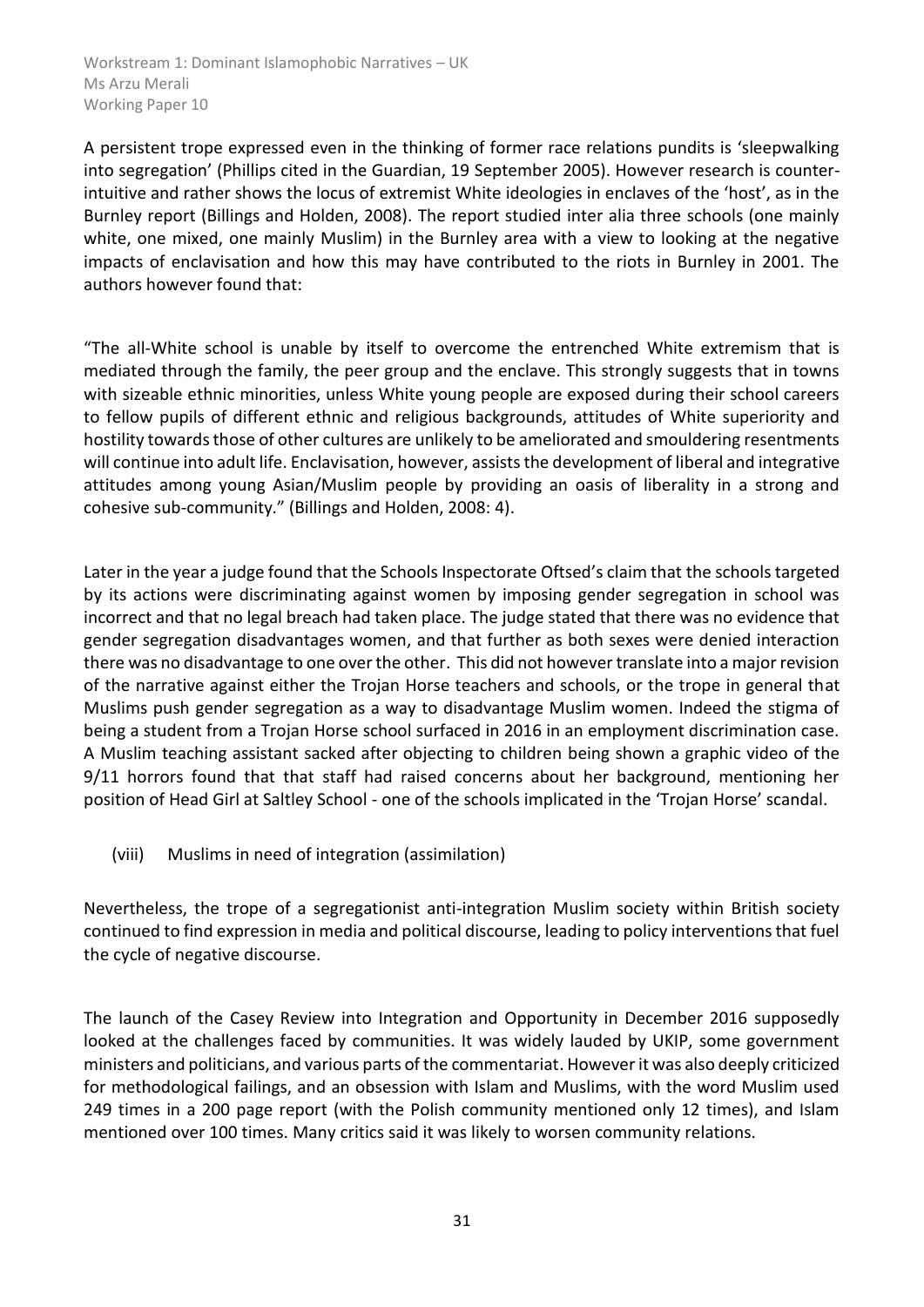The report summarized a shift in political discourse regarding social mores generally, which has instrumentalized Islamophobic rhetoric and tropes to legitimize a move away from the idea of government responsibility vis-à-vis social issues like poverty, disadvantage and racism. Thus the rhetoric of the Casey Review echoed tropes about Muslims and minorities who suffer disadvantage in employment as bearing the responsibility for this by not integrating (enough). The impact of racism on such disadvantage or social and economic factors relating to class or regional disadvantages is entirely overlooked, and even portrayed as fictitious.

Although many similar cases can be cited, there is enough from senior governmental figures to keep us occupied. David Cameron's speech in Munich in 2011, attacking 'Islamist extremism', proposed among other things a litmus test for engaging with Muslim organizations:

"So let's properly judge these organisations: Do they believe in universal human rights– Do they believe in equality of all before the law? Do they believe in democracy and the right of people to elect their own government? Do they encourage integration or separatism? These are the sorts of questions we need to ask. Fail these tests and the presumption should be not to engage with organisations. No public money. No sharing of platforms with Ministers at home. At the same time, we must stop these groups from reaching people in publicly funded institutions – like universities and prisons."

The internal conflict between the idea of organizing participating in civil society, be it at university or providing chaplaincy services, with the idea that they are still not integrated furthers the promulgation of the idea of differential citizenship for Muslims. They cannot take part in political and social processes for fear of being charged with 'entryism' and even 'extremism', but at the same time they are deemed to be separatist and that this failure to 'integrate' is in fact the cause of the disadvantage they face, rather than external factors such as racism, state or social discrimination, class or economic factors.

Part of that narrative also charges Muslims as the vanguards of multiculturalism, and therefore minority privilege and the undermining of equality and social cohesion and attacking British identity and privilege.

This attack on the idea of failed integration runs concurrent to the public disavowal by various governments since the mid-2000s to the idea and praxis of multiculturalism. Whilst Cameron is credited with a full break from the term, calling instead for 'muscular liberalism' and 'social cohesion', it is Blair's speech known as the 'Rules of the Game' speech that set the scene for the retreat from this praxis. Whilst multiculturalism was a contested idea, even amongst minority communities its detractors stated it favored, the concept understood the operation of structural and institutionalized forms of racism. This understanding led in the 1960s and 1970s to the creation of new bodies to help foster integration, and to laws that outlawed discrimination such as the Race Relations Act (1966, amended 1976). The idea and its outcomes were a de facto acknowledgement that institutions (schools, workplaces and by extension all institutions of the state) are obliged to protect ethnic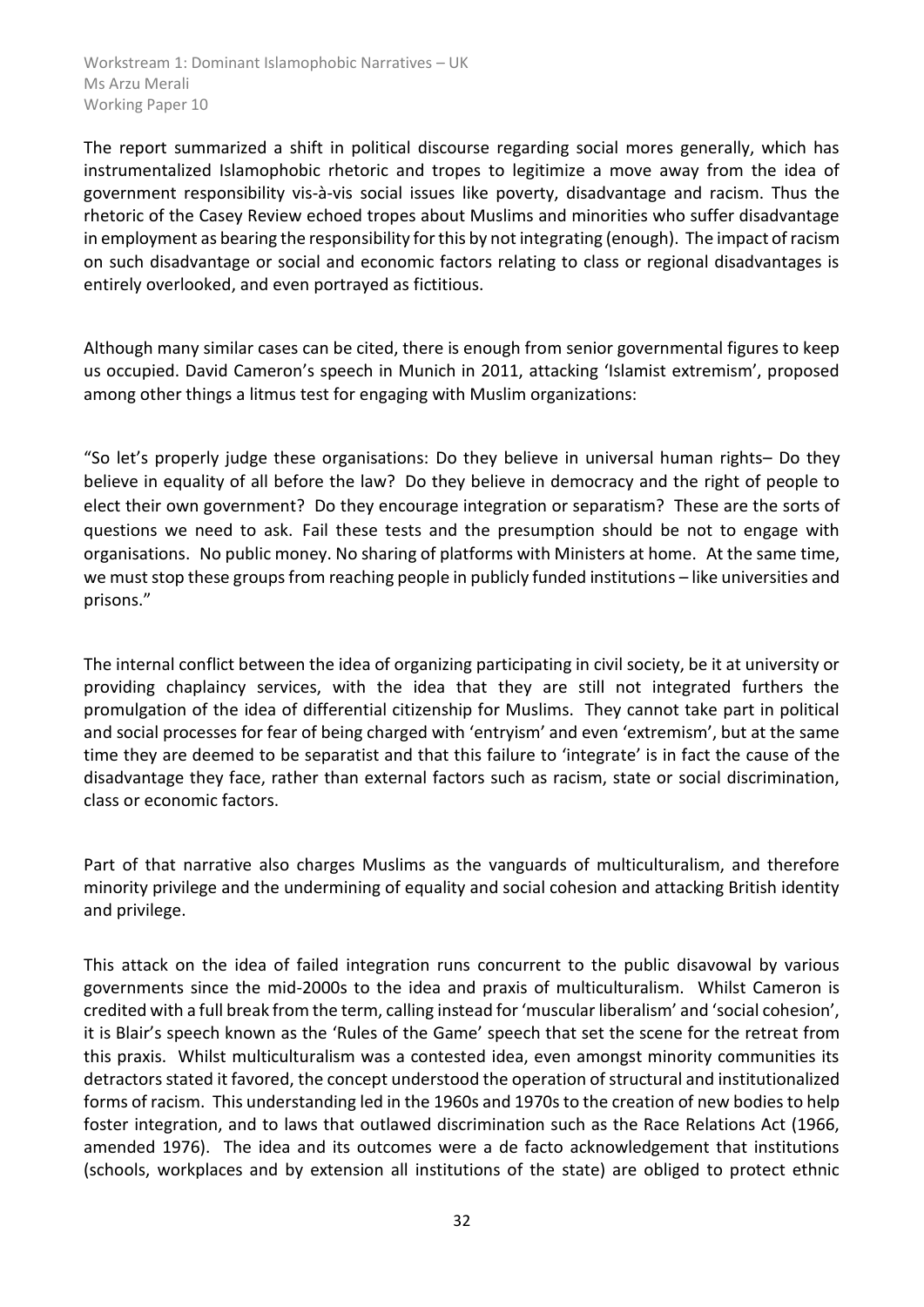minorities from discrimination. The operation of racism within structures is acknowledged at the very least, and the idea of institutional racism (as concretized later by the Macpherson Report 1999) exists therein. The drive for integration, whilst focusing on the need to socialize immigrant cultures to the state, acknowledged that the state's relations with its ethnic communities was problematic and in need of change.

With the demonization and oftentimes pathologization of Muslims has come a call for the end of multicultural ideas and practice from voices within the political establishment and the commentariat. Using the idea that these practices have somehow favored Muslims, the roll-back from the idea of multiculturalism has a twofold effect (i) to mark out Muslims as receiving undeserved privileges from the state; (ii) to remove the responsibility of the state for dealing with issues like racism, and to retreat from the idea that government and institutions are racist.

This idea of privileging Muslims cuts across social landscapes, and can be found e.g. in discussions about culture and cultural institutions. In January 2010, the acclaimed and popular screenwriter Lynda La Plante was quoted bemoaning the BBC's commissioning practices. La Plante, whose many TV dramas like Prime Suspect have had primetime slots over many decades on mainstream British channels stated that the BBC would rather read a script by a "little Muslim boy," than one she had written implying that there was in fact preferential treatment for Muslims. She continued, "If my name were Usafi Iqbadal and I was 19, then they'd probably bring me in and talk,.." (Midgeley, 2 January 2010). In using the name Usafi Iqbadal (neither of which have an actual provenance in Muslim heritage languages) she reverts to an age old racist practice. Whilst the story was covered, there was little revulsion.

Further the expression of mother tongues or community languages in the public sphere is associated with the critique of not speaking English. This critique comes not simply from far-right campaigns or commentary but has been expressed by the former head of the Equality and Human Rights Commission, Trevor Phillips (2016) with regard to the prominence of Polish shops and signage on British High Streets. Thus the legitimization of angst against language, by way of the idea of Muslim separatism has resulted in a blanket demonization of 'immigrants'. It is notable that after the Brexit vote, the spike in hate crimes against various 'minoritized' groups saw attacks, including a murder, undertaken because someone was heard speaking another language (Krupa, 2016).

The Telegraph (Midgeley, 2 January 2010) reported the story in terms of a discussion about the values of the BBC and a more general critique of its commissioning practices. The implication was that new commissioning editors have exceeded the corporation's remit (as highlighted by the critique of another author, P.D. James) with regard to the quality of its programs (she spoke of dog themed entertainment shows and made no reference to ethnicity or religion) and programs which are by implication mindful of trends rather than focusing on British classics and classical programming e.g. shows like Pride and Prejudice (a critique cited from Andrew Davies, another well-known scriptwriter). La Plante's criticisms are then attached to unrelated critiques and legitimized. By doing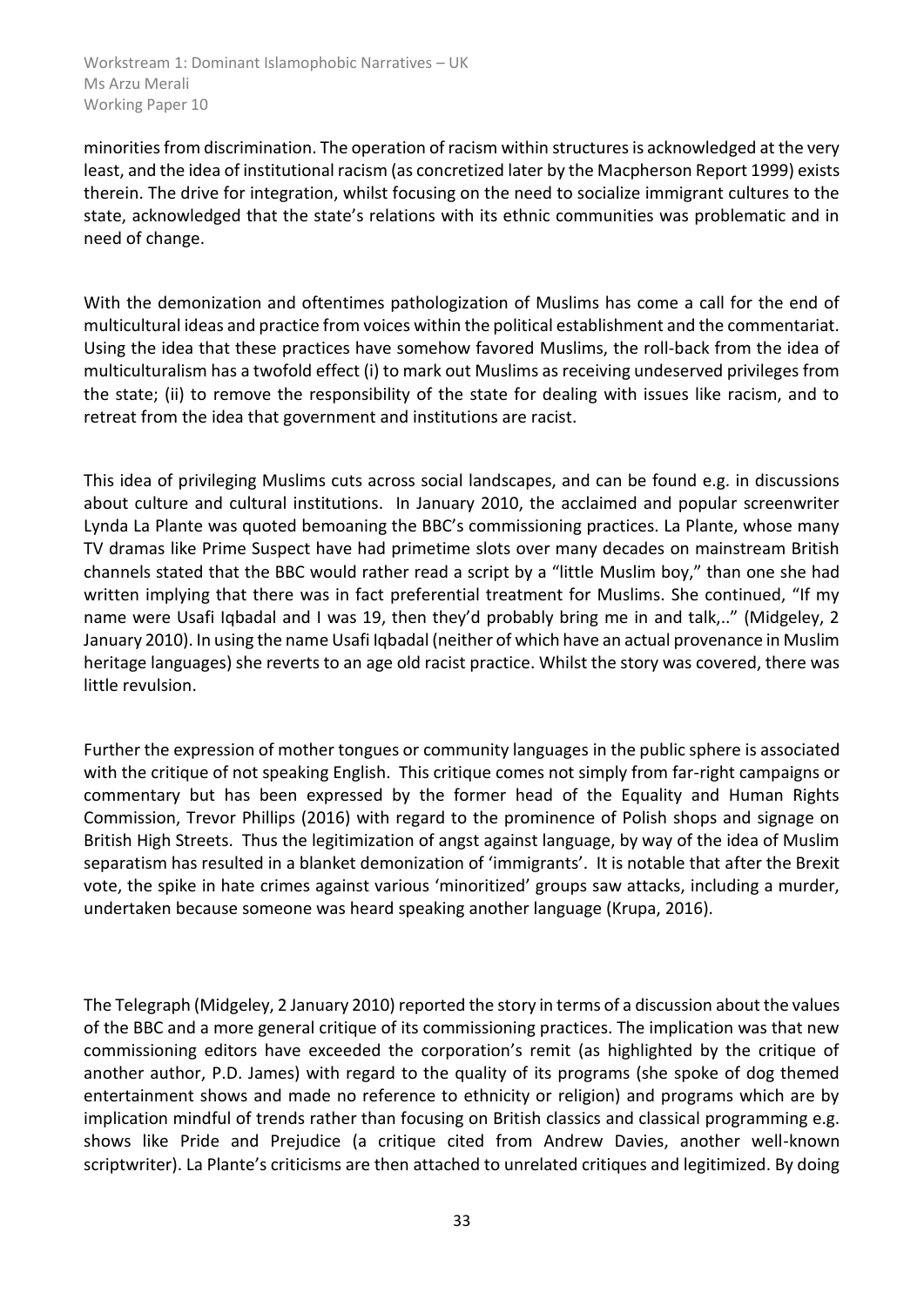so, in this article, they also attach a sense of cheapness to the idea of Muslim creativity (akin to shows on dog training) and undermining of British classics (like the very famous adaptations of Andrew Davies), as well as mooting the idea of misplaced favoritism for Muslims which discriminates against a beloved elderly screenwriter i.e. La Plante.

This article and incident speaks to an idea of failure of multiculturalism resting not in the failure of Muslims to integrate, but that Muslims are undeserving of integration into (in this case) the cultural fabric of the nation.

Even before 9-11, the reportage of Muslims had been identified 'as exoticism, fanaticism, and delinquency' (Brown, 2007). Poole (2011) analyzed hundreds of articles from British newspapers over three years before 9-11 and identified the following themes: Muslims' involvement in deviant activities that threaten national security; Muslims as a threat to British values provoking integrative concerns; the idea of inherent cultural difference between Muslims and the majority; and Muslims increasingly making their presence felt in the public sphere. These themes are illustrated further by examining the dominant topics of coverage: politics; criminality; relationships; education and fundamentalism.

Poole (2011) further highlights (citing Moore, Mason and Lewis (2008)), that such coverage has come to the forefront again as the threat of terrorist attacks declined after 7/7. It can be argued that this cycle repeats as and when attacks happen. However, Poole further argues that despite the shifts in the type of stories, the core message remains the same since before 9-11 with the idea that 'we' the British have been too tolerant of them, the Muslims, who have sought to impose their way of life on us. She highlights the link between this type of coverage, the legacy of New Labour's integrationist / assimilationist project and David Cameron's Munich speech blaming multiculturalism for Islamic extremism (due to minority separatism). Cameron's speech, as Poole notes, is seen as more symbolic in that it set out a test for "extremism" on the day the English Defence League staged an anti-Islamic march in Luton, UK (Ameli and Merali, 2010).

(ix) Immigration and the demographic threat

Immigration as demonized discourse in the UK can be traced back several decades. Enoch Powell's 'Rivers of Blood' speech in the 1960s and Margaret Thatcher's concerns about immigrants 'swamping' the UK are well known and documented. Immigration has remained a contentious political issue, and successive governments of whatever hue and most parts of the public intellectual and media punditry have taken umbrage with the idea of the UK as the destination for large numbers of 'foreigners'. In the 1950s - 1970s the marking out of immigrant communities as problematic was largely based on biological racism and the marking out of 'national' cultures. Anti-Muslim / Islamophobic specificity in various discourses arose in two distinct scenarios: the idea of second and third generations of British citizens who were also Muslim and could not be targeted as the first generation as 'immigrants; and those who arrived as asylum seekers and refugees in the 1990s and onwards. Thus, having hitherto been known as a locus for political dissidents fleeing persecution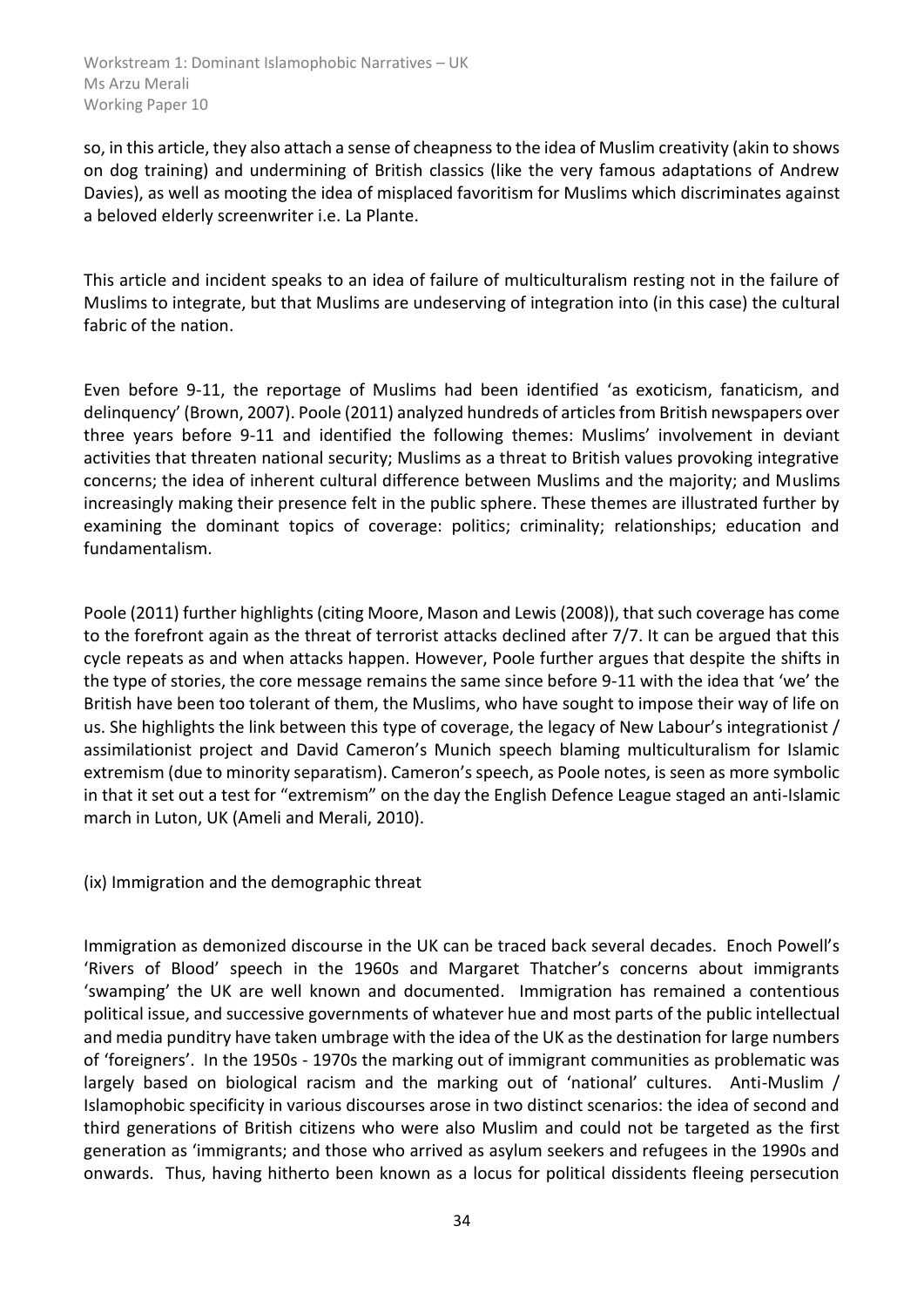elsewhere in the world, London found itself targeted in much discourse as a home for 'extremist' Muslims accused of taking benefits from the state and by implication taking benefits to the detriment of 'host' communities.

The 'Islamisation' of immigration is a factor that has had significant impact, and is arguably one of the factors that led to the 'Leave' win in the EU referendum of 2016.

The campaign for the Leave group in the EU Referendum held on 23 June was also accused of instrumentalizing Islamophobia both as a trope against Muslims already in the UK, as well as raising the specter of increased Muslim immigration by remaining within the EU. Two pieces of advertising for the Leave campaign came in for particular criticism. A poster unveiled by UKIP leader Nigel Farage two weeks before the referendum featured a line of what appeared to be Syrian migrants in Europe. The picture, an actual piece of reportage from the so-called migrant crisis, was captioned: "Breaking point: the EU has failed us all."

This came less than four weeks after the poster for the Leave campaign entitled "Turkey (a country of 76 million) is joining the EU: Vote Leave." (Figure 2) The poster was accompanied by comments from the campaign stating:

"Since the birthrate in Turkey is so high, we can expect to see an additional million people added to the UK population from Turkey alone within eight years. This will not only increase the strain on Britain's public services, but it will also create a number of threats to UK security. Crime is far higher in Turkey than the UK. Gun ownership is also more widespread. Because of the EU's free movement laws, the government will not be able to exclude Turkish criminals from entering the UK."

Arabella Arkwright, a businesswoman who sat on the board and finance committee of Vote Leave, was forced to resign after details of her Twitter activities were exposed in the media. They included an image of a white girl in the middle of a group of people wearing burqas saying: "Britain 2050: why didn't you stop them Granddad?" and a link from Tommy Robinson, the founder of the far right English Defence League, suggesting UK Muslims were trying to build an Islamic state in Britain. The fact that such a high-ranking member of the Leave campaign had chosen to engage publicly in such repugnantly Islamophobic chatter is illustrative of what Ameli and Merali described as the environment of hate that governs the perception and treatment of minorities.

(x) Muslim spaces as incubators

Mosques, Islamic centers, Islamic schools or Muslim majority schools, madrasas, shariah councils, cemeteries and potential Islamic spaces have been frequent targets of hate crimes. Conceptually however they have also been targeted by government, media and legislative oversight as spaces that incubate all of the foregoing tropes.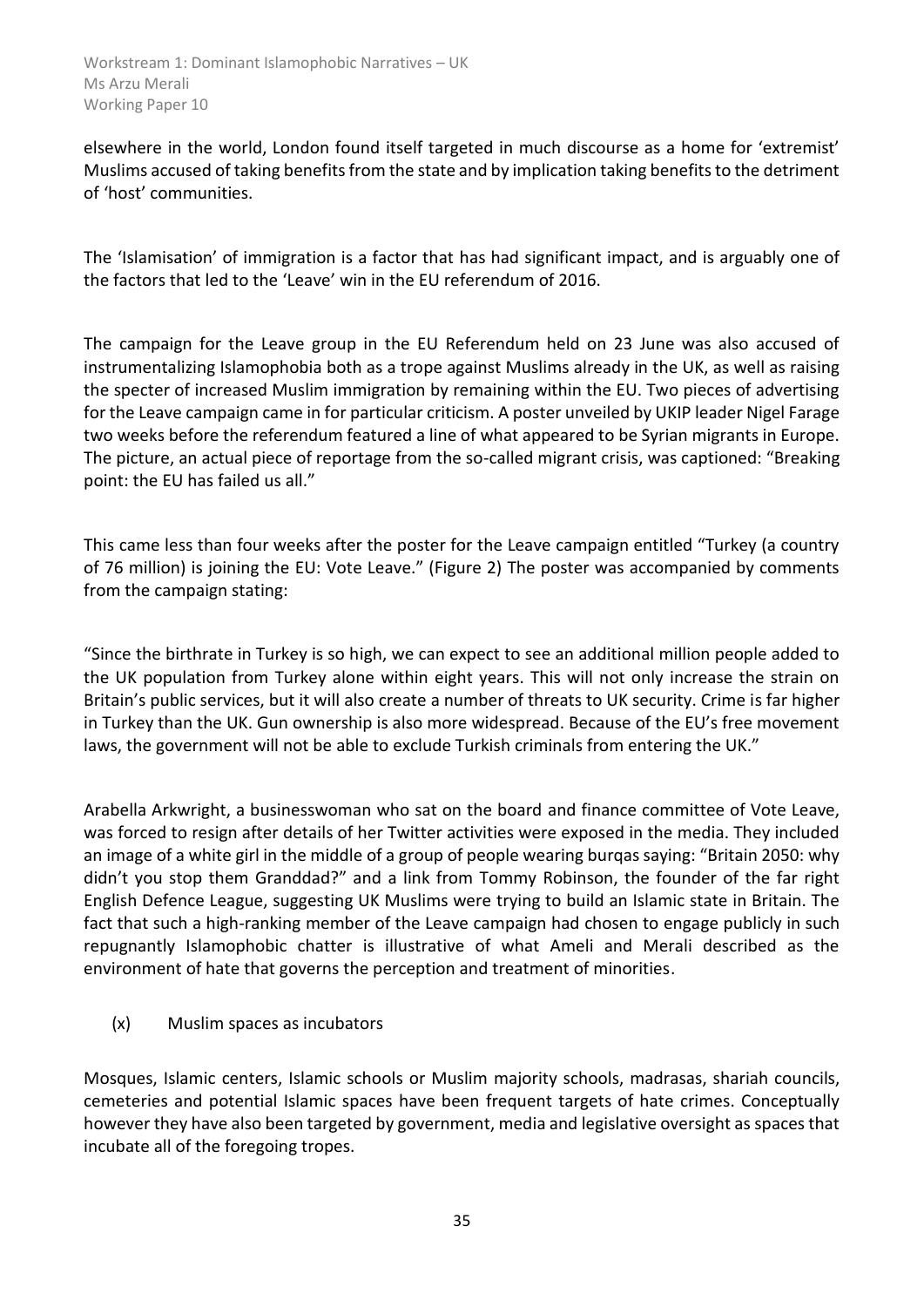The violation of Muslim spaces, in particular mosques and schools, speaks to the idea of being able to 'touch' in this case Muslim space, in the name of desegregation. In actuality it serves to reinforce expulsion because it also denies the legitimacy of identity and violates the psychological sanctity of the community targeted.

The thematics of the symbolic attacks and incidents again show the breaking of bonds of empathy and shared citizenship. The continued attacks on the idea of multiculturalism from political discourse in particular, makes multiple non-majority spaces vulnerable. The replacement discourse of social cohesion, which places responsibilities on minorities to integrate and desist from separation, only serves to emphasize that community- specific places like mosques are a mark of separation.

As Khan describes:

"discourses surrounding community cohesion set the stage for the acceptance of Islamophobic measures in public and political spheres promoted by PVE [Preventing Violent Extremism] and associated counter terrorism initiatives. As a consequence negative, reductive and stereotypical constructs have been played out to represent Muslims as 'something of a congealed mass, both impenetrable and inassimilable' "(Khan 2010, 86).

Such depictions both reinforce and escalate fears about the Muslim 'other' whereby all Muslims come to embody a 'danger,' even young Muslim children in primary schools" (Sian, 2013: 7-8).

The idea of separateness is also tied in to the material and thinking of groups such as Britain First who have staged a number of mosque invasions in the last year. These typically involve entering mosques wearing shoes, distributing bibles, calling on worshippers to integrate into society and condemning women only spaces as 'sexist'.

The visibility of Muslim symbols like mosques, is also often interpreted as a sign of takeover. The long-running idea that Muslims in the public space are problematic as expressed before 9-11 (Poole, 2011), has turned into arguments of entryism and takeover of public life (Ameli and Merali, 2015).

Muslim charities, have also been systematically singled out for scrutiny by the Charity Commission

(the oversight body for UK charities). According to Bodi (2016) the failure of Kids Company, a charity that had high level political patronage, but failed without it seemed even the slightest basic oversight by the Commission, was further evidence of the partiality of the Commission, which had evidenced an obsessive focus on Muslim charities. Bodi highlights the treatment of Interpal and Muslim Aid both investigated, spuriously as it turned out, and repeatedly in the case of Interpal for allegedly having links with terrorist organizations. On all counts both charities were cleared and the claims, oftentimes made in the press, proven to be wholly unsubstantiated. Since the appointment of William Shawcross as the Chair of the Commission, according to Bodi, the focus on Muslim charities accelerated.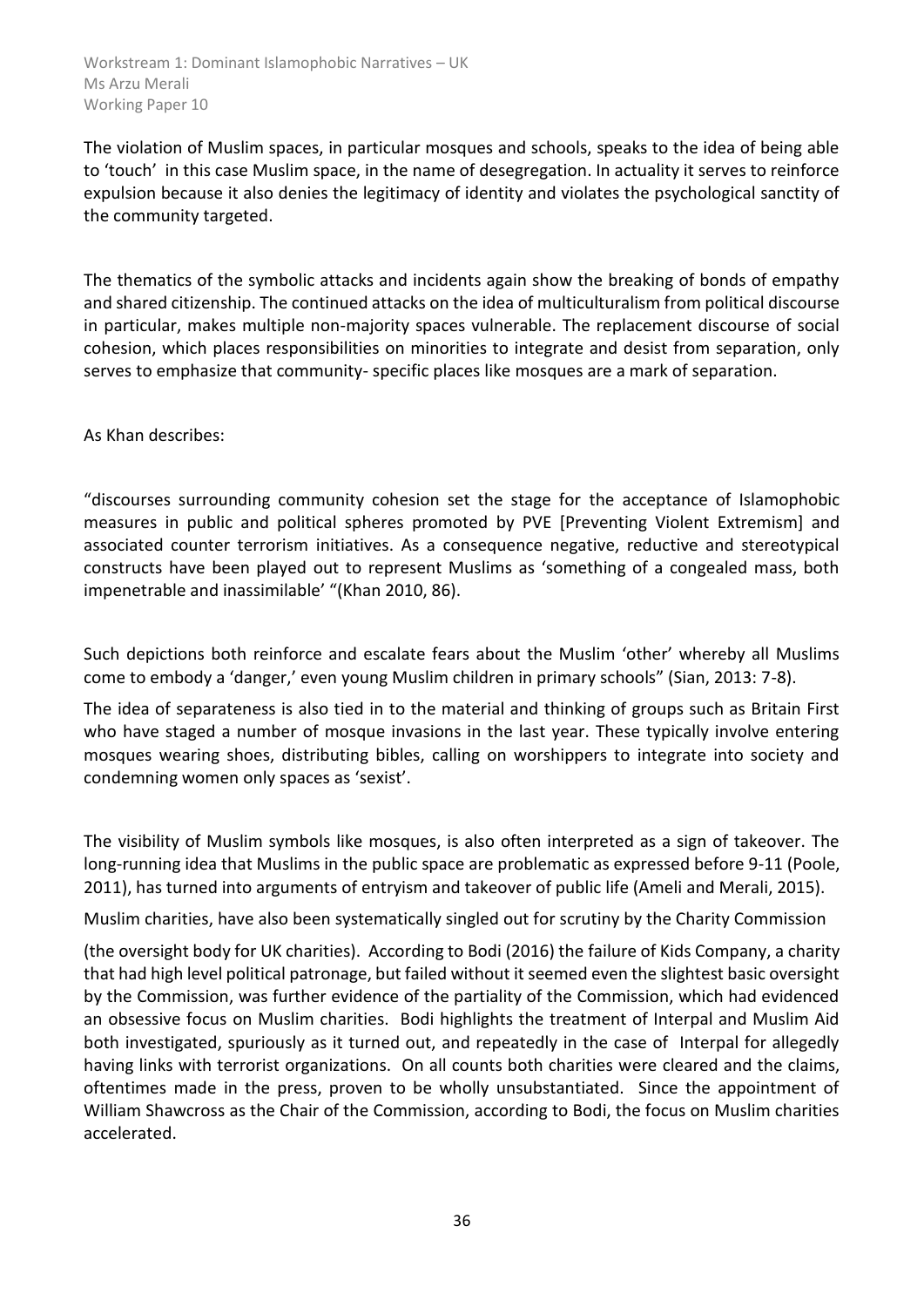The appointment of Shawcross, vetted by relevant parliamentary committees, signified a serious shift in discourse. Avowedly anti-Islam, Shawcross resigned his position at the neo-conservative think tank the Henry Jackson Society to take up the role. Whilst at HJS, Shawcross was quoted as saying: "Europe and Islam is one of the greatest, most terrifying problems of our future...." It was reveaded that after Shawcross was post, the Commission implemented a new code called 'extremism and radicalisation'. Claystone revealed that the Commission had marked 55 charities with the issue code 'extremism and radicalisation' without their knowledge in the period 5 December 2012 to 8 May 2014. These charities were being monitored as a potential concern for matters relating to extremism and radicalization. According to Claystone, there are no written criteria for applying or removing this label and thus it lends itself to non-evidence based targeting of particular groups (Bodi, 2016).

IHRC (2014) had previously argued that Commission's new powers would green light further harassment of Muslim organizations.

Given the government's definition of extremism incorporates an ever latitudinous range of beliefs and behavior, it will allow the Commission to target a larger number of charities, simply on account of the religious and/or political beliefs they or their partner organizations appear to hold. According to IHRC:

"The government has turned the Charity Commission into a principal enforcement agent of its muchberated PREVENT programme, designed to combat religious and political extremism in the UK. The recent appointment by the Cabinet Office of Peter Clarke to the board of the Charity Commission underlines this transformation of the Charity Commission from an oversight agency into an instrument of repression against British Muslims."

# <span id="page-36-0"></span>**6. Conclusion**

The nature and illogic of anti-Muslim narratives is as such that many overlap despite (or indeed because of) their internal contradictions. It becomes difficult then to classify narratives in a discrete order of severity. Nevertheless it is clear that some of these discourses have eclipsed others in their pervasiveness and impact.

The following narratives coalesce to create the justification for the creation and perpetuation of laws and policies that extend almost entirely Muslim specific policing and legal regimes, including mass surveillance, profiling, laws that in effect target mainly the Muslim communities in the UK, and a wider discourse of aberrant and deviant Muslim subjectivity:

- Muslims as a security threat (and therefore in need of regulation by way of exceptional law, policy and social praxis)
- Disloyalty and the threat to internal democracy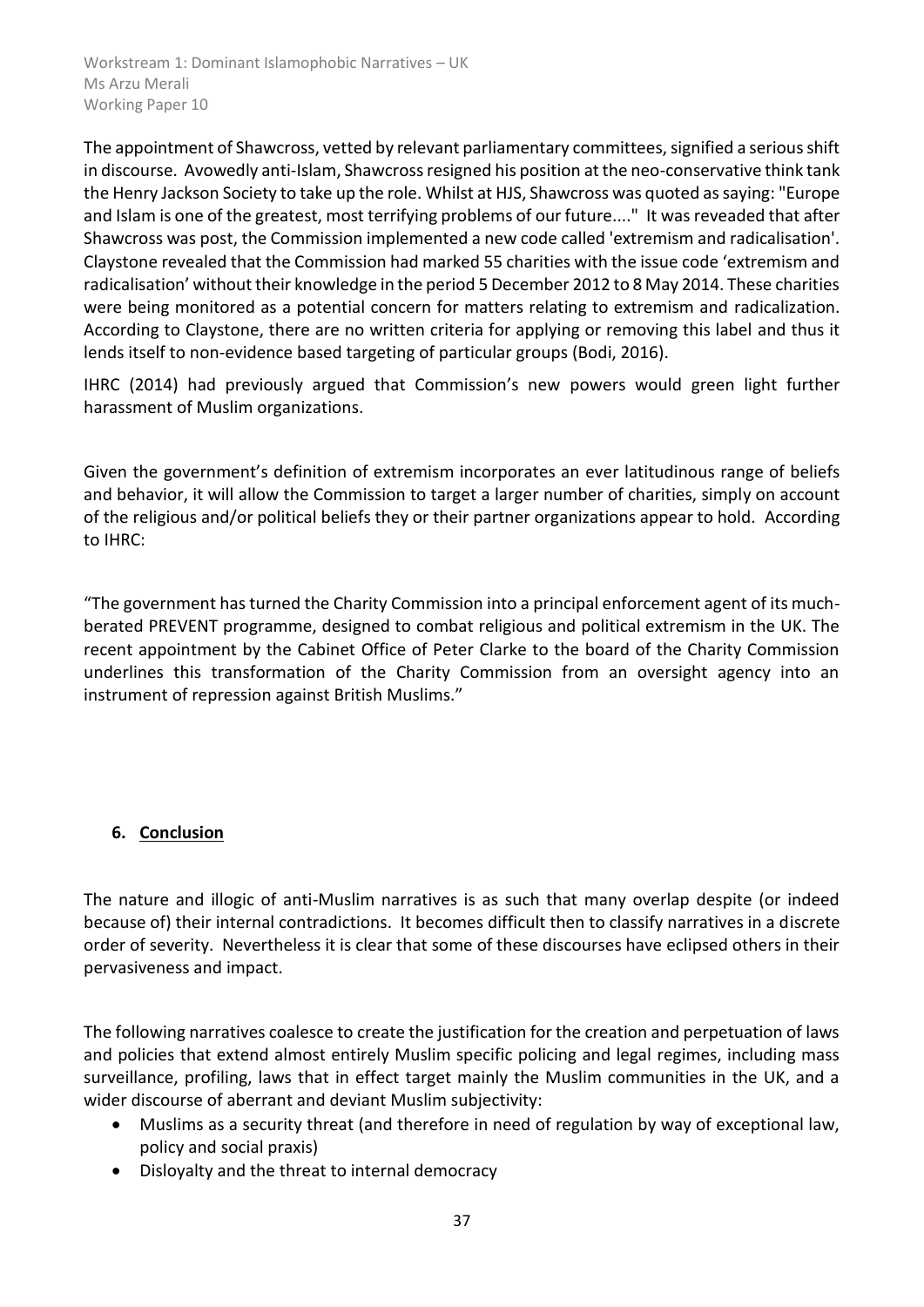- Islam as a counter to 'Britishness' / 'Fundamental British Values'
- Muslims in need of integration (assimilation)

These four narratives hold up the basis for all anti-terrorism laws, regardless of efficacy (Merali, 2017a). The ten narratives are subsumed (with some cross over) between these four overarching themes, listed in order of prominence and impact.

 **Muslims as a security threat (and therefore in need of regulation by way of exceptional law, policy and social praxis)**

Whilst the idea of **Muslims as 'extremist'** is of relevance to these narratives, it is inferred in all the above. Its importance as a stand-alone narrative currently rests on whether or not the proposed Extremism Bill becomes law, thus giving a legal meaning to 'extremism' as opposed to its current status as a derogatory term and basis in media and political discourse for exclusion of the Muslim subject from equality before the law (Razack, 2008 and Merali, 2013).

Of similar significance is the trope of **Muslim misogyny and perversion and the oppressed Muslim woman**. This carries with it now the subtext of violence, having been attached to the idea of male radicalization both by dint of raising radicalized sons as a result of their inability to communicate with them (Cameron, 2016), and by being themselves beacons of radicalization and cause of social unrest (Turner, 2014).

Whilst the narrative of Muslims as **segregationists** is connected to Muslims failing or not wanting to integrate, **the failure to integrate narrative** has moved beyond the idea of Muslims as living separate lives. The narrative that has gained more currency is that of **entryism** and the idea that Muslims trying to integrate or to have positions in society or mobilize on social issues is a form of threat.

Suspicion and denigration of **Muslims spaces** is framed (regardless of the space, be it a mosque, school or the practice of veiling) as inherently threatening and **in need of regulatory law, praxis and discourse**. The focus on mosques prevailed in large part in the mid-2000s with policy focused on surveilling mosques, as well as many opinion pieces and political speeches about the idea of the radical Imam and his radicalized congregations. Whilst the impact of the discourse continues, not least by the policies of the Charity Commission under William Shawcross, it is no longer the main focus. Likewise, an obsession with Muslim schools in the political imaginary that characterized many Muslim related discussions in the early 2000s (Ameli, et al.., 2005) has been subsumed by the idea of Muslims in public institutions including students and teachers and governors in mainstream schools.

The idea of **segregationism**, based on the idea of Muslims spaces crosses over here with the overarching narrative of the 'need for Muslims to integrate'.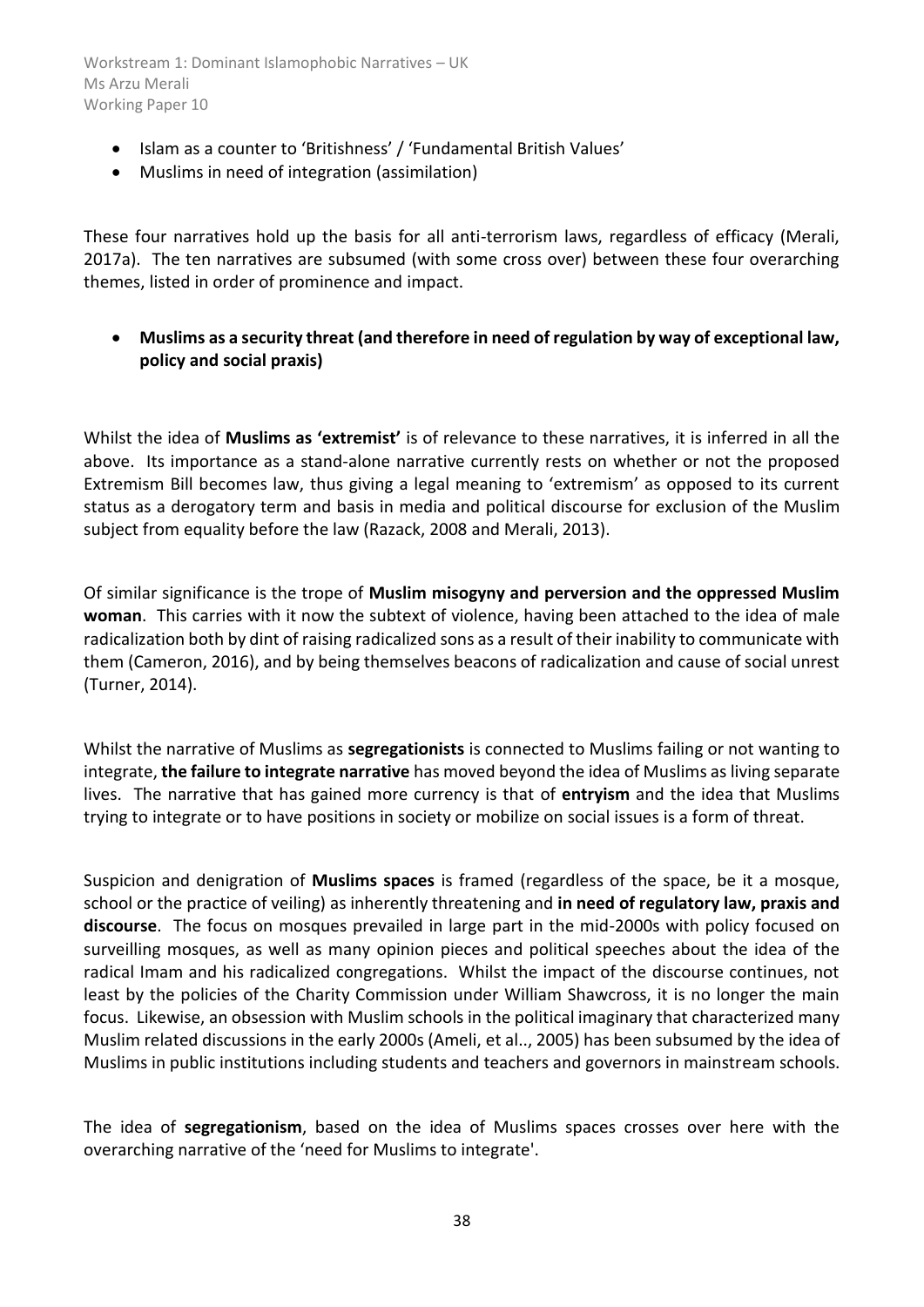#### **Disloyalty and the threat to internal democracy**

This and the other narratives also feed into the narrative of Muslims as the **vanguards of multiculturalism**, and are used as evidence of the failure of and indeed the lack of credibility of the multicultural settlement. This narrative had precedence over many other in the mid-2000s to the start of the ConDem coalition, when David Cameron finally ended all claims of the state to foster such an ethos, declaring instead that it was time for a 'muscular liberalism' (2011). Arguably, the collapse of the idea of Muslims as citizens and the idea of the Britishness of the majority versus the culture(s) of immigrants (be they Muslim, Eastern European or other) has resulted in an unattainable Britishness, despite claims that the adoption of liberal mores is all that is needed for victimized ethnic and / or religious groups to end their victimization.

The rise of the obsession regarding **entryism** highlights the extent to which the Muslim ability to project themselves into the future has taken hold, whereby Muslim aspirations based on pre-existing praxis amongst the majority is seen, not as (deferential) emulation and evidence of integration but as something other, by virtue of its Muslimness.

The Brexit campaign exhibited a complete capitulation to far-right narratives of yesteryear, and rightwing commentariat claims (Murray, 2013 2014) about the Muslim **demographic time bomb**, with the possible accession of Turkey to the EU highlighted as a threat to the UK (Merali, 2017b).

**Islam as a counter to 'Britishness' / 'Fundamental British Values'**

The idea that Muslims are **subhuman** and unable to **socialize to 'human' norms** has gained currency within civil society and caused a schism in programs to combat Islamophobia by accepting the premise that (if) some Muslim practices are beyond the pale, there must be a form of rejection of such practices and beliefs on the part of Muslims before a recognition of and redress for Islamophobia can come about. Thus the expectations of Muslims from the government is beset with a **conditionality** in a way no other citizen, be they from a minoritized community or the majority community is required to hold. The locus of this problem at the level of civil society is arguably the result of a trickle down of the narrative in particular from the time of the Rushdie Affair until the early 2000s when opposition to the Afghanistan and Iraq wars was often characterized as not just disloyalty but particularly a sign of Muslim recalcitrance for their more reprehensible beliefs. Thus opposition to the wars, if expressed by Muslims was deemed to be support for the Taliban and Bin Laden.

**Muslims in need of integration (assimilation)** 

Whilst the **separatist / segregationist narrative** still exists (an crosses over with the overarching narrative of security), it has more significance as a trope in far-right mobilization where the idea of physical segregation in terms of veiling, Muslim spaces (i.e. mosques, schools etc.) is deemed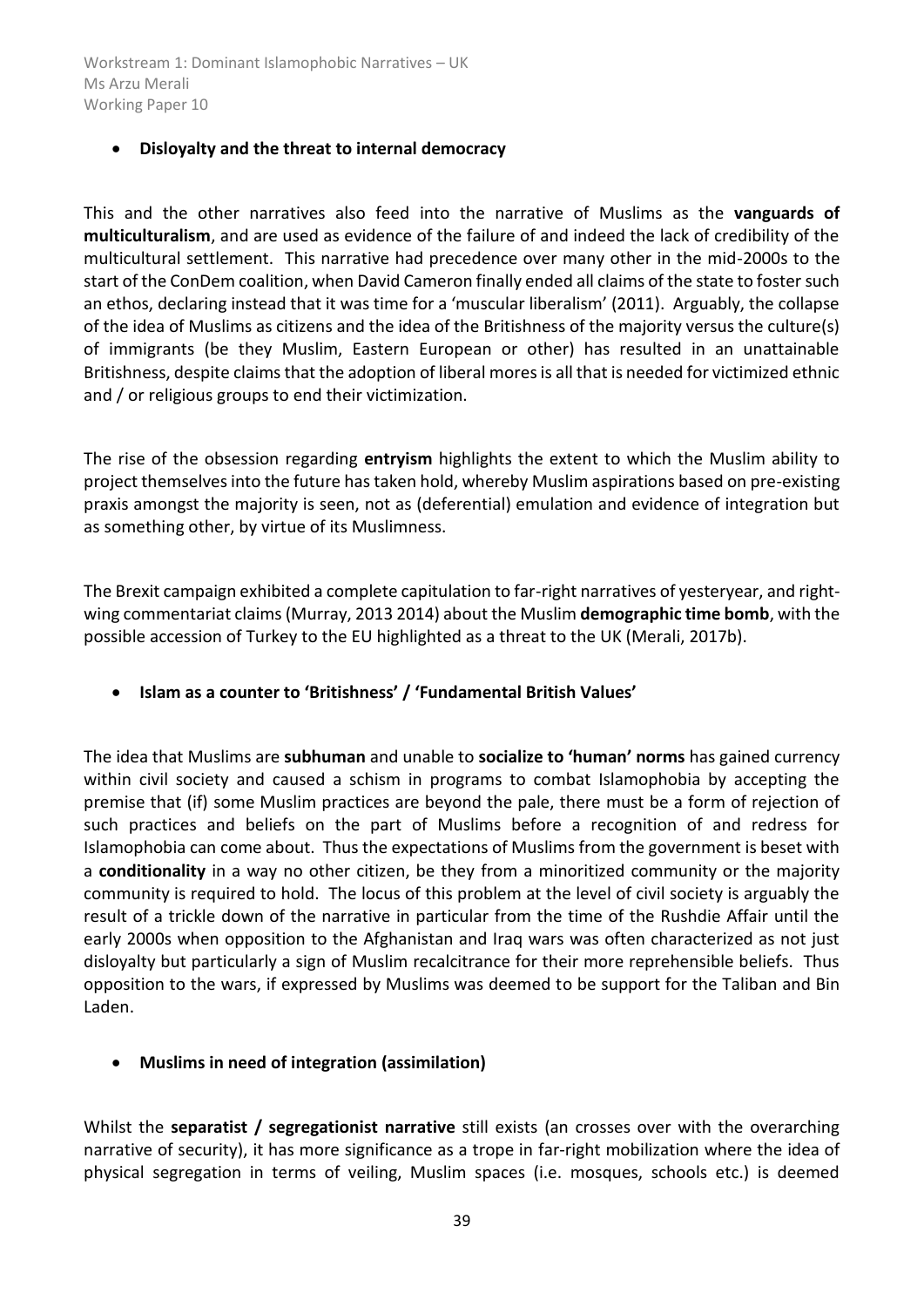aberrant and in need of redress if necessary as a result of mobilization of the majority to attack those expressions of separateness. Whilst the majority of hate crimes are usually perpetrated by individuals with no group affiliations (Ameli et al.., 2011), there has clearly been a rise in far-right mobilizations against such spaces. This includes marches through supposedly Muslim majority areas e.g. various EDL marches in Luton; mosque invasions by Britain First particularly in 2014; continued attacks on Muslim women who wear clothing identified as Muslim, including but not solely face veils and headscarves (Ameli and Merali, 2015, Zempi and Chakroborti, 2014).

It can be argued that those narratives that fuel securitization policy and discourse and those that critique the potentiality and possibility of the Muslim subject in the public space as entryists etc., currently hold the most sway as anti-Muslim narratives. The impact of this is seen and felt by Muslims whose faith in the political process appears to have collapsed between the period of 2011 and 2014 (Ameli and Merali, 2015). The latter narrative has highlighted to many Muslims surveyed by the authors that they feel targeted by media and political institutions, which in their understanding contribute heavily towards a deteriorating climate of fear, a rise in support for far-right groups and a rise of anti-Muslim racism per se. As a result they feel pressured to modify their behavior and in some instances feel that this is the deliberate goal of government and the political classes. This latter feeling is something more evident in 2014 than it was in 2010, when the operation of institutional (and what was understood to be often ignorant) reproduction of stereotypes by the media was seen to be the primary cause of an anti-Muslim culture (Ameli and Merali, 2015). In response to the qualitative question about whether negative experiences had caused behavior modification, most Muslims answered affirmatively. Various examples of the types of change were given and included acts that effectively reduced or erased Muslim visibility, as individuals, but also as a community of confession, or as individual actors or groupings in political and civil society arenas. The political pressures are seen as a way to socially engineer the acceptance of a depoliticized and secular 'Islam' amongst Muslims in the UK. The expectations for Muslims to hide their beliefs and views is a form of violence and bodes ill for the future (Ameli and Merali, 2015).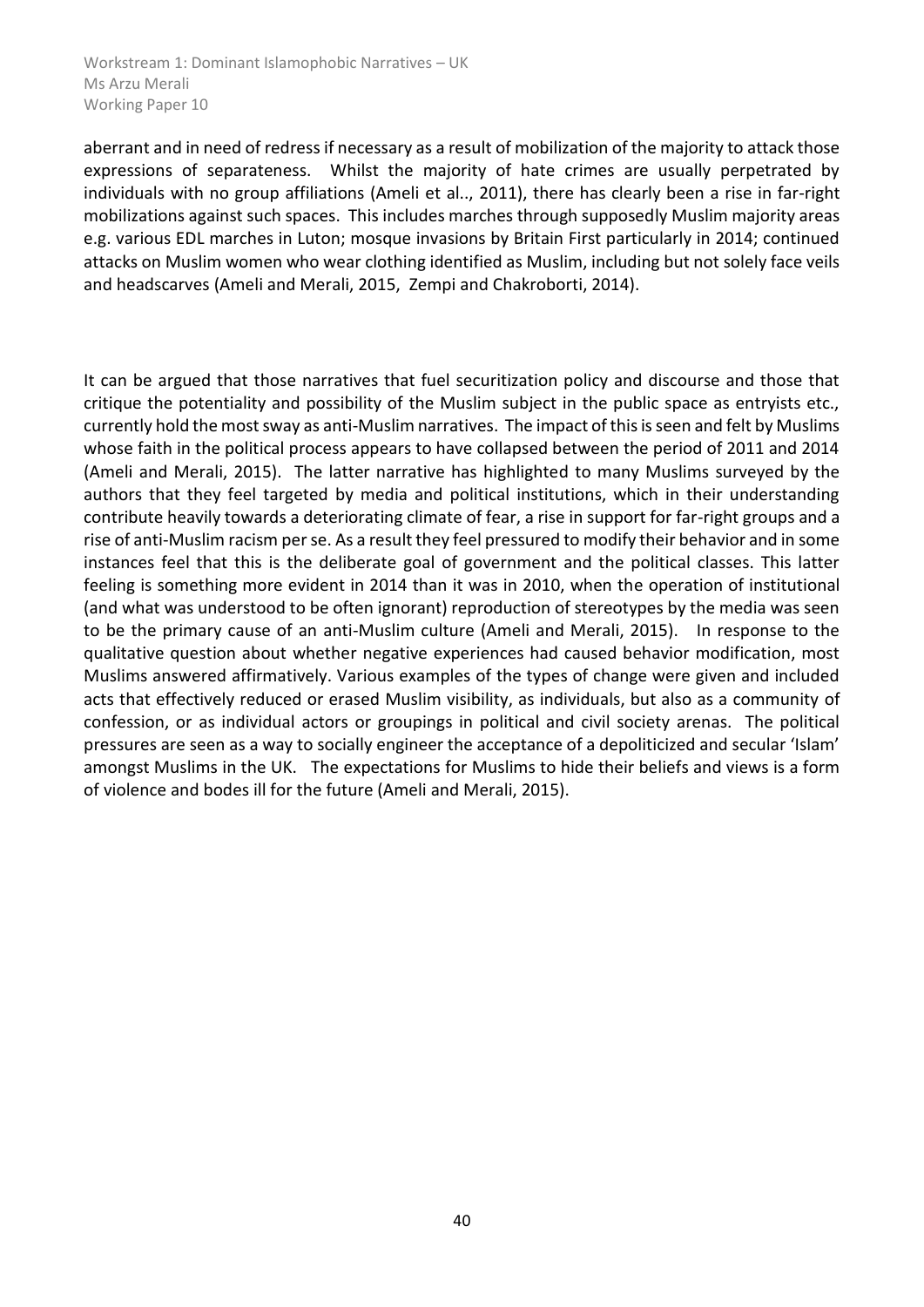# <span id="page-40-0"></span>**7. References**

Adams, R. (2014) Inside Park View academy: Religion row school 'is victim of its success' – The Guardian. [Online] Available at: http://www.theguardian.com/education/2014/may/14/insid e-parkview-academy-religion-row-school-victim-of-success

Adams, R. (2016). High court overturns lifetime bans for Trojan horse teachers [online]. The Guardian. Available at: [https://www.theguardian.com/education/2016/oct/13/high-court-overturns-lifetime](https://www.theguardian.com/education/2016/oct/13/high-court-overturns-lifetime-bans-trojan-horse-teachers-park-view-islam)[bans-trojan-horse-teachers-park-view-islam](https://www.theguardian.com/education/2016/oct/13/high-court-overturns-lifetime-bans-trojan-horse-teachers-park-view-islam)

Ameli, S. R. (2011) Why the U.S. is following xenophobia? Captured November 6, 2011 from http://farsi.khamenei.ir/others- note?id=17680 Accessed: 06.11.2011

Ameli, S. R. Merali, A. and Shahghasemi, E. (2012). France and the Hated Society. Wembley: Islamic Human Rights Commission.

Ameli, S. R., and Faridi, B., and Lindahl, K., and Merali, A. (2006b). Law and British Muslims: Domination of the majority or process of balance?. Wembley: Islamic Human Rights Commission.

Ameli, S. R., Azam, A., Merali, A., and Islamic Human Rights Commission (Great Britain). (2005). British Muslims' expectations of the government: Secular or Islamic? What schools do British Muslims want for their children?. Wembley: Islamic Human Rights Commission.

Ameli, S. R., Elahi, M. and Merali, A. (2004). Social discrimination: Across the Muslim divide. British Muslims' expectations of the government, v. 2. Wembley: Islamic Human Rights Commission.

Ameli, S. R., Merali, A. (2006a). Hijab, meaning, identity, otherization and politics: British Muslim women. Wembley: Islamic Human Rights Commission.

A. (2007). British Muslims' Expectations of Government 6 – The British Media and Muslim Representation: The Ideology of Demonisation. Wembley: Islamic Human Rights Commission

Ameli, S. R., Mohseni, E. and Merali, A. (2013). Once Upon a Hatred: Anti-muslim Experiences in the USA. Wembley: Islamic Human Rights Commission.

Ameli, S. R., Mohseni, E., Shahghasemi, E., Rahimpour, M. (2011). Getting the message: The recurrence of hate crimes in the UK. Wembley: Islamic Human Rights Commission.

Ameli, S.R. (2010). Domination Hate Model of Intercultural Relations. Academic speech at Faculty of World Studies, University of Tehran

Ansari, F. (2004). Terror in the Name of Anti-Terrorism: The UK in 2004 [online], Islamic Human Rights Commission, and a state at the commission, and a state at a state at a state at a state at a state at a state at a state at a state at a state at a state at a state at a state at a state at a state at a state at a state at

[http://www.ihrc.org.uk/attachments/6650\\_04NOVTerrorinnameantiterror.pdf](http://www.ihrc.org.uk/attachments/6650_04NOVTerrorinnameantiterror.pdf)

Ansari, F. (2005 and 2006). British Anti-Terrorism: An Anti-Muslim Witch-hunt [online], Islamic Human Rights Commission, Available at[: http://www.ihrc.org.uk/file/2006Terrorreport.pdf](http://www.ihrc.org.uk/file/2006Terrorreport.pdf)

Billings, A., and Holden, A. (2008) Interfaith Interventions and Cohesive Communities, The effectiveness of interfaith activity in towns marked by enclavisation and parallel lives. The Burnley Project, Lancaster University. PDF

Belaon, A. (2014). Muslim Charities: A Suspect Sector [online], Claystone. Available at: [http://www.claystone.org.uk/wp-](http://www.claystone.org.uk/wp-content/uploads/2014/11/MuslimCharities_SuspectSector_Claystone.pdf)

[content/uploads/2014/11/MuslimCharities\\_SuspectSector\\_Claystone.pdf](http://www.claystone.org.uk/wp-content/uploads/2014/11/MuslimCharities_SuspectSector_Claystone.pdf)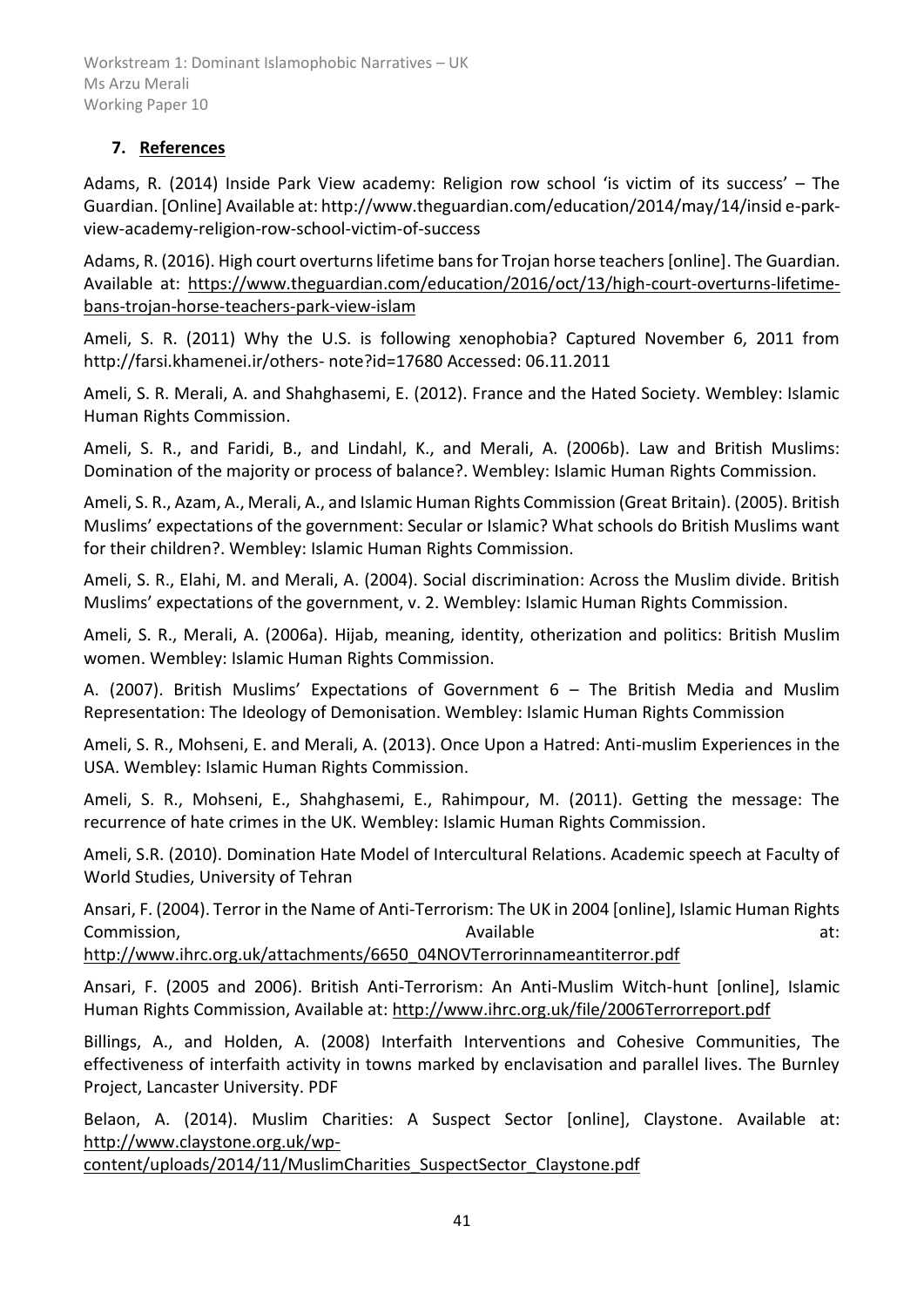Bodi, F. (2014) IHRC response to tackling extremism in the UK, a government report – Islamic Human Rights Commission. [Online] Available at: http://www.ihrc.org.uk/publications/reports/10904-teukresponse Accessed: 20.01.2015

Bodi, F. et al. (2001) The Oldham Riots. Wembley: Islamic Human Rights Commission

Bodi, F. (2016). Kids Company failures highlight misplaced priorities of charities regulator. [online] Available at: http://www.ihrc.org.uk/blogs/faisal-bodis-blog/11628-kids-company-failures-highlightmisplaced-priorities-of-charities-regulator- [Accessed 14 May 2017].

Brown, A. (2009). Patrick Sookhdeo and the no-go area story [online]. The Guardian. Available at: <https://www.theguardian.com/commentisfree/andrewbrown/2009/mar/03/religion-islam>

Bourne, J. (2010). Islamophobia and Anti-Muslim Hate Crime in London [online]. Available at: http://www.irr.org.uk/news/islamophobia-and-anti-muslim-hate-crime-in-london/.

Brown, K. E. and Saeed, T. (2014): Radicalization and counter- radicalization at British universities: Muslim encounters and alternatives, Ethnic and Racial Studies

Brighouse, T. Sir. (2014) Trojan horse affair: five lessons we must learn - The Guardian. [Online] Available at: http://www.theguardian.com/education/2014/jun/17/trojan- horse-affair-five-lessonshelp-schools [Accessed: 14.04.2015]

Burne James, S. (2014). Regulator's views on Islam come under close scrutiny [online]. Third Sector, Available at: [http://www.thirdsector.co.uk/regulators-views-islam-close](http://www.thirdsector.co.uk/regulators-views-islam-close-scrutiny/governance/article/1304573)[scrutiny/governance/article/1304573](http://www.thirdsector.co.uk/regulators-views-islam-close-scrutiny/governance/article/1304573) [Accessed 26 July 2017]

Citizens Advice Bureau. (2005). Racist incidents monitoring: The role of Citizens Advice Bureaux [online]. The according of the contract of the Available contract at: at: at:

[https://www.citizensadvice.org.uk/Global/Migrated\\_Documents/corporate/sp](https://www.citizensadvice.org.uk/Global/Migrated_Documents/corporate/sp-racistincidentmonitoring.pdf)[racistincidentmonitoring.pdf](https://www.citizensadvice.org.uk/Global/Migrated_Documents/corporate/sp-racistincidentmonitoring.pdf)

Dailymail.co.uk, (2015). "Tebbit Claims 'Cricket Test' May Have Stopped Blasts". Mail Online. Available at: [http://www.dailymail.co.uk/news/article-359738/Tebbit-claims-cricket-test-stopped](http://www.dailymail.co.uk/news/article-359738/Tebbit-claims-cricket-test-stopped-blasts.html)[blasts.html](http://www.dailymail.co.uk/news/article-359738/Tebbit-claims-cricket-test-stopped-blasts.html) [Accessed 10 May 2017.]

The Daily Record. (2017). Theresa May left red-faced after Queen's Speech reveals how much of Tory manifesto she was forced to ditch [online]. Available at: [http://www.dailyrecord.co.uk/news/uk](http://www.dailyrecord.co.uk/news/uk-world-news/theresa-left-red-faced-after-10660478)[world-news/theresa-left-red-faced-after-10660478](http://www.dailyrecord.co.uk/news/uk-world-news/theresa-left-red-faced-after-10660478)

Dixon, H. (2017). 'Imams promote grooming rings', Muslim leader claims. [online] Telegraph.co.uk. Available at: http://www.telegraph.co.uk/news/uknews/crime/10061217/Imams-promotegrooming-rings-Muslim-leader-claims.html [Accessed 10 Apr. 2017].

Gilligan, A. (2015) Islamic 'radicals' at the heart of Whitehall – The Telegraph. [Online] Available at: http://www.telegraph.co.uk/news/politics/11427370/Islamic- radicals-at-the-heart-of-Whitehall.html Accessed: 12.08.2015

Gilmore, J. (2013): "'THIS IS NOT A RIOT!': REGULATION OF PUBLIC PROTEST AND THE IMPACT OF THE HUMAN RIGHTS ACT 1998". Available at: [https://www.escholar.manchester.ac.uk/api/datastream?publicationPid=uk-ac-man](https://www.escholar.manchester.ac.uk/api/datastream?publicationPid=uk-ac-man-scw:201634&datastreamId=FULL-TEXT.PDF)[scw:201634anddatastreamId=FULL-TEXT.PDF](https://www.escholar.manchester.ac.uk/api/datastream?publicationPid=uk-ac-man-scw:201634&datastreamId=FULL-TEXT.PDF) [Accessed 10 May 2017]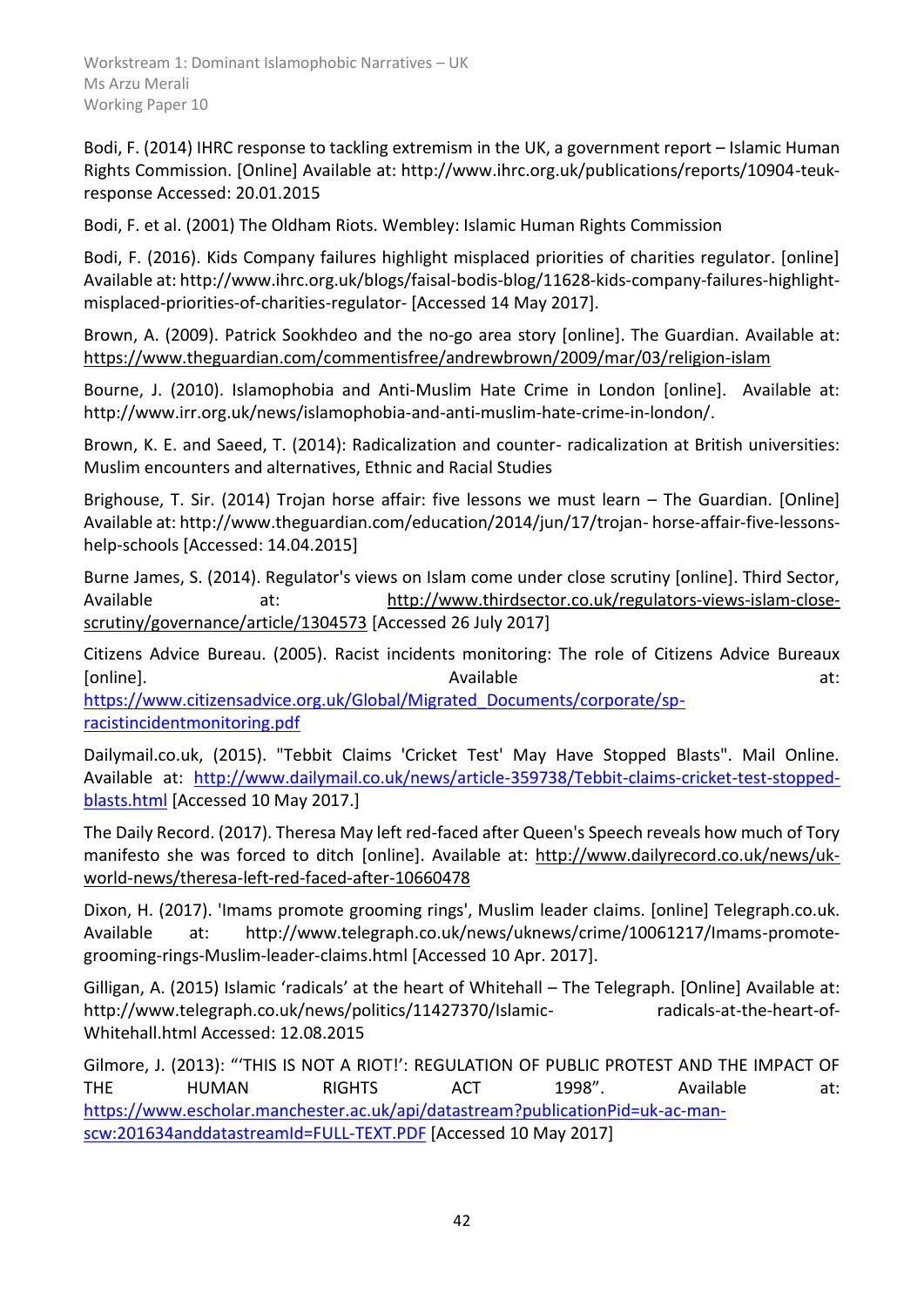Githens-Mazer, J. and Lambert, R. (2010). Islamophobia and Anti-Muslim Hate Crime: a London Case Study. PDF

Tom Griffin, Hilary Aked, David Miller and Sarah Marusek (2015). [The Henry Jackson Society and the](http://www.spinwatch.org/images/Reports/HJS_spinwatch%20report_web_2015.pdf)  [Degeneration of British Neoconservatism.](http://www.spinwatch.org/images/Reports/HJS_spinwatch%20report_web_2015.pdf) June, Glasgow: Public Interest Investigations.

Grosfoguel, Ramón and Mielants, Eric (2006) "The Long-Durée Entanglement Between Islamophobia and Racism in the Modern/Colonial Capitalist/Patriarchal World-System: An Introduction," Human Architecture: Journal of the Sociology of Self-Knowledge: Vol. 5 : Iss. 1 , Article 2.

Available at: [http://scholarworks.umb.edu/humanarchitecture/vol5/iss1/2.](http://scholarworks.umb.edu/humanarchitecture/vol5/iss1/2) [Accessed 8 April 2017]

Grosfoguel, Ramon (2012). "The Multiple Faces of Islamophobia ," Islamophobia Studies Journal, Vol. VI, issue No. 1 (Fall): 9-33.

Groves, J. (2015) UK Muslims helping jihadis, says Cameron: Communities must stop 'quietly condoning' barbaric ISIS, PM warns in blunt speech – Daily Mail. [Online] Available at: http://www.dailymail.co.uk/news/article-3130540/David- Cameron-says-communities-stop-quietlycondoning-ISIS-blunt- speech.html

Harker, J. (2012) This is how racism takes root - The Guardian. [Online] Available at: http://www.theguardian.com/commentisfree/2012/jul/22/ho w-racism-takes-root

Hill, D. (2009) Boris Johnson converts to Islam – The Guardian. [Online] Available at: http://www.theguardian.com/uk/davehillblog/2009/sep/08/ boris-johnson-islam-east-londonmosque

Hughes, L. (2017). David Cameron: More Muslim women should 'learn English' to help tackle extremism. [online] Telegraph.co.uk. Available at: http://www.telegraph.co.uk/news/uknews/terrorism-in-the-uk/12104556/David-Cameron-More-Muslim-women-should-learn-English-to-help-tackle-extremism.html [Accessed 10 Apr. 2017].

Institute of Race Relations. (undated). Fatalities and Racism [online]. Available at: http://www.irr.org.uk/research/deaths/

Islamic Human Rights Commission (2000). "Anti-Muslim Discrimination and Hostility in the United Kingdom, 2000". Accessible at: [http://www.ihrc.org.uk/attachments/7843\\_Anti%20Muslim%20Discrimination2.pdf.](http://www.ihrc.org.uk/attachments/7843_Anti%20Muslim%20Discrimination2.pdf) [Accessed 1 March 2017]

Islamic Human Rights Commission, (2002). "Muslim Profiling:

Questions Regarding Police Strategy and Policy With Regard to the Pro- Israel Rally and Counterdemonstrations on 6th May 2002". Wembley: Islamic Human Rights Commission

Islamic Human Rights Commission. (2008). Section 44: Causes of Concern [online], Available at: <http://www.ihrc.org.uk/publications/briefings/4916-s-44-causes-of-concern>

Johnson, B. (2014) The children taught at home about murder and bombings – The Telegraph. [Online] Available at: http://www.telegraph.co.uk/news/politics/10671841/The- children-taught-athome-about-murder-and-bombings.html

Jones, Lady, et al.. (2015). Groundless anti-terror laws must go | Letters. [online] Available at: https://www.theguardian.com/politics/2015/feb/05/groundless-antiterror-laws-must-go [Accessed 1 March 2017].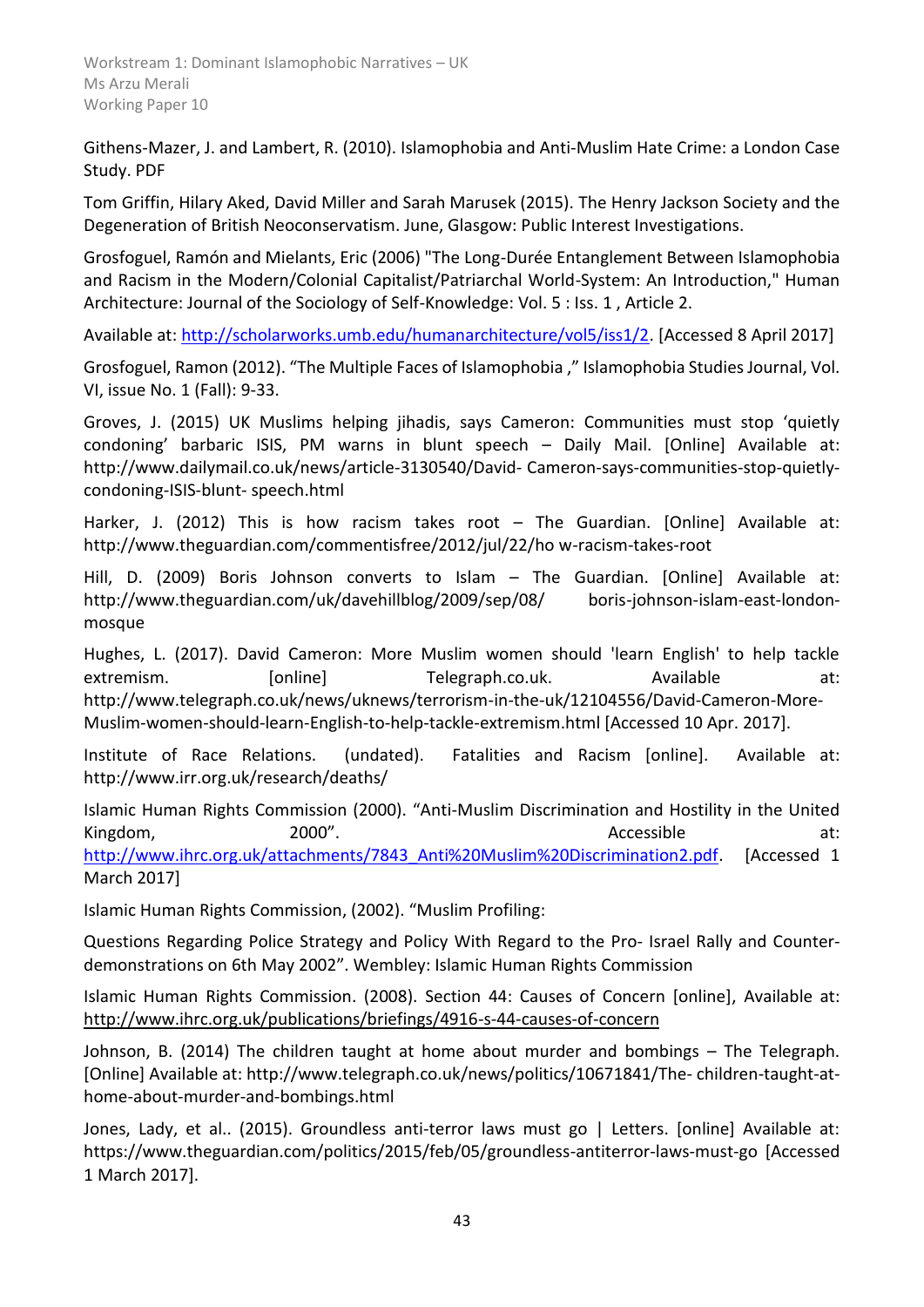Kerbaj, R. (2014). Charities chief goes to war on Islamists, The Times [online], Available at: <https://www.thetimes.co.uk/article/charities-chief-goes-to-war-on-islamists-z36ktfl5z5k> [accessed 26 July 2017]

Khan, MG. (2014) Trojan Horse – conjuring the sale, the witch and the grand inquisitor – Open Democracy. [Online] Available at: https://www.opendemocracy.net/ourkingdom/mg- khan/trojanhorse-%E2%80%93-conjuring-slave-witch-and-gra nd-inquisitor Accessed: 21.11.2014

Klug, Brian. 2013. "Interrogating the new anti-semitism". Ethnic and Racial Studies 36, no. 3: 468– 82. Cited in Sayid, S. (2014). A measure of Islamophobia. Islamophobia Studies Journal, 2(1), 10–25.

Kroessin, A. (July, 2007). Islamic charities and the 'War on Terror': dispelling the myths [online], Humanitarian Practice Network, Available at[: http://odihpn.org/magazine/islamic-charities-and-the-](http://odihpn.org/magazine/islamic-charities-and-the-%C2%91war-on-terror%C2%92-dispelling-the-myths/) [%C2%91war-on-terror%C2%92-dispelling-the-myths/#](http://odihpn.org/magazine/islamic-charities-and-the-%C2%91war-on-terror%C2%92-dispelling-the-myths/)

Krupa, J. (2016). The killing of a Polish man exposes the reality of post-referendum racism [online]. The Guardian. Available at: [https://www.theguardian.com/commentisfree/2016/sep/05/death](https://www.theguardian.com/commentisfree/2016/sep/05/death-arkadiusz-jozwik-post-referendum-racism-xenophobes-brexit-vote)[arkadiusz-jozwik-post-referendum-racism-xenophobes-brexit-vote](https://www.theguardian.com/commentisfree/2016/sep/05/death-arkadiusz-jozwik-post-referendum-racism-xenophobes-brexit-vote)

Kundnani, A. (2006). RACIAL PROFILING AND ANTI-TERROR STOP AND SEARCH [online], Available at: <http://www.irr.org.uk/news/racial-profiling-and-anti-terror-stop-and-search/>

Kundnani, A. (2007). The End of Tolerance. 1st ed. London: Pluto.

Kundnani, A. (2014). The Muslims are Coming! Islamophobia, Extremism, and the Domestic War on Terror, London: Verso

Lindisfarne, N. And Neale, J. (2015) Gang Abuse in Oxford – Sexism, Class, Violence. [Online] Available at: https://sexismclassviolence.wordpress.com/2015/03/12/gang -abuse-in-oxford/ Accessed: 31.03.2015

Maldonado-Torres, Nelson. (2014). "Religion, Conquest, and Race in the Foundations of the Modern/ Colonial World". Journal of the American Academy of Religion, September 2014, Vol. 82, No. 3, pp.  $636 - 665$ 

Majeed, A. (2010). Policing, Protest and Conflict: A Report into the Policing of the London Gaza Demonstrations in 2008 – 2009. Wembley: Islamic Human Rights Commission.

McPherson, W. (1999) The Stephen Lawrence Inquiry, <https://www.gov.uk/government/publications/the-stephen-lawrence-inquiry>

MEND (undated). Aims and Objectives, Available at: [https://mend.org.uk/about-mend/aims-and](https://mend.org.uk/about-mend/aims-and-objectives/)[objectives/.](https://mend.org.uk/about-mend/aims-and-objectives/) [Accessed 10 May 2017]

MEND (undated). Summary of MEND's Police Crime Commissioner Manifesto 2016, Available at: [https://mend.org.uk/wp-content/uploads/2017/04/PCC\\_Manifesto\\_2016\\_summary.pdf](https://mend.org.uk/wp-content/uploads/2017/04/PCC_Manifesto_2016_summary.pdf)

MEND (2016). Police Crime Commissioners, Available at: [https://mend.org.uk/news/police-crime](https://mend.org.uk/news/police-crime-commissioners/)[commissioners/](https://mend.org.uk/news/police-crime-commissioners/)

Merali, A. (2009). Other Voices in the Garden: Why don't Muslim women have human rights? Wembley: Islamic Human Rights Commission.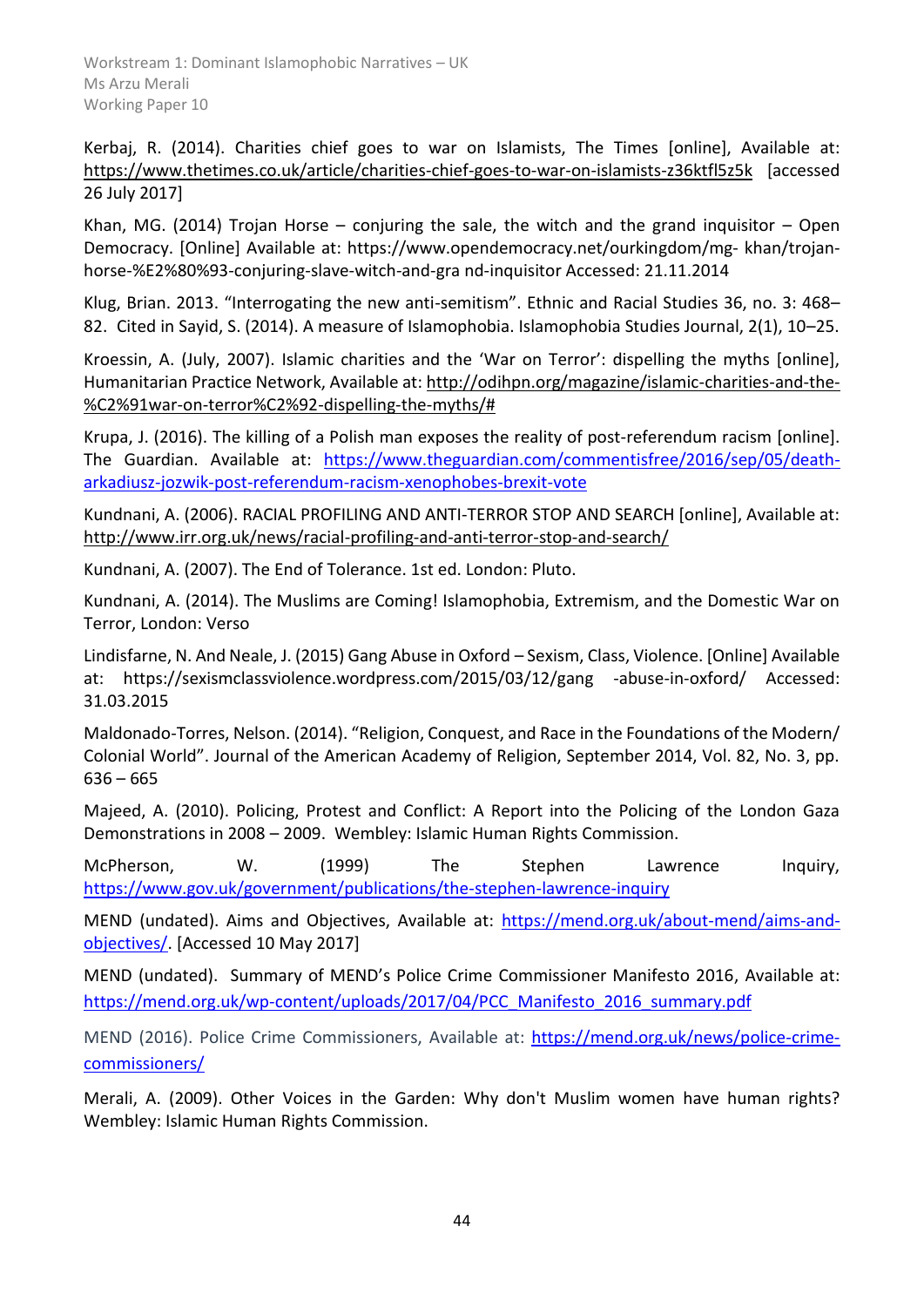Merali, A. (2016a). (2017). Love and war in Cameron's England. [online] Available at: http://www.middleeasteye.net/columns/love-and-war-cameron-s-england-896122999 [Accessed 15 Apr. 2017]

Merali, A. (2016b): Islamophobia in United Kingdom: National Report 2015, in: Enes Bayraklı and Farid Hafez, European Islamophobia Report 2015, Istanbul, SETA, 2016.

Merali, A. (2017a). Yes, another white man is UK's terror watch dog - but diversity is nothing without reform. [online] Middle East Eye. Available at: [http://www.middleeasteye.net/columns/david](http://www.middleeasteye.net/columns/david-anderson-prevent-terrorism-qc-counterterrorism-839101568)[anderson-prevent-terrorism-qc-counterterrorism-839101568](http://www.middleeasteye.net/columns/david-anderson-prevent-terrorism-qc-counterterrorism-839101568)

Merali, A. (2017b): Islamophobia in the United Kingdom: National Report 2016, in: Enes Bayraklı and Farid Hafez, European Islamophobia Report 2016, Istanbul, SETA, 2017

Merali, A. (2002). "They Hate Women Don't They?". The Guardian. Available at: https://www.theguardian.com/world/2002/jun/21/gender.september11 [Accessed on 1 March 2017]

Midgley, N. (2017). BBC would 'rather read a little Muslim boy's script', claims Lynda La Plante. [online] Telegraph.co.uk. Available at:

http://www.telegraph.co.uk/culture/tvandradio/6920052/BBC-would-rather-read-a-little-Muslimboys-script-claims-Lynda-La-Plante.html [Accessed 10 Apr. 2017].

Mohamed, L. ed. (2015 ongoing) The Prevent Diaries – Islamic Human Rights Commission. [Online] Available at: http://www.ihrc.org.uk/activities/projects/11495-the-prevent- diaries

Muslim Council of Britain. (2015). British Muslims in Numbers. "A Demographic, Socio-economic and Health pro le of Muslims in Britain drawing on the 2011 Census". Available at: [https://www.mcb.org.uk/wp-content/uploads/2015/02/MCBCensusReport\\_2015.pdf.](https://www.mcb.org.uk/wp-content/uploads/2015/02/MCBCensusReport_2015.pdf) [Accessed 10 May, 2017

Mubarek Inquiry Report, (2006) [https://www.gov.uk/government/publications/report-of-the-zahid](https://www.gov.uk/government/publications/report-of-the-zahid-mubarek-inquiry)[mubarek-inquiry](https://www.gov.uk/government/publications/report-of-the-zahid-mubarek-inquiry)

Murray, D. (2014). "Is the startling rise in Muslim infants as positive as the Times suggests?". The Spectator. Available at: [https://blogs.spectator.co.uk/2014/01/is-the-startling-rise-in-muslim](https://blogs.spectator.co.uk/2014/01/is-the-startling-rise-in-muslim-infants-as-positive-as-the-times-suggests/#[Accessed)[infants-as-positive-as-the-times-suggests/#\[Accessed](https://blogs.spectator.co.uk/2014/01/is-the-startling-rise-in-muslim-infants-as-positive-as-the-times-suggests/#[Accessed) on 14 May 2017]

Office for National Statistics. (2013) "Full story: What does the Census tell us about religion in 2011?". Available at:

[https://www.ons.gov.uk/peoplepopulationandcommunity/culturalidentity/religion/articles/fullstor](https://www.ons.gov.uk/peoplepopulationandcommunity/culturalidentity/religion/articles/fullstorywhatdoesthecensustellusaboutreligionin2011/2013-05-16) [ywhatdoesthecensustellusaboutreligionin2011/2013-05-16.](https://www.ons.gov.uk/peoplepopulationandcommunity/culturalidentity/religion/articles/fullstorywhatdoesthecensustellusaboutreligionin2011/2013-05-16) [Accessed on 10 May 2017]

Padamsee, A. (undated). "The British Indian state and the Civilian account of Muslim 'conspiracy' in 1857". Available at: [http://www.csas.ed.ac.uk/mutiny/confpapers/Padamsee-Paper.pdf.](http://www.csas.ed.ac.uk/mutiny/confpapers/Padamsee-Paper.pdf) [Accessed on 14 May 2017]

Parry, R. (2014) Britain First march through Rotherham – The Star. [Online] Available at: http://www.thestar.co.uk/news/local/britain-first-march- through-rotherham-1-6877971

Poole, E (2002) Reporting Islam: Media Representations of British Muslims. (I.B.Tauris)

Poole, E. (2011) Change and Continuity in the Representation of British Muslims Before and After 9/11: The UK Context. Global Media Journal – Canadian Edition, 4(2), 49-62.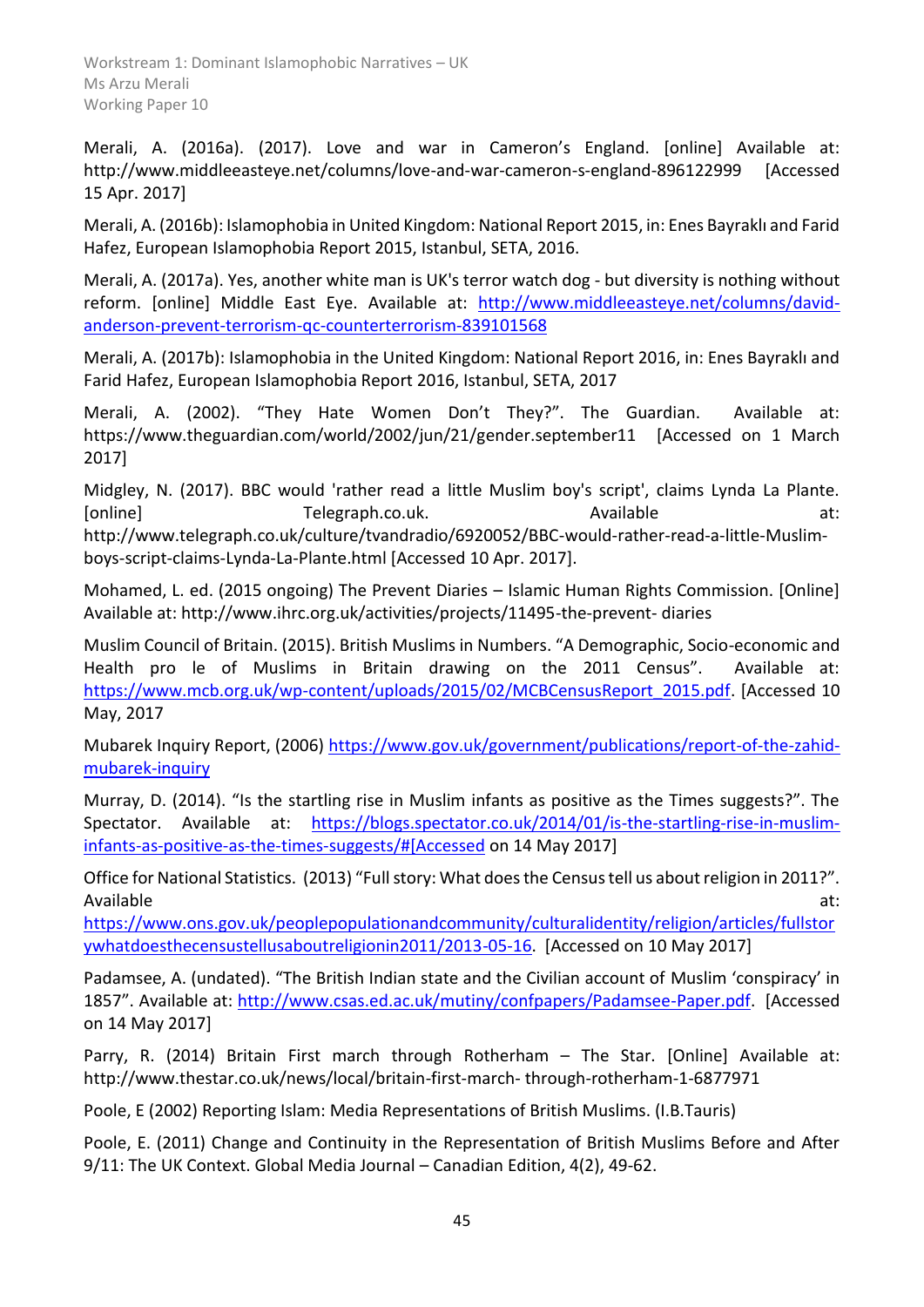PreventWatch. (2016). The Cucumber Case [online]. Preventwatch.org. Available at: <http://www.preventwatch.org/the-cucumber-case/>

Progler, Y. (2008). Encountering Islam. 1st ed. [George Town], Pulau Pinang, Malaysia: Citizens International.

Razack, S.H. (2008). Casting Out: The Eviction of Muslims from Western Law and Politics. Toronto: University of Toronto Press

Rowlands, M. (undated). Statewatch Analysis - UK: The Misuse of Section 44 stop and search powers continues despite European Court ruling [online], Statewatch.org Available at: <http://www.statewatch.org/analyses/no-105-uk-section-44.pdf> [accessed 26 July 2017]

Runnymede Trust. Commission on British Muslims and Islamophobia, Conway, G., and Runnymede Trust., 1997. Islamophobia: A challenge for us all : report of the Runnymede Trust Commission on British Muslims and Islamophobia. London: Runnymede Trust.

Sayyid, S. (2011). Veiled Threats? PDF

Sayyid, S. (2014). A measure of Islamophobia. Islamophobia Studies Journal, 2(1), 10–25.

Scottish Government. (undated). "Summary: Religious Group Demographics". Available at: [http://www.gov.scot/Topics/People/Equality/Equalities/DataGrid/Religion/RelPopMig.](http://www.gov.scot/Topics/People/Equality/Equalities/DataGrid/Religion/RelPopMig) [Accessed on 10 May 2017]

Shadjareh, M. and Merali, A. (2002). "Islamophobia – The New Crusade" Islamic Human Rights Commission. Available at: [http://www.ihrc.org.uk/attachments/7551\\_ISLAMOPHOBIAthenewcrusade.pdf](http://www.ihrc.org.uk/attachments/7551_ISLAMOPHOBIAthenewcrusade.pdf) [Accessed 14 May 2017]

Sheridan, L. (2002). Effects of the Events of September 11th 2001 on Discrimination and Implicit Racism in Five Religious and Seven Ethnic Groups: A Brief Overview. Leicester: University of Leicester.

Sian, K. (2013) Spies, surveillance and stakeouts: monitoring Muslim moves in British state schools, Race Ethnicity and Education. PDF

TellMAMA. (2016). The geography of anti-Muslim hatred Tell MAMA Annual Report 2015. PDF.

Treptow, A. and Stuart, H. (2015). Event Summary: 'A Lecture by Governor Bobby Jindal' [online], HenryJacksonSociety.org, Available at[: http://henryjacksonsociety.org/2015/01/19/event-summary](http://henryjacksonsociety.org/2015/01/19/event-summary-a-lecture-by-governor-bobby-jindal/)[a-lecture-by-governor-bobby-jindal/](http://henryjacksonsociety.org/2015/01/19/event-summary-a-lecture-by-governor-bobby-jindal/)

Toynbee, P. (1997). "In Defence of Islamophobia". The Independent (23 October 1997), quoted in Naser Meer, Citizenship, Identity and the Politics of Multiculturalism: The Rise of Muslim Consciousness (London: Palgrave Macmillan, 2010), p. 182.

Turner, J. (2017). The veil stands for social division, not piety. [online] Thetimes.co.uk. Available at: https://www.thetimes.co.uk/article/the-veil-stands-for-social-division-not-piety-p26jkjtv66w [Accessed 10 Apr. 2017].

Vakil, AbdoolKarim. "Is The Islam In Islamophobia The Same As The Islam In Anti-Islam; Or, When Is It Islamophobia Time?". Eces.revues.org. N.p., 2009. Web. 14 May 2017.

Versi, M. (2017) "The UK media too often misrepresents Muslims – with dangerous results", The Guardian, from [https://www.theguardian.com/commentisfree/2017/jan/23/uk-media](https://www.theguardian.com/commentisfree/2017/jan/23/uk-media-misrepresents-muslims-islam-prejudice-press)[misrepresents-muslims-islam-prejudice-press](https://www.theguardian.com/commentisfree/2017/jan/23/uk-media-misrepresents-muslims-islam-prejudice-press)